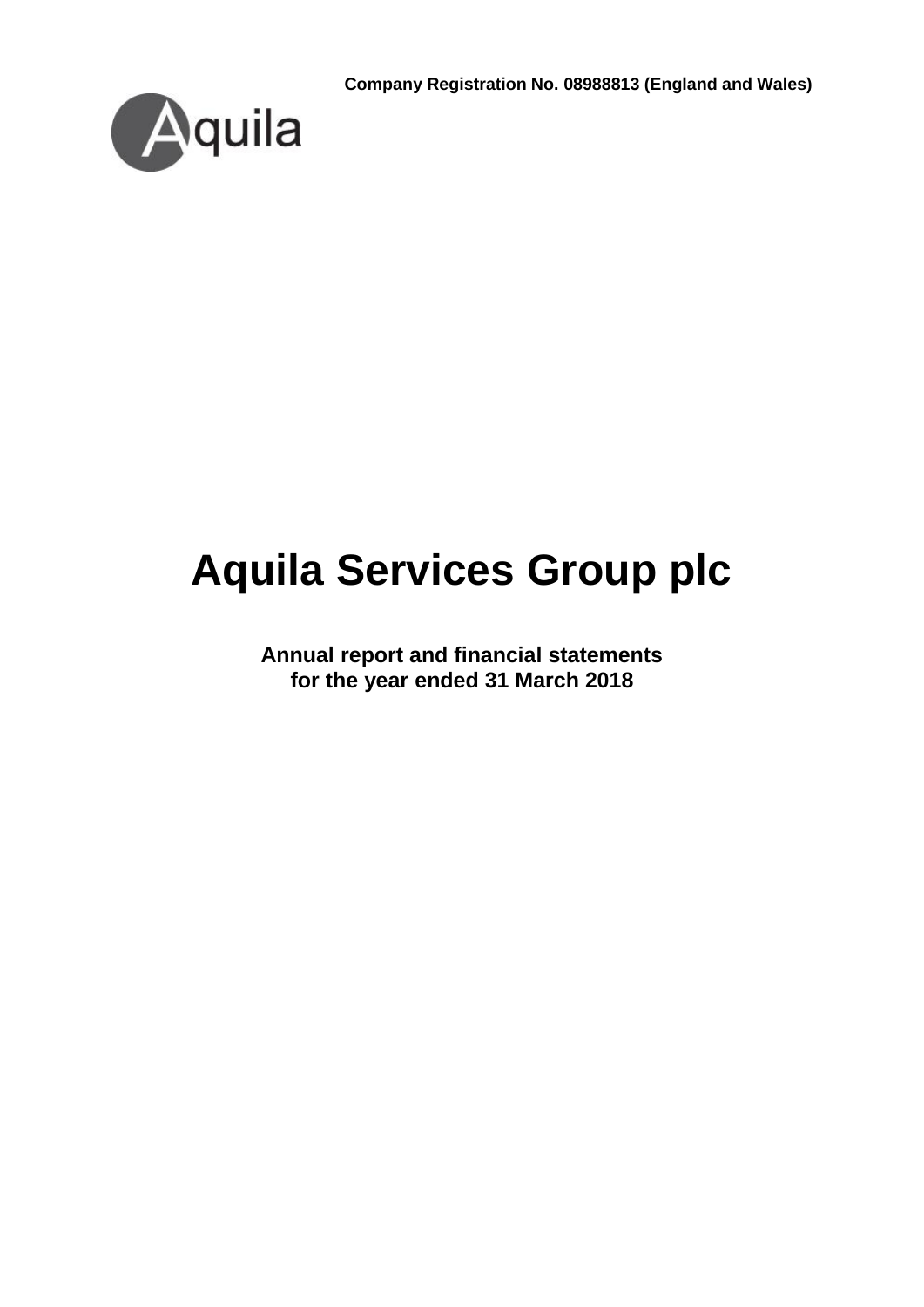## **Contents**

|                                                                  | Page           |
|------------------------------------------------------------------|----------------|
| <b>Directors and Advisers</b>                                    | 1              |
| <b>Chairman's Statement</b>                                      | $\overline{2}$ |
| <b>Strategic Report</b>                                          | 6              |
| Directors' Report                                                | 14             |
| <b>Corporate Governance Statement</b>                            | 18             |
| <b>Directors' Remuneration Report</b>                            | 21             |
| <b>Statement of Directors' Responsibilities</b>                  | 32             |
| Independent Auditors' Report to the Members                      | 34             |
| <b>Consolidated Statement of Comprehensive Income</b>            | 40             |
| <b>Consolidated and Company Statements of Financial Position</b> | 41             |
| <b>Consolidated Statement of Changes in Equity</b>               | 42             |
| Company Statement of Changes in Equity                           | 43             |
| <b>Consolidated Statement of Cash Flows</b>                      | 44             |
| <b>Company Statement of Cash Flows</b>                           | 45             |
| Notes to the Financial Statements                                | 46             |
| Notice of Annual General Meeting                                 | 69             |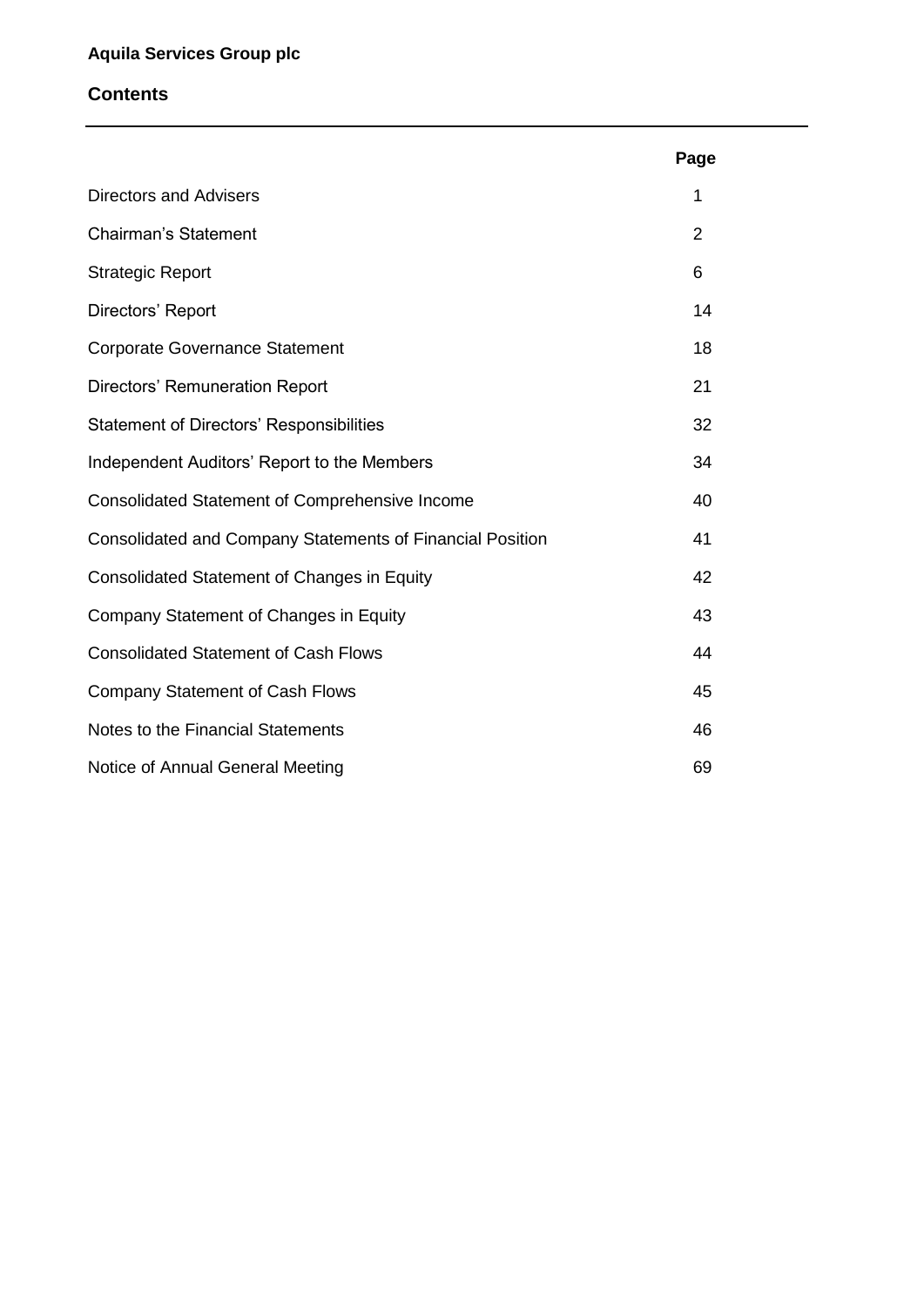# **Directors and Advisers**

| <b>Directors</b>            | Derek Joseph<br>Dr Fiona Underwood<br><b>Steven Douglas</b><br>Susan Kane<br><b>Richard Wollenberg</b><br>Jeffrey Zitron   | Chairman<br><b>Co-Chief Executive</b><br><b>Co-Chief Executive</b><br><b>Group Finance Director</b><br><b>Non-Executive Director</b><br><b>Non-Executive Director</b> |
|-----------------------------|----------------------------------------------------------------------------------------------------------------------------|-----------------------------------------------------------------------------------------------------------------------------------------------------------------------|
| <b>Company Secretary</b>    | Dr Fiona Underwood                                                                                                         |                                                                                                                                                                       |
| <b>Registered office</b>    | <b>Tempus Wharf</b><br>29A Bermondsey Wall West<br>London<br><b>SE16 4SA</b>                                               |                                                                                                                                                                       |
| <b>Independent Auditors</b> | <b>Saffery Champness LLP</b><br>71 Queen Victoria Street<br>London<br>EC4V 4BE                                             |                                                                                                                                                                       |
| <b>Corporate Advisor</b>    | <b>Beaumont Cornish Limited</b><br>2 <sup>nd</sup> Floor Bowman House<br>29 Wilson Street<br>London<br>EC2M <sub>2SJ</sub> |                                                                                                                                                                       |
| <b>Bankers</b>              | National Westminster Bank plc<br>50 High Street<br>Egham<br>Surrey<br><b>TW20 9EU</b>                                      |                                                                                                                                                                       |
| <b>Registrars</b>           | <b>Neville Registrars</b><br><b>Neville House</b><br>18 Laurel Lane<br>Halesowen<br><b>B63 3DA</b>                         |                                                                                                                                                                       |
| <b>Company Number</b>       | 08988813                                                                                                                   |                                                                                                                                                                       |
| <b>Company website</b>      | www.aquilaservicesgroup.co.uk.                                                                                             |                                                                                                                                                                       |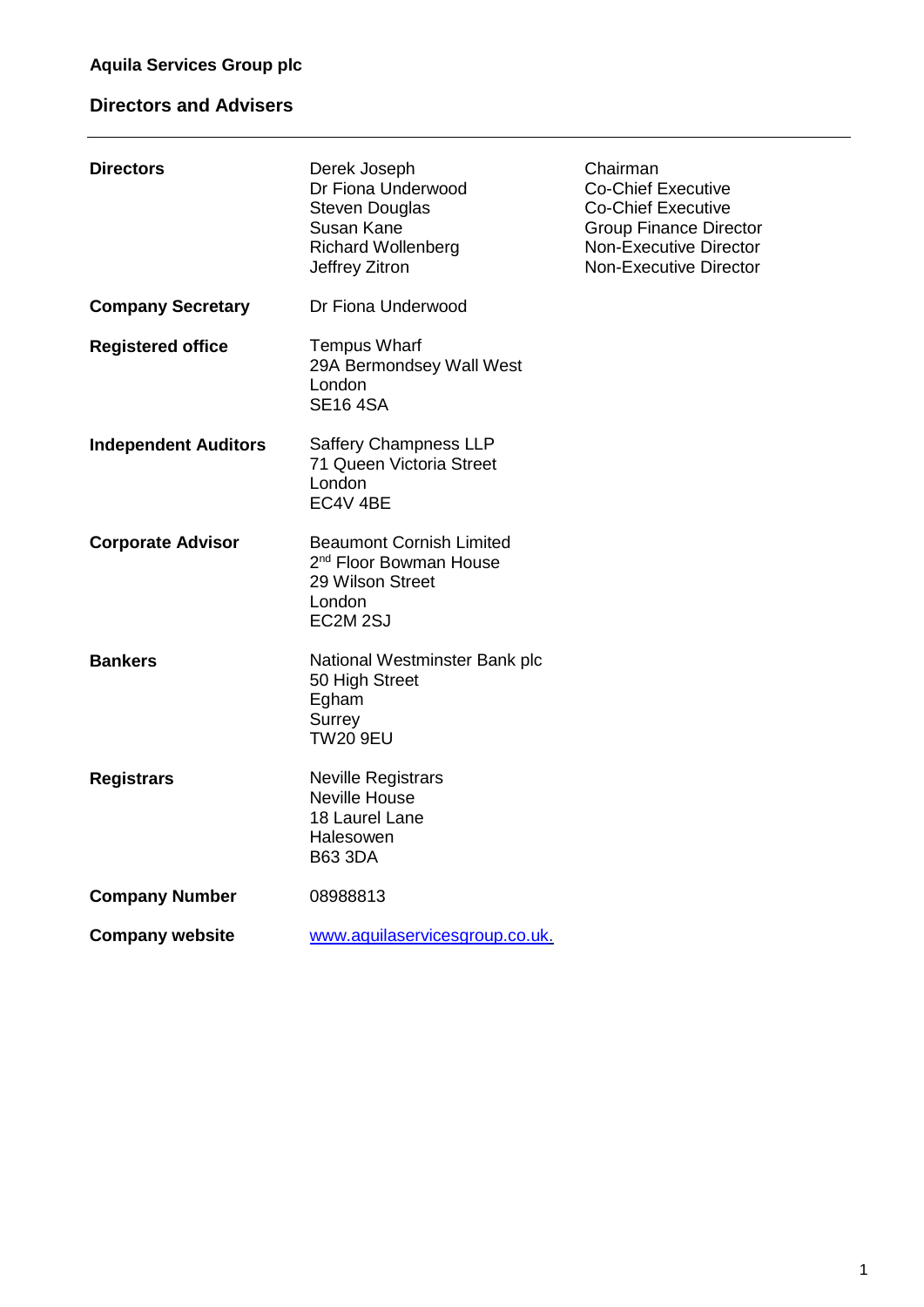Dear Shareholder,

I am pleased to present the annual report and the Financial Statements for the year to 31 March 2018.

Aquila Services Group plc (''the Company''), is the holding company for Altair Consultancy & Advisory Services Limited (''Altair'') and Aquila Treasury and Finance Solutions Limited ("ATFS") (formerly known as Murja Limited), which form the Group (''the Group'').

The Group is an independent consultancy specialising in the provision, financing and management of affordable housing by housing associations, local authorities, government agencies and other non-profit organisations, as well as high level business advice to the commercial property sector.

# **Group Members**

## *Altair Consultancy and Advisory Services Limited*

Altair is a specialist management consultancy providing professional services to local authorities, housing associations, charities, property companies, regulators and government departments. The consultancy covers the whole of the United Kingdom and, during the year under review, has consolidated its presence in the Republic of Ireland and further resourced its client base in the Midlands and North of England. Altair advises on all aspects of the development and management of affordable housing for rent and sale, and on the effective management of organisations operating in this sector. During the year, Altair completed five major consulting assignments in Africa with two further ongoing. This expansion has led to the establishment of a specialist team to bid for further work.

In October 2017, the company acquired the development consultancy and financial modelling services business of pod LLP and pod Partnership for a consideration of £1.7m for cash and the issue of new equity. This increased in-house capability by a team of 13 experienced consultants and is expected to boost turnover in a full year by a sum in excess of £1m.

#### *Aquila Treasury and Finance Solutions Limited*

ATFS is a specialist treasury management consultancy authorised and regulated by the Financial Conduct Authority. ATFS advises local authorities, housing associations, higher education bodies and other clients on their capital funding requirements and supports them in securing and managing debt finance. The business operates through contracts as retained general treasury advisers with a significant number of clients, and specific advisory projects on which fees are generated according to agreed milestones.

# **Investments**

In March 2018, Aquila acquired two minority stakes in 3C Consultants Limited and AssetCore Limited respectively, companies involved in the provision of IT consultancy and a cloud-based platform to manage loan security. The total cost was approximately £348k. In addition to the investment in 3C, Steve Douglas, our Co CEO, joined the board as a non-executive director.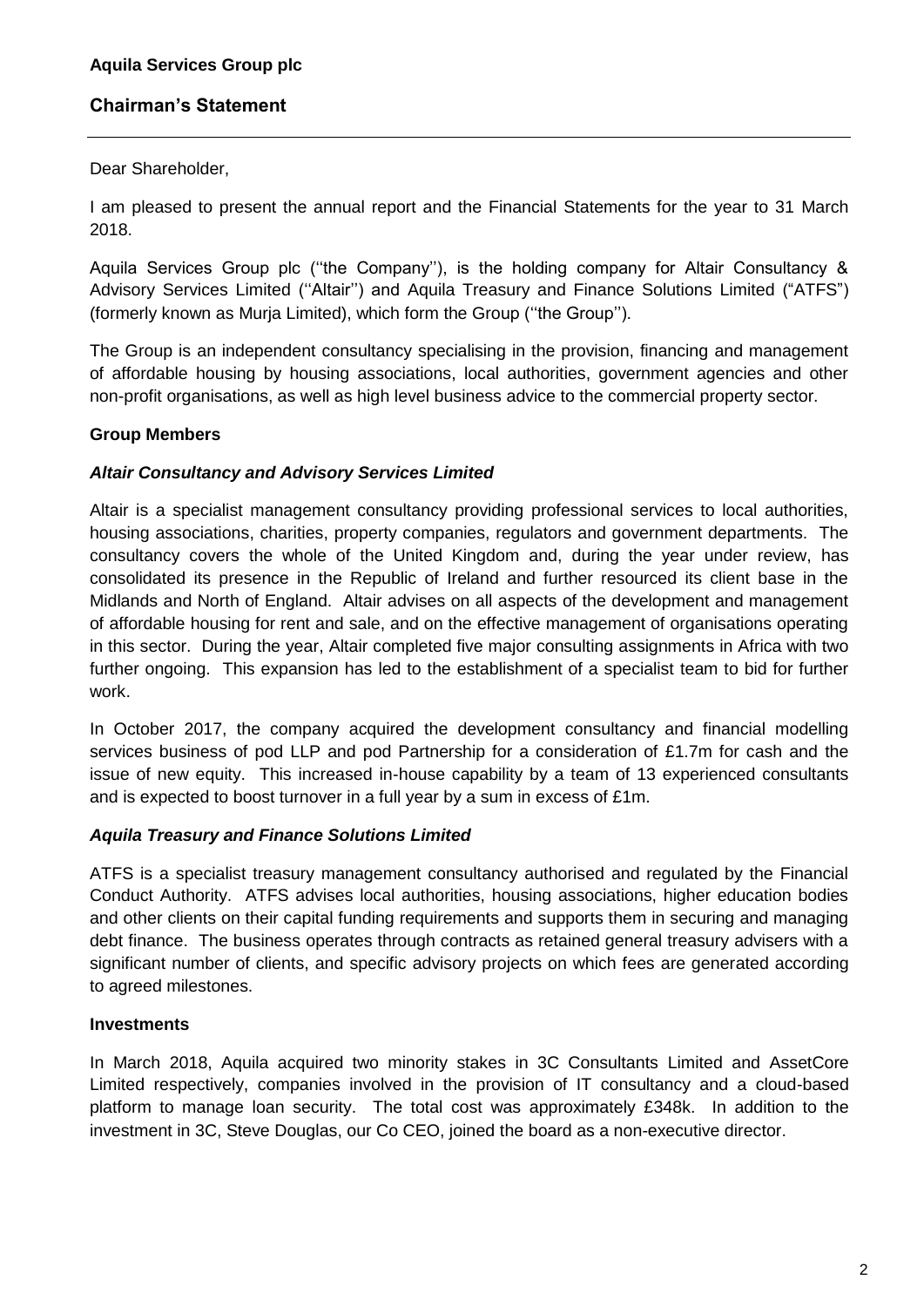The investment in AssetCore represents around 8% of its enlarged equity and was part of a £500,000 cash injection to expand the platform already used by ten major housing associations. I, and non-executive director Richard Wollenberg, have also invested similar amounts and now each hold 8% of the enlarged equity. I have also been appointed Chair of the company following the completion of the equity issue. It is part of the Aquila Group's continuing strategy to establish a presence as the key player in direction of IT services to the sector.

#### **Business Review**

At the half year, I reported on the investment by the Group in resources to ensure the recruitment and retention of staff, the acquisition of pod, the launch of Altair Africa and our adjustment to the management structure that better reflected the workstreams following changes in government policy and client demand. This investment in resources was reflected in a reduction in operating profit for the six months ended 30 September 2017. We have confidence that this investment will support future expansion. The results for the 12 months show both turnover and operating profit matching the previous year reflecting the improved performance in the second half.

The financial health of the affordable housing sector and its willingness to invest in both growth and business opportunities is dependent on government housing and economic policy. The sector principally finances itself through borrowings, particularly on the capital markets where public policy is a key component of the credit risk. The availability of skilled construction personnel and land availability are critical to growth, as is a stable and active residential property market where sales of completed housing provide cross-subsidy for affordable provision. Demand for the Group's services is partly dependent on the confidence of our clients in making new investments. To date, the UK economy has stood up well against the projections of the impact of Brexit, but there still remains a residue of political and economic uncertainty in Europe.

The need for more affordable housing has moved up the political agenda and most opinion polls indicate that this is now a much more important concern to the wider population. The tragedy at Grenfell has highlighted some of the worst deficiencies but it is yet to be seen whether either will generate increased investment in more and better affordable housing, as well as remedying some of the poor investment decisions of the past.

During the year the Group has seen some increases in demand for its services, particularly in the areas of governance and financial oversight, as well as reviewing the quality and impact of our clients ongoing operational services. The expanded property team have been kept busy as clients investigate more complex development opportunities and ATFS assists medium sized players who are keen to utilise their available assets to support growth.

The Group investment in 3C and AssetCore is a stepping stone into one of the fastest growing areas of the sector where larger organisations are having to deal with increasing volumes of transactions, increasing regulations concerning the holding and management of data and the expectation of a more immediate and efficient response to our clients' tenant base.

The resources invested in the creation of Altair Africa are now generating both turnover and profits. This allows us to start to diversify our income stream while still concentrating on our core skills. At this stage, we are only a small player in a very large market and it will be important to consolidate our presence. Many of the contracts on offer require us to partner with existing players, particularly those with local presence and physical property skills.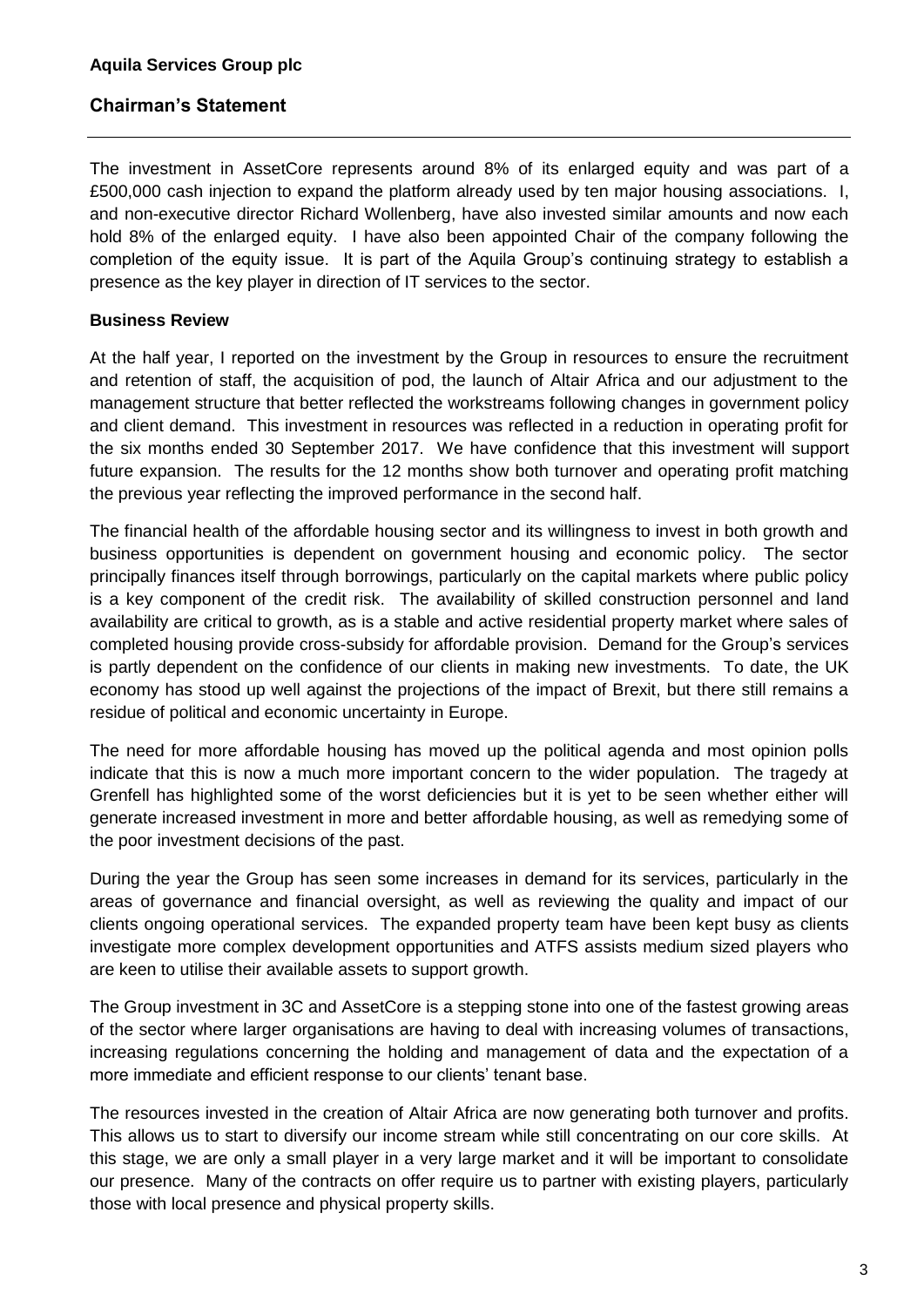#### **Financial results**

For the year to 31 March 2018, Group turnover was £5.905m (2017: £5.928m). Altair's consultancy and interim management business contributed £5.320m (2017: £5.456m) and ATFS's £0.585m (2017: £0.472m).

Gross profit was £1.562m (2017: £1.475m) with operating profit, before share option charges, of £660k (2017: £658k). Operating profit took into account investment in new staff and resources for Altair and ATFS to meet growing and changing demand, particularly, in the North of England, Midlands and Scotland. Profit after tax, attributable to shareholders, was £405k (2017: £404k) and earnings per share was 1.20p (2017: 1.24p).

The comparison between this reporting period, the mid-year results and the previous year's results for the Group are as follows:

|                                               |           | Year ended 31 6 months to 30 Year ended 31<br>March 2018 September 2017 | <b>March 2017</b> |
|-----------------------------------------------|-----------|-------------------------------------------------------------------------|-------------------|
|                                               | (audited) | (unaudited)                                                             | (audited)         |
|                                               | £000s     | £000s                                                                   | £000s             |
| Turnover                                      | 5,905     | 2,524                                                                   | 5,928             |
| Gross profit                                  | 1,562     | 676                                                                     | 1,475             |
| Operating profit (before share option charge) | 660       | 263                                                                     | 658               |
| Share option charge                           | 135       | 70                                                                      | 148               |
| Operating profit (after share option charge)  | 524       | 193                                                                     | 510               |

The Group has a strong balance sheet with £970k in cash deposits as at 31 March 2018.

#### **Dividend**

The directors propose a final dividend of 0.55p per share (2017: 0.50p), making a total dividend for the year of 0.81p per share (2017: 0.74p), an increase of 9.5% compared to 2017. This will be payable on 3 August 2018 to shareholders on the register at 20 July 2018.

#### **Outlook**

The outlook for the Group remains positive. The affordable housing sector is a key market for the Group. The continued political pressure to deliver more homes and the impact of the Grenfell tragedy, coupled with economic stability prior to the conclusion of the Brexit negotiations has meant that housing organisations require more of the services provided by Aquila. However, any major setback could harm confidence.

Our decision to invest in skills and resources has started to show a beneficial impact. The investment in the technology companies and the setting up of Altair Africa will widen both the range of services and client opportunities whilst making the Group more resilient.

The Group will continue to work with housing providers of all types, including housing associations, local authorities, house builders and private sector providers. We will support their growth, helping them change to improve and supporting their resilience to the current and future operating environment. This coupled with our constant engagement with the policy landscape ensures that we are able to provide credible, innovative and practical solutions to our client needs.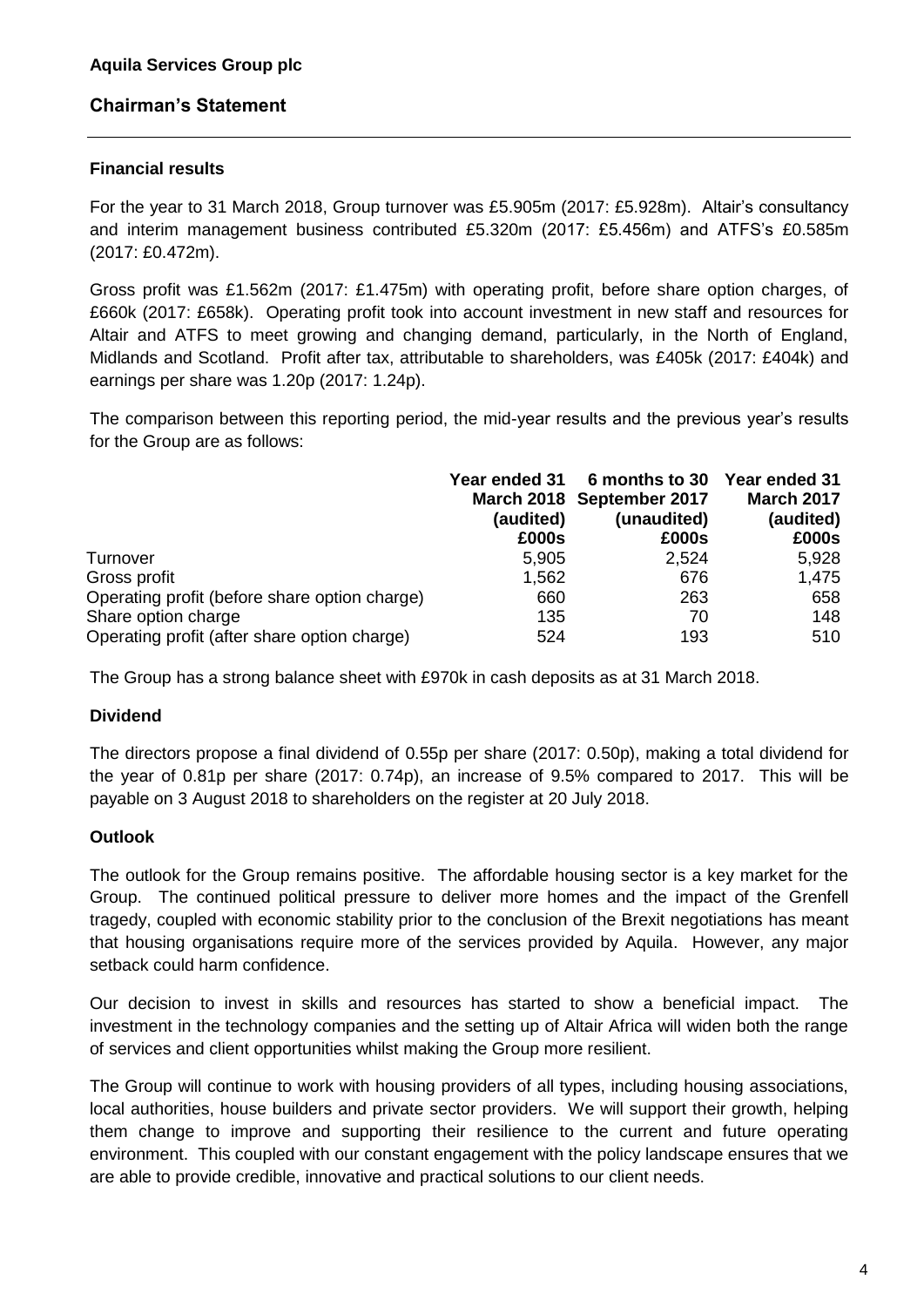The increasing profile of public and political debate around the funding of care and support services will also provide opportunities as well as threats for a number of our clients; we will be developing our services to provide support in this area.

We continue to investigate acquisitions and other opportunities to increase the scope and depth of the business.

May I take the opportunity to record my thanks to my fellow directors, executive team and staff of the Group. As a people-business, the Group is dependent on their enormous commitment and expertise. I look forward to reporting further progress as part of the half year results.

Devek Jahr.

**Derek Joseph - Chairman** 27 June 2018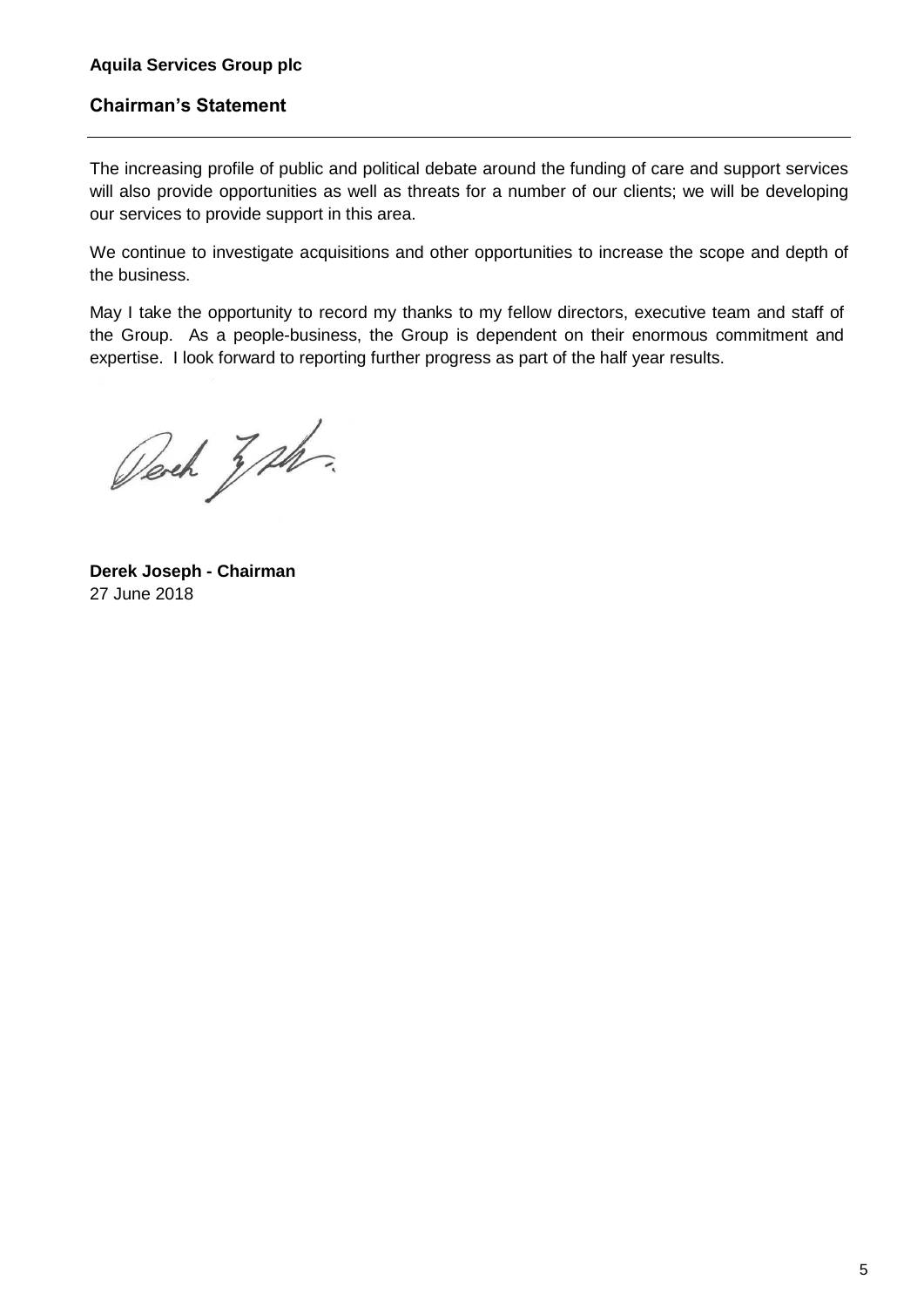# **Our business**

The Group comprises the holding company Aquila Services Group plc (''the Company'') and two trading subsidiaries, Altair Consultancy and Advisory Services Limited ("Altair") and Aquila Treasury and Finance Solutions Limited ("ATFS") (formerly known as Murja Limited).

# **Altair**

Altair provides support services to enable organisations to carry out their activities in a more efficient manner. It helps manage complex and diverse organisations through periods of significant change, driving service improvement and delivering creative solutions. Altair's traditional client base includes housing associations, developers and regeneration specialists, charities and local authorities. Our client base also includes government departments, statutory bodies, financial institutions and other private commercial institutions.

Within the housing sector, Altair provides a broad range of advisory and consultancy services to its clients covering areas such as general management, high level executive recruitment, corporate governance, financial planning, management strategy, organisational improvement and training. The acquisition of pod has created further opportunities to expand our development and regeneration offering.

We have strong relationships with the English Regulator (the Regulator of Social Housing), Greater London Authority, Welsh Government, the Scottish Regulator, the Irish Housing Regulator and the Irish Council for Social Housing. Altair's services also cover the application of government strategies to increase the supply of affordable housing both for rent and home ownership as well as local government initiatives encouraging the transfer of public sector housing to independent vehicles.

Altair has created a specialist bid team to enable our expansion into Africa. The work has focused on assisting governmental and international institutions interested in the provision of affordable housing in countries such as Nigeria and Rwanda.

# **ATFS**

ATFS specialises in providing advice to organisations principally involved in the affordable / social housing and education sectors in respect of debt and financial risk management. Continued pressure to deliver more homes and fundamental changes in the financing markets mean there is strong and growing demand for specialist treasury advisory services, with increasing emphasis on funding from the capital markets and other sources of long-term capital.

Housing associations and local authorities are becoming involved in more complex legal, commercial and financial structures particularly with housebuilders and private sector developers in joint ventures. As clients face new risks, Altair's products and services complement ATFS' core advisory activity providing opportunity for growth of a comprehensive financial and commercial advisory service.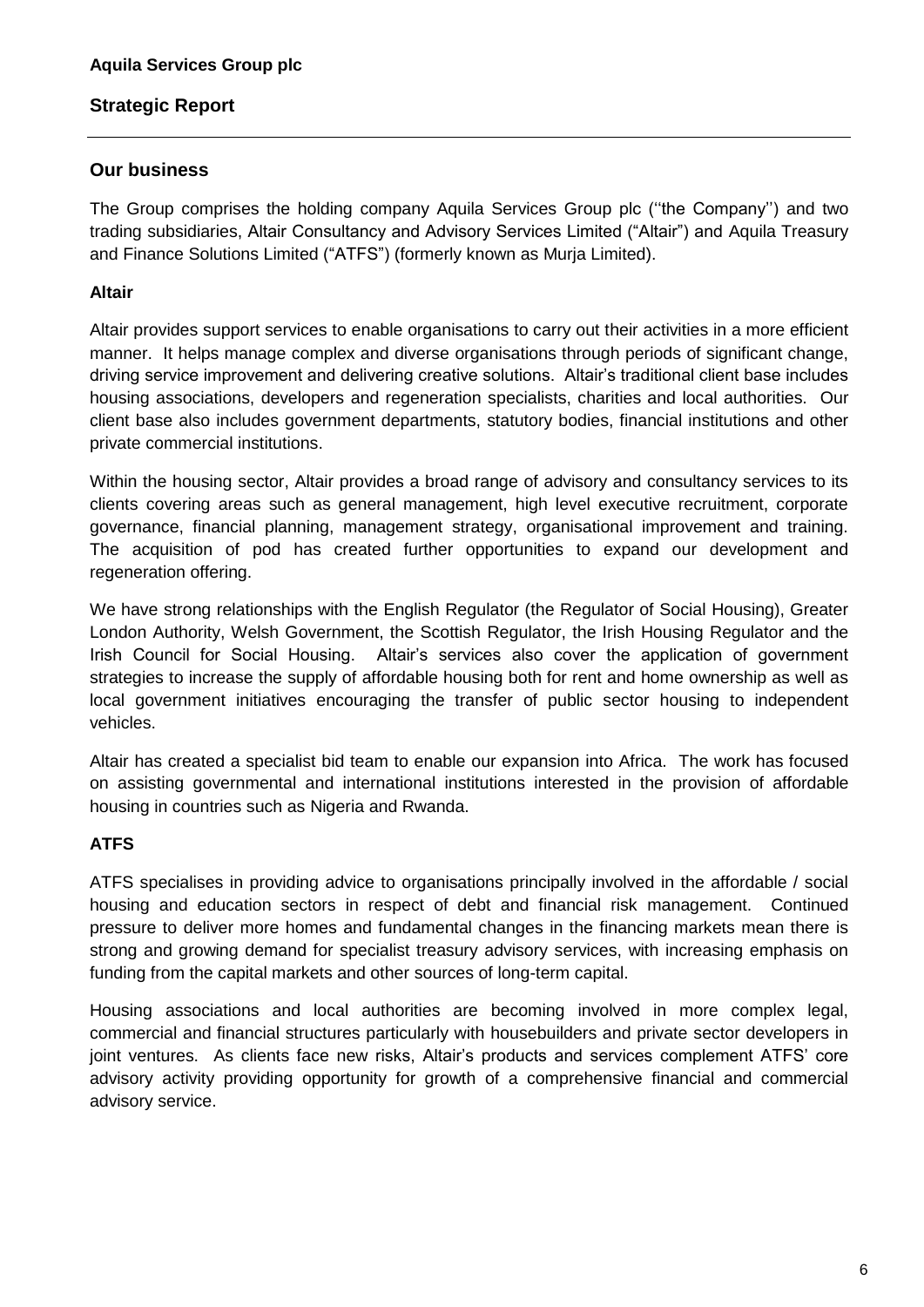# **Strategy and Objectives – Leadership, Quality, Insight**

The strategy and objectives of the Group are:

- Provide high quality consultancy advice and support to organisations operating within or aligned to the public sector, specifically those that govern, manage, regulate or build houses.
- Continue to seek out acquisitions and investments which will expand our range of services and scope of business to increase our ability to be a one-stop shop of professional support services for the clients of our subsidiary companies.
- Attract and retain employees by providing a great place and environment to work and enable employee participation and reward through equity participation.
- To increase our client base nationwide.
- Encourage innovation through the development of new products.
- To continue exploring the opportunities that are occurring as a result of the Group's expertise in overseas markets

## **Review of the Business**

The year under review has achieved the following financial results.

The Group saw a 0.39% decrease in turnover on 2018. This reflected some growth in Altair's housing consultancy, specifically through the acquisition of pod, which was countered by a decline in revenue of interim management business through a tightening of IR35, some consolidation in the sector and the continued impact of the government's policy of rent reduction for the sector.

Gross profit for the Group rose by over £87k (5.9%). Altair has made a substantial investment in its acquisition of pod, its IT infrastructure and staff over the year in anticipation of future growth; the Board anticipates that this investment will aid future profit growth. The Group is in a very strong net asset position, with £970k in cash held at 31 March 2018.

The underlying business remains strong and there has been continued growth of the client base in the consultancy business in the Midlands, the North of England and Ireland.

The Group is benefiting from our acquisitions and investments and this year we have seen an increase in opportunities arising from being able to offer consulting and treasury advice to our clients both in the United Kingdom and Ireland. Our work in Africa demonstrates our ability to transfer our expertise internationally and we continue to seek international opportunities using the bid team we have created for this purpose. In the first year, this area of the business has been profitable.

We have assisted clients with their response to the tragic events following Grenfell and continue to work closely with them as policies evolve. We await the issue of the Housing Green Paper later this year and are reviewing the outcomes within the Dame Judith Hackett Report as to how this will affect our clients. The government's focus on the delivery of 300,000 new homes per year is challenging and the acquisition of pod has helped position Altair to respond proactively to clients as they seek to increase their development capability and capacity. The demand for the increase in new homes has meant some consolidation in the sector and we have advised clients through mergers and acquisitions.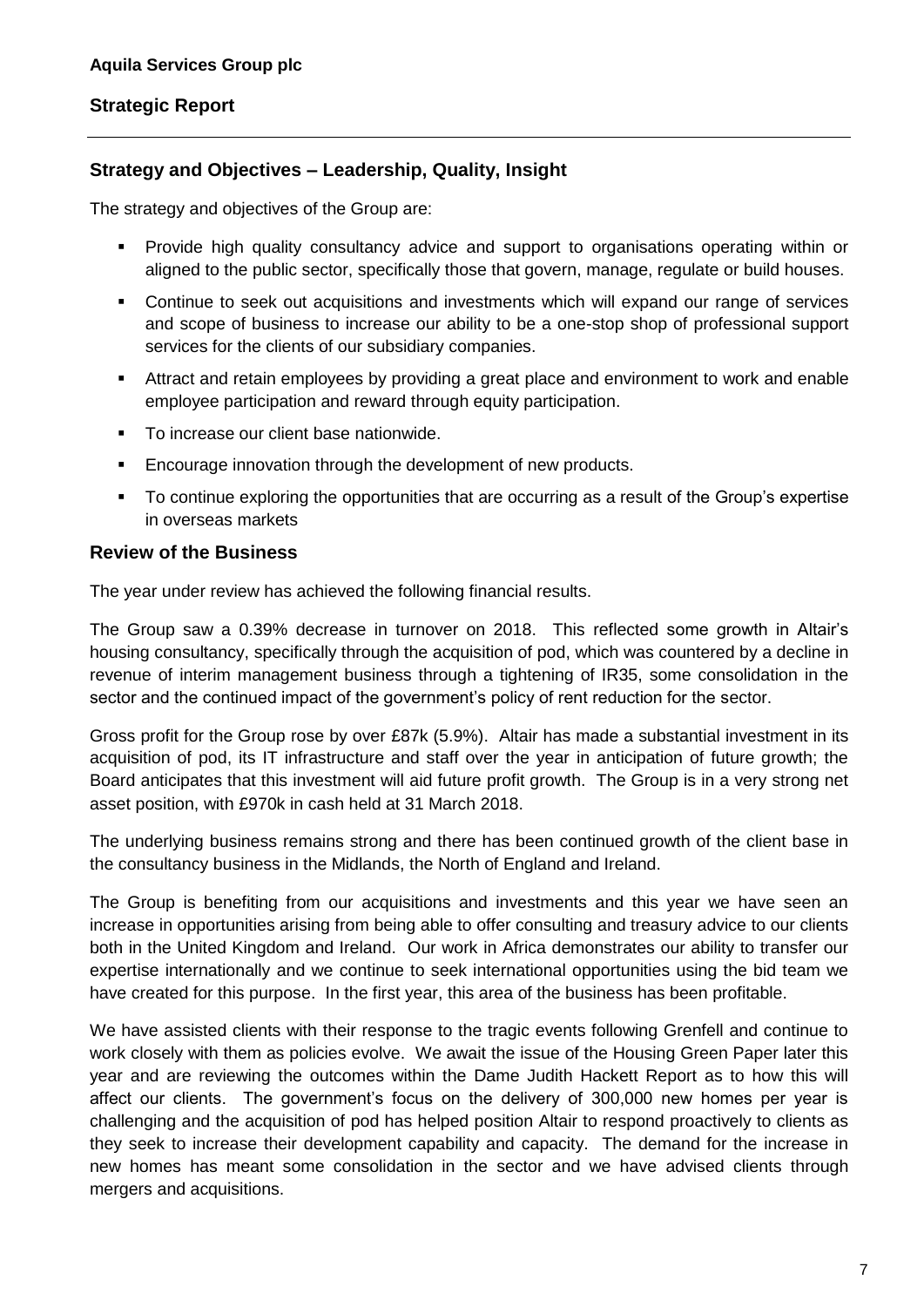We continue to seek out research opportunities to help inform the decision makers throughout the sector and government and, for the year under review, we have worked with the Joseph Rowntree Foundation developing and publishing a suite of reports that examined the links between housing and poverty and an individual's life experiences; the Altair/ J RF Housing and Poverty Prevention Project. We published a major report, Building Bridges, which examined how local authorities and housing associations could better work together through partnerships.

Altair is one of the major partners in the Leadership 2025 campaign, Creating a more diverse leadership across the housing sector. This work is supported by BME London, L&Q, and Optivo. Altair has continued to expand its consultancy capacity through its acquisition of pod and through recruitment of new consultants focusing on increasing its national coverage and developing new products and services to reflect the changing operational and political environment of our clients. As organisations embrace new ways of working and communicating with their customers, our continued partnership with 3C, a specialist IT consultancy company, has strengthened our offer to our customers, specifically the Organisational Excellence product. Altair has also provided Human Resource and Personnel services to clients through retained contracts during the year. The interim business has experienced a weaker market, IR35 has had an impact on how housing organisations and local authorities cover their short-term vacancies. This has led to a reduced income from this stream of work. The core recruitment business remains strong and the client base continues to grow in number and range.

ATFS similarly expanded its treasury advisory offering with increasing focus on advisory assignments for the capital markets, and private placements in particular. ATFS also strengthened its presence in Ireland winning renewal of a three-year contract providing services to the Housing Finance Agency plc in Dublin as the Irish social housing market grows with increasing focus on funding construction of new housing.

The company continues to have a strong presence in Scotland, reinforced with the appointment of a full-time Director based near Edinburgh. The Scottish government has a significant programme for delivery of new homes, creating increasing demand for advisory services on new debt funding and capital markets access.

The comparison between this reporting year, the mid-year results and the last reporting year are set out below:

|                         | Year ended 31     | 6 months to 30 | Year ended 31     |
|-------------------------|-------------------|----------------|-------------------|
|                         | <b>March 2018</b> | September 2017 | <b>March 2017</b> |
|                         | (audited)         | (unaudited)    | (audited)         |
|                         | £000s             | £000s          | £000s             |
| Turnover                | 5,905             | 2,524          | 5,928             |
| Gross profit            | 1,562             | 676            | 1,475             |
| <b>Operating Profit</b> | 524               | 193            | 510               |

Operating profit is after charging share option expense as follows:

| Share option charge | . JJ |  | 148 |
|---------------------|------|--|-----|
|---------------------|------|--|-----|

The Group has not identified any post balance sheet events, as set out in note 27 to the Financial Statements.

The Group will also continue to look at opportunities to expand its consultancy base through acquisition to offer an increased scope of services and products to our clients.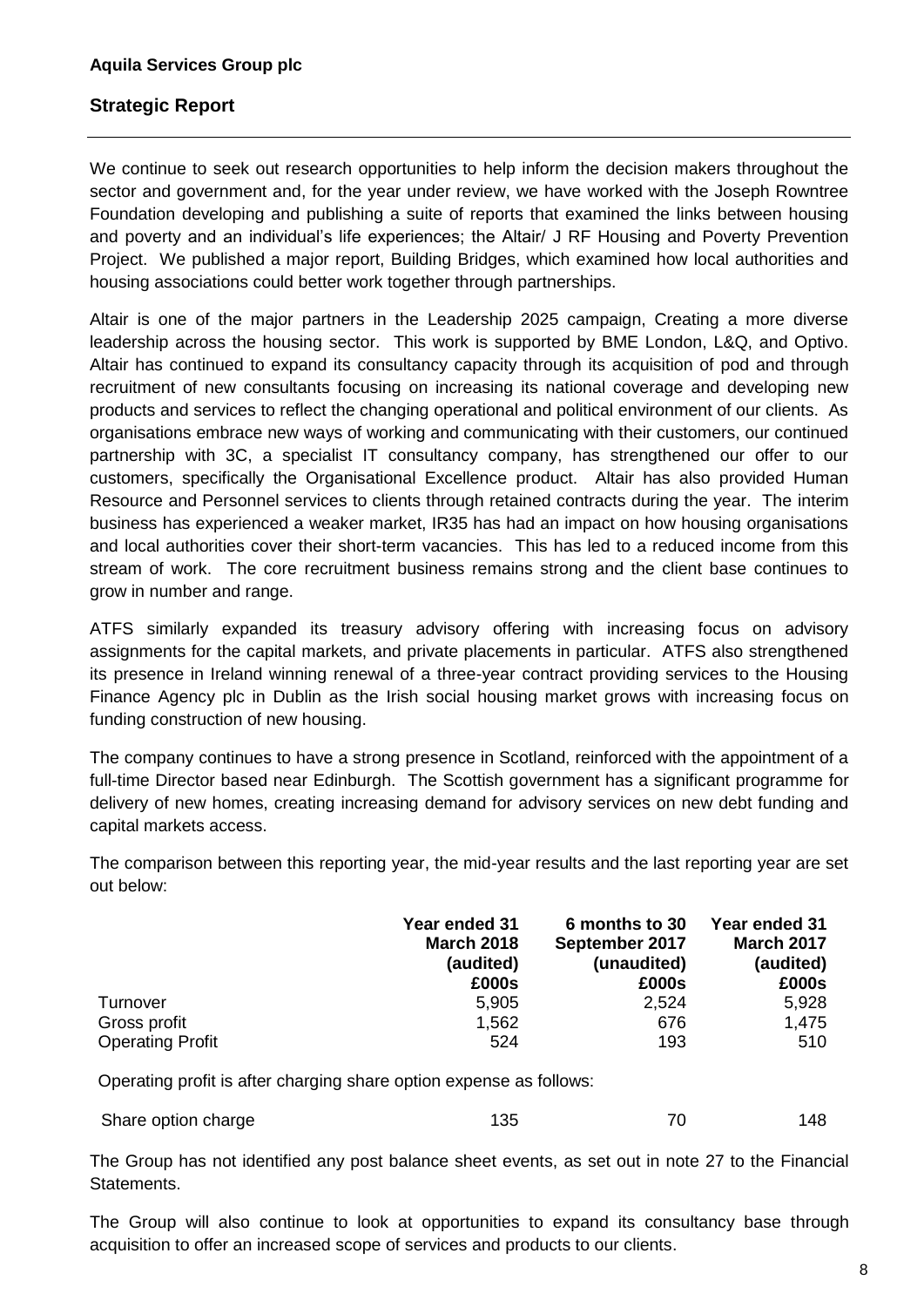# **Key Performance Indicators**

The Group monitors its key performance indicators (KPI's) regularly and these are set out below:

|      | <b>Revenue</b>              | <b>Gross profit</b>                    | <b>Earnings</b><br>per share           |
|------|-----------------------------|----------------------------------------|----------------------------------------|
| 2018 | 5,905,221                   | 1,561,765                              | 1.20p                                  |
| 2017 | 5,928,201                   | 1,474,735                              | 1.24p                                  |
|      | <b>Number of</b><br>clients | <b>Number of</b><br><b>New clients</b> | <b>Client retention rate</b><br>$(\%)$ |
| 2018 | 225                         | 77                                     | 66                                     |
| 2017 | 212                         | 72                                     | 64                                     |

# **Principal Risks and Uncertainties**

The principal risks currently faced by the Group are:

## *Financial Instruments*

The main financial risks arising from the Group activities are credit risk, foreign currency risk and interest rate risk details of which can be found in Note 26 to the Financial Statements.

#### *Unfavourable economic conditions and / or changes to government policy*

The Group's operating results and its financial condition may be negatively affected by a downturn in the general economic climate within the UK which consequently may have adverse effect upon government policy and spending, and private sector investments.

A reduced level of economic activity will restrict the amount of outsourcing by companies, local authorities or other bodies and result in the restriction of funding available for the purchase of such services leading to a decline in the number of firms in the sector and their profitability.

The continuing Brexit negotiations and the immediate aftermath of the United Kingdom leaving the European Union could lead to a period of uncertainty and this may cause clients to review their spending with consultancy providers and lead to a reduction in projects.

The focus on IR35 within the interim market for public sector bodies has caused a softening of the interim market within government and local authorities. Clients are carefully reviewing their spend and methods of resourcing, turning to new and alternative models.

#### *Reduction in government investment and funding*

The Group's future revenues and profitability will be dependent on the current UK Government's policy with regard to expenditure on service and social housing improvements and to public expenditure levels in general. The introduction of policies to restrict the income for housing providers is a risk that the Group is monitoring closely.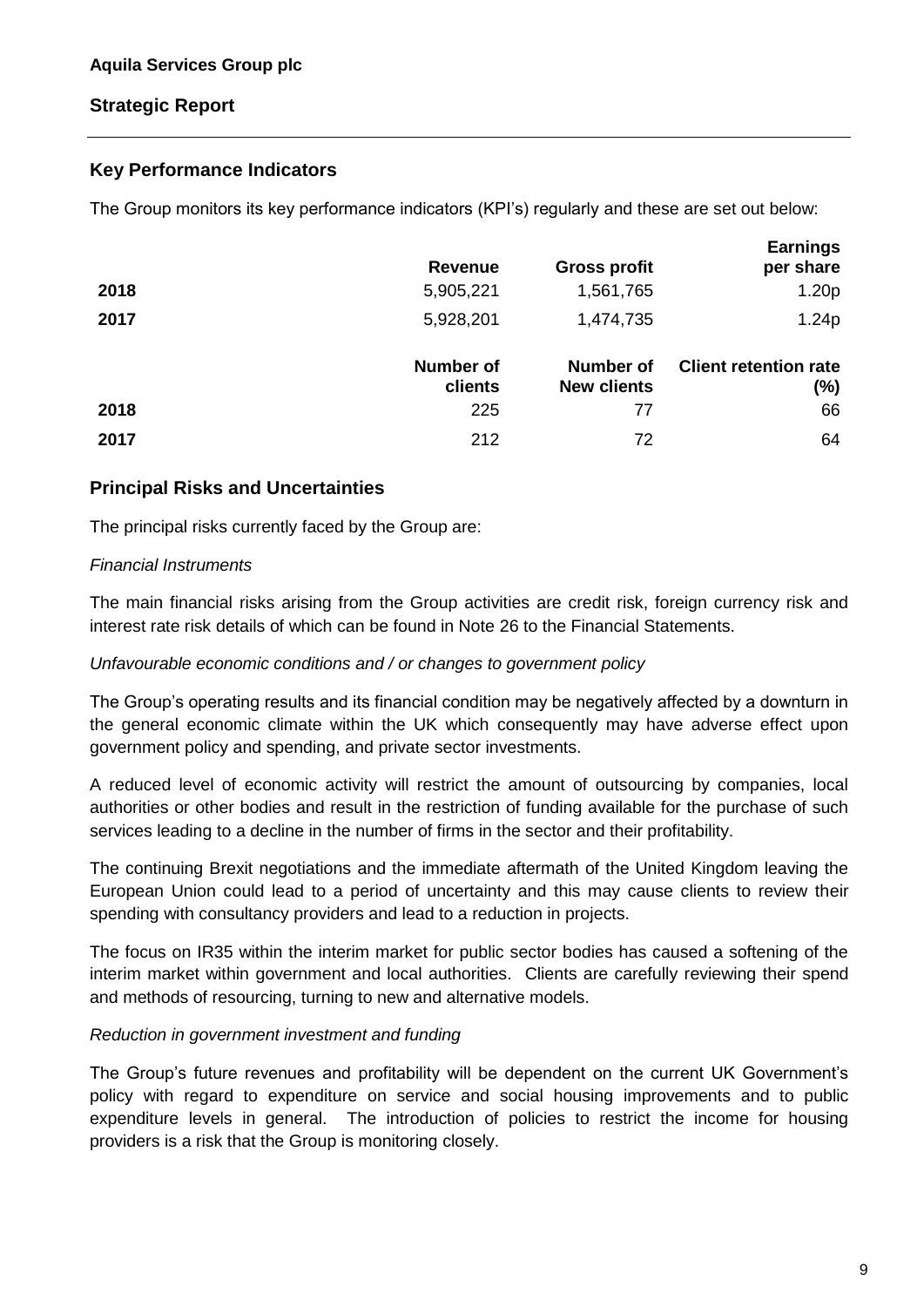The Grenfell tragedy has meant that organisations have invested in remedial works, and, although the Government has indicated there is some money available for recladding of tower blocks, this has been provided from the Affordable Housing Programme, which provides the grant to clients who are developing new houses. This additional investment is likely to have an impact on development and regeneration programmes for our clients, although the funding will be reinstated in the 2022 Programme.

A change in the political environment relating to regeneration, specifically in the major cities, could dampen private developer appetite and this would have an impact on our clients.

The UK Government and local authorities may decide in future to change their programmes and priorities including reducing present or future spending and investment where the Group would expect to compete for work.

#### *Competition*

The contracts and procurement arrangements under which companies operating in these sectors compete for new business can lead to a higher cost of procuring new contracts and the possibility of not meeting fully the terms of contracts leading to reduced margins.

#### *Staff skills, retention, recruitment and succession*

The success of the Group is dependent on retaining, developing, motivating and communicating with senior management and personnel and, as the business grows, on recruiting appropriately skilled, competent people at all levels. Any shortages in the availability of appropriately skilled personnel may have a negative effect on the Group. The Directors of the subsidiaries are expected to contribute to its ability to obtain, generate and manage opportunities.

If the Group cannot successfully attract, retain and motivate such personnel, it may not be able to maintain standards of service or continue to grow its businesses as anticipated. The loss of such personnel, or the inability to attract, retain, motivate and communicate with additional skilled employees required for their activities within an affordable cost base, could have an adverse effect on the Group's business and prospects.

#### *Data Governance*

The increase of cyber-attacks and the loss of data is a key risk that is monitored closely. The Group complies with all relevant legislation and has invested in updated systems, security and training during the year.

The Group seeks to mitigate all these risks through ensuring that it monitors changes in statutory, regulatory and financial changes and maintains good relationships with its principal contacts within government, regulators and other key influencers within the sector.

The Group is well placed to provide the full range of services needed by housing providers as the external environment changes and the outlook for the business continues to be positive. A continued understanding of its position in the market and delivering value for money to clients will ensure that services and products remain competitive. In addition, the Group will ensure that its people policies are refreshed and follow good practice so that it can continue to attract and retain excellent staff.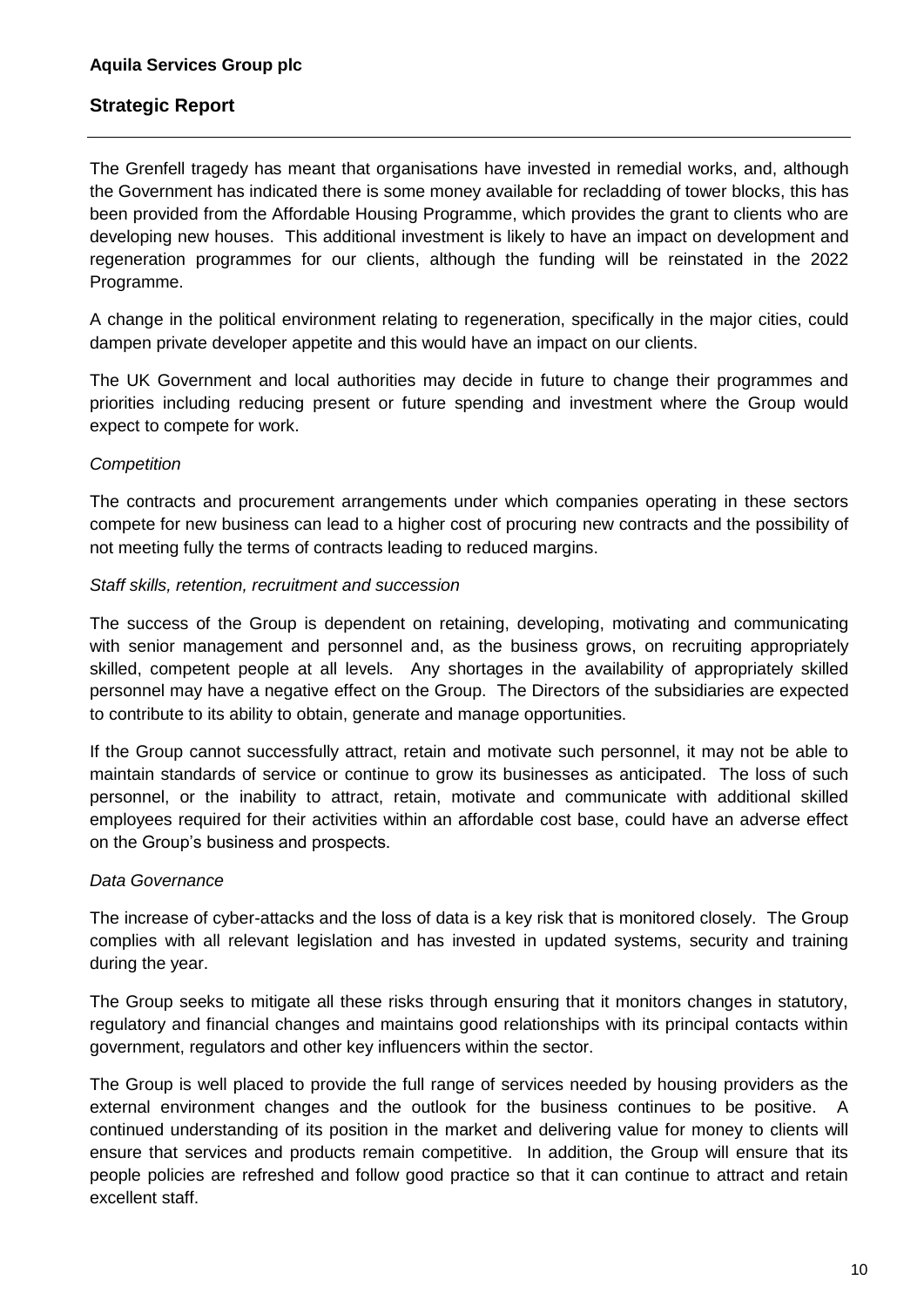# **Employees**

A split of our employees and directors by gender as at the end of the year is shown below:

|                                                           | <b>Male</b> | <b>Female</b>            |
|-----------------------------------------------------------|-------------|--------------------------|
| <b>Directors of the Company</b>                           | 4           | 2                        |
| Directors of subsidiary companies not included in above   |             | $\overline{\phantom{0}}$ |
| Employees in other senior management positions            |             | 3                        |
| Total senior managers other than directors of the Company | 5           | 3                        |
| Other employees of the Group                              | 14          | 17                       |
| <b>Total employees of the Group</b>                       | 23          | 22                       |

The Group consults with its employees on a regular basis through direct updates and conducts an annual review of staff; results are reviewed and discussed by the Directors and an action plan agreed and discussed with all staff. The Group invests in training and developing its employees through both internal and external courses.

The Group follows the legislative requirements set out in the Equality Act 2010 which covers all aspects of equality and diversity, replacing previous legislation covering equal pay, sex, race and disability discrimination. The Group gives due consideration to all applications and provides training and the opportunity for career development wherever possible. The Board is also mindful of the Human Rights Act 1998.

# **Environment**

We understand and effectively manage the actual and potential impact of our activities. The Group's operations are conducted such that compliance is maintained with legal requirements relating to the environment.

# **Corporate and Social Responsibility**

The Group recognises that we have a responsibility to ensure the impact of our business is positive, and that we are good corporate citizens. We focus our corporate and social responsibility in four key areas; sustainability, staff, charitable giving, and supporting communities.

- We are committed to treating with respect and dignity those we work with.
- We are committed to honesty and transparency in our communication with staff, external stakeholders, and customers.
- We recognise the importance of reflecting our clients and networks within the housing sector and seek to promote diversity and inclusion in all our activities.
- The Group considers a strategic approach to diversity and inclusion is imperative to creating an environment that supports its talented and highly valued people. Our approach is based on inclusivity, enabling those we work with, and those who work for us to achieve their potential.
- We ensure those we work with are provided with equitable fair opportunities, and do not discriminate on the basis of age, gender, sexuality, disability, ethnicity, or any other protected characteristic listed in the Equality Act 2010.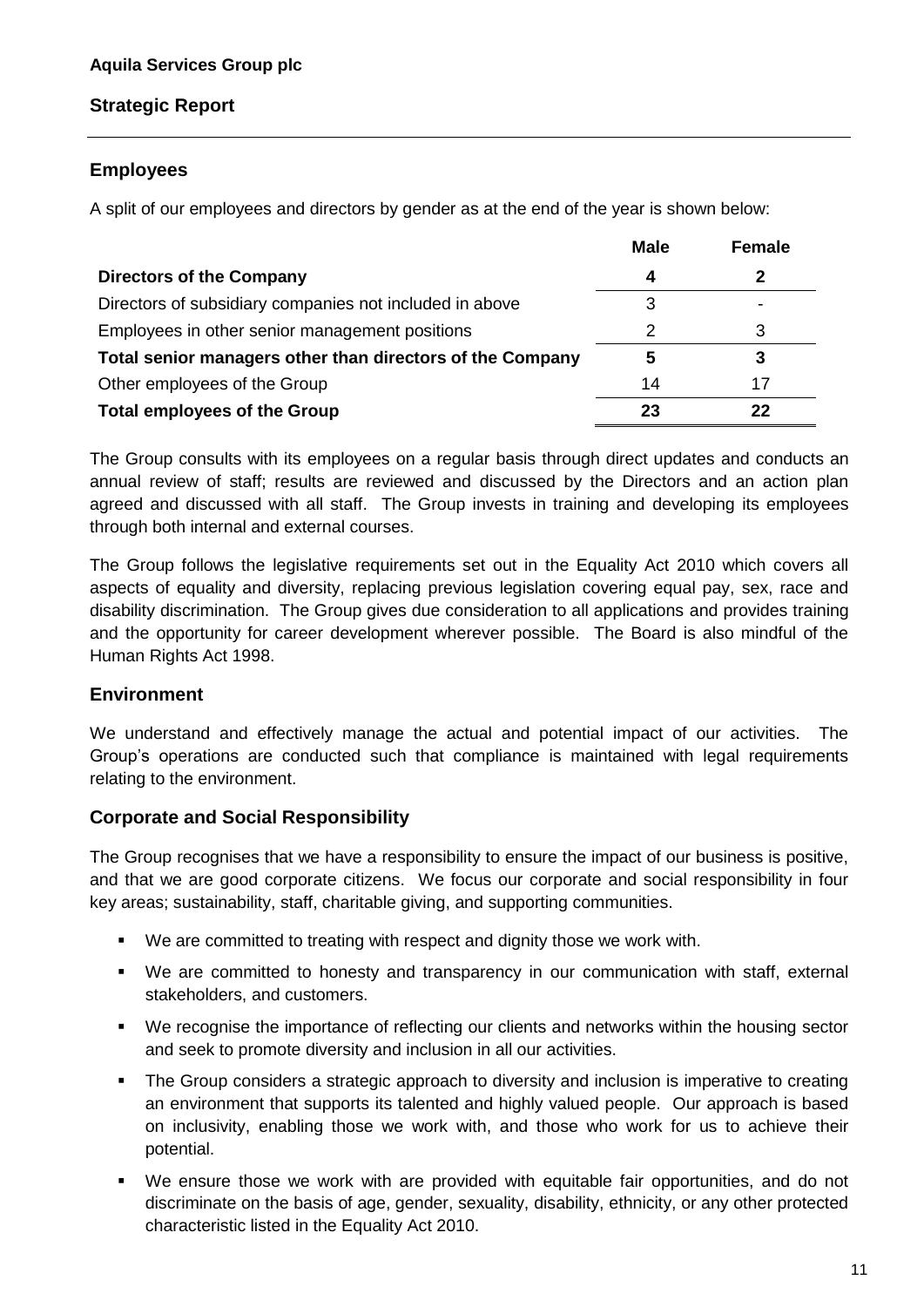- We aim to work actively with our suppliers to ensure they meet our values and have sustainability issues at the heart of every decision.
- We are conscious of our responsibilities to minimise the environmental impact of our activities and to behave in a sustainable manner.
- We know that, as corporate citizens, we have a responsibility to the broader community. We work with our stakeholders to understand community priorities and reflect these in our activities.
- We work with organisations whose customers include some of the most vulnerable in society. We are committed to supporting our clients to contribute to their communities and consider the impact of their plans on their stakeholders.
- We recognise that our staff are the most valuable asset to our organisation. Our employment policies across the Company seek to exceed mere compliance with relevant legislation, to create a working environment that embraces diversity and offers fairness and equality of opportunity throughout our workplace.
- Aquila will support the development of all its staff, particularly those from diverse backgrounds. We will challenge inappropriate and discriminatory behaviours and will continually assess our progress against organisations inside and outside of sector.
- We support and encourage our staff to engage in the governance of organisations within our spheres of influence, for example by holding non-executive directorships of charities or not for profit organisations.

During the year, we continued our commitment to supporting a vibrant and inclusive leadership within the housing sector. Altair has been providing extensive support to the **Leadership 2025** programme. Altair, L&Q, Optivo and BME London, in partnership with Roffey Park Business School, joined forces to develop this leadership programme aimed at senior leaders from BME backgrounds. At its heart, Leadership 2025 aims to support and empower BME senior professionals to become sector leaders of the future. Leadership 2025 seeks to positively disrupt the housing sector by challenging current perceptions.

Altair were commissioned to carry out a research project identifying where the sector stands in terms of diversity representation, developing a business case for diverse leadership, scoping what the sector can learn from its past and present leaders and from other sectors and highlighting what changes the sector should make now. To enable the step-change necessary to break down these existing barriers, the review set out a number of ambitious but practical recommendations, which have been distilled as a five-point plan. Aquila has committed to implementing the plan and report to the Board on progress.

Leadership 2025 and the research report was launched in November 2017 at City Hall, with the support of the Mayor of London.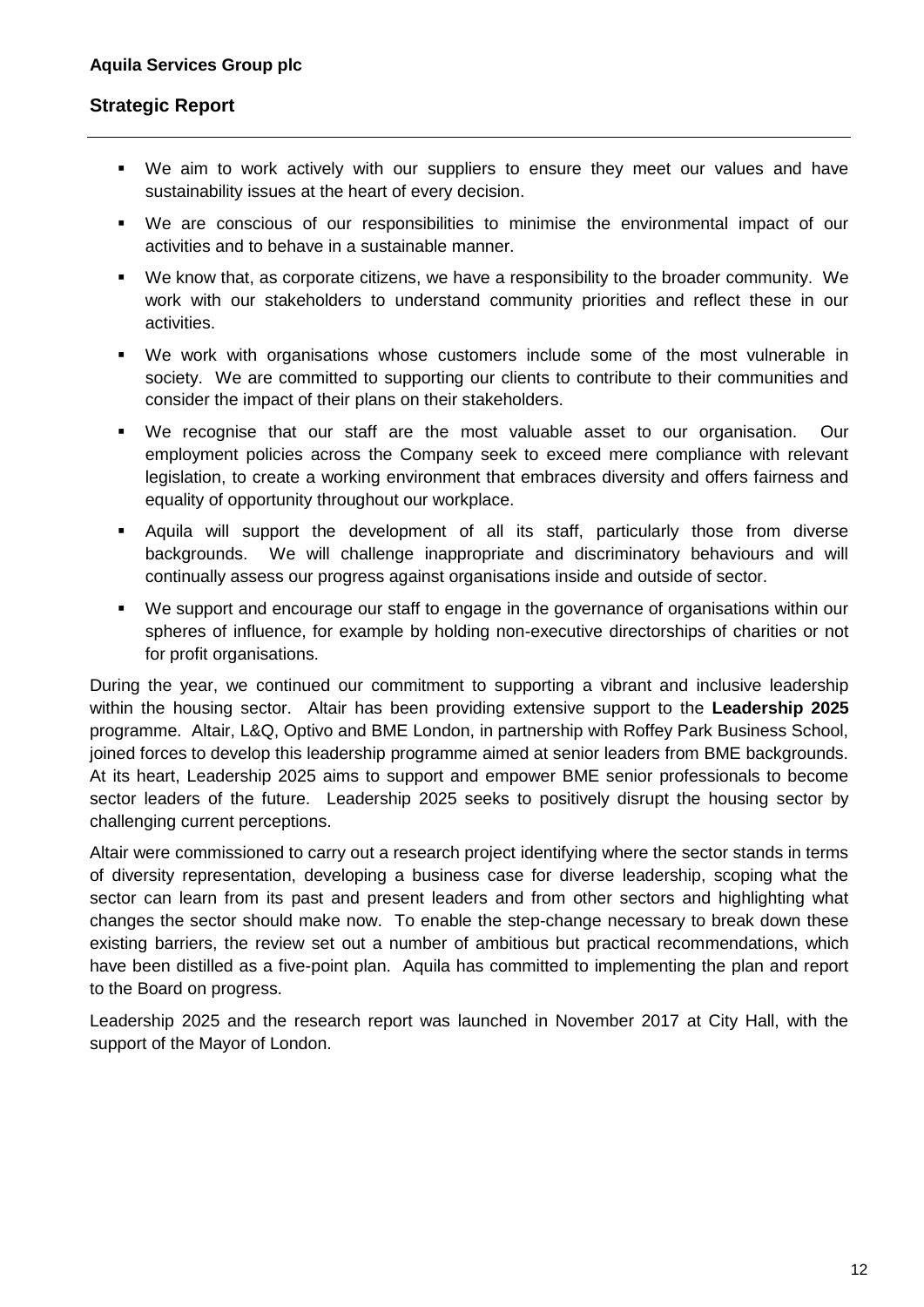# **Going Concern Basis**

The Board updates its three-year business plan annually which includes a review of the company's cash flows and other key financial ratios over the period. These metrics are subject to sensitivity analysis which involves flexing a number of the main assumptions underlying the forecast both individually and in unison. Where appropriate, this analysis is carried out to evaluate the potential impact of the company's principal risks actually occurring. The three-year review also makes certain assumptions about the normal level of capital investment likely to occur and considers whether additional financing facilities will be required.

Based on the results of this analysis, the directors have a reasonable expectation that the company will be able to continue in operation and meet its liabilities as they fall due over the three-year period of their assessment, and thus they continue to adopt the going concern basis of accounting in preparing the annual financial statements.

full hanced

**Dr Fiona Underwood – Co-Chief Executive**

27 June 2018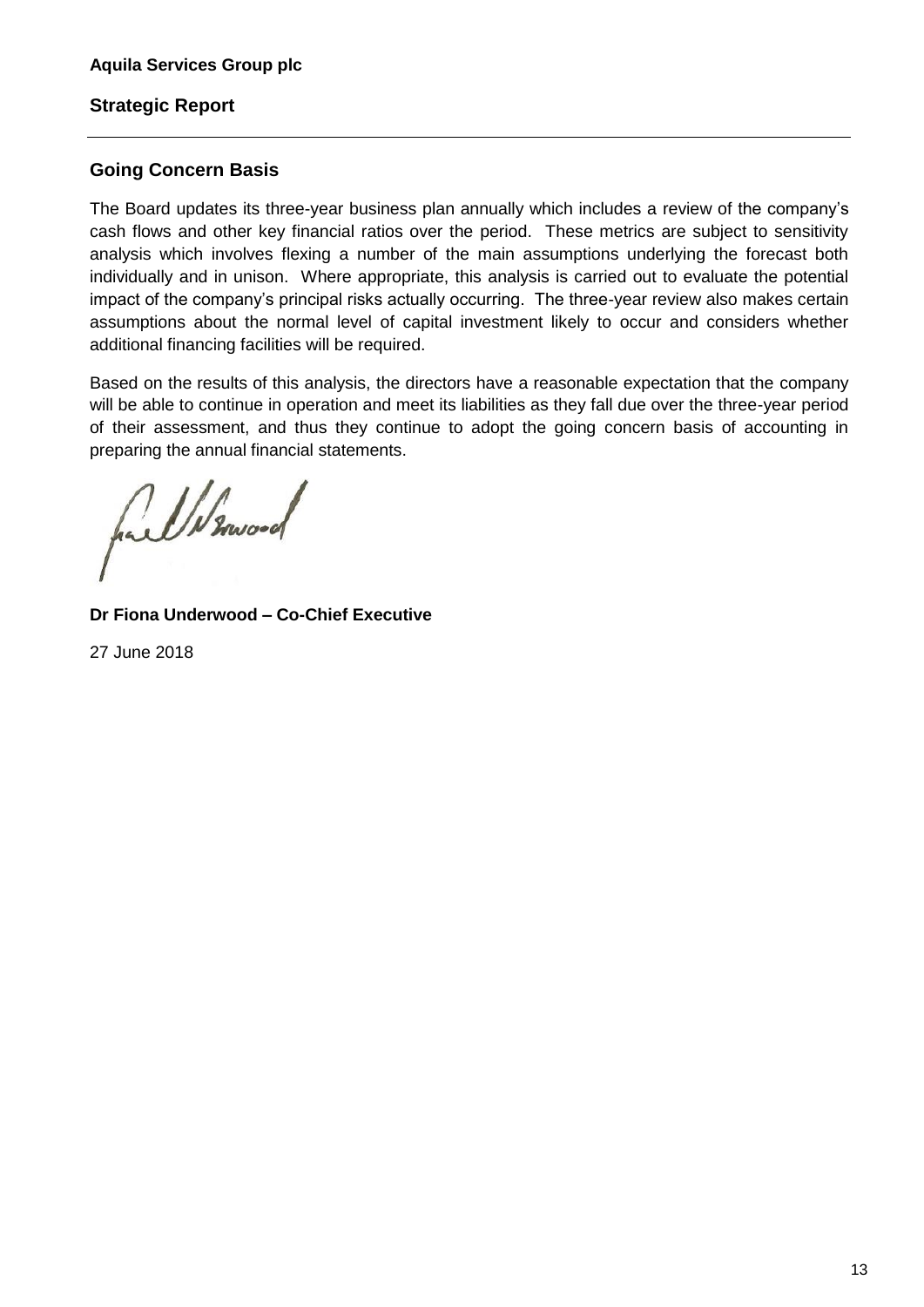The Directors present their report and consolidated financial statements for the year ended 31 March 2018.

Aquila Services Group plc is incorporated as a public limited company and is registered in England and Wales with the registered number 08988813. Details of the Company's issued share capital, together with the details of the movements during the year are shown in note 17. The Company has one class Ordinary share which carries no right to fixed income. Each share carries the right to one vote at general meetings of the Company. Details of employee share schemes are set out in note 20.

# **Principal activities**

The principal activities of the Group are the provision of specialist housing and treasury management consultancy services. The principal activity of the Company is that of a holding company which manages the Group's strategic direction.

## **Results**

The results for the Group for the year ended 31 March 2018 are set out from page 40.

# **Dividends**

The directors recommend a final dividend of 0.55p per Ordinary share to be paid on 3 August 2018 to shareholders on the register at 20 July 2018 which, together with the interim dividend of 0.26p paid on 22 December 2017, makes a total of 0.81p for the year.

# **Directors**

The following served as directors of the Company during the period or thereafter:

| Derek Joseph                | Chairman                                 |
|-----------------------------|------------------------------------------|
| <b>Steven Douglas</b>       | <b>Co-Chief Executive</b>                |
| Fiona Underwood             | Co-Chief Executive and Company Secretary |
| Susan Kane                  | <b>Group Finance Director</b>            |
| <b>Richard Wollenberg</b>   | Non-Executive director                   |
| Jeffrey Zitron <sup>1</sup> | <b>Non-Executive Director</b>            |
|                             |                                          |

<sup>1</sup> <sup>1</sup> Jeffrey Zitron was chairman up until 17 July 2017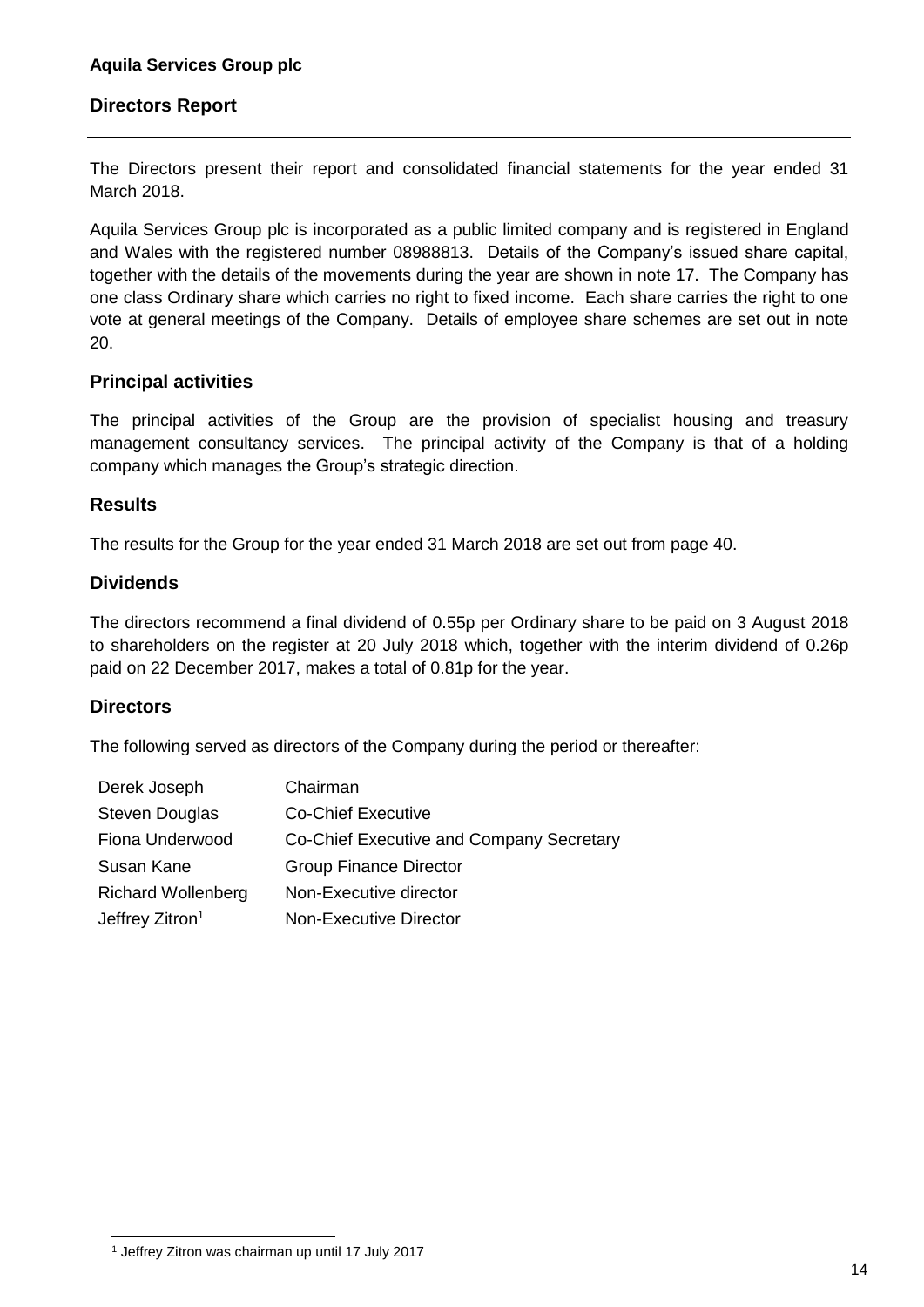## **Substantial Shareholdings**

As at 31 March 2018, the Company was aware of the following notifiable interests in its voting rights:

|                       | Number of       | Percentage of | Nature of     |
|-----------------------|-----------------|---------------|---------------|
|                       | Ordinary shares | Voting rights | holding       |
| Richard Wollenberg*   | 3,808,406       | 10.8%         | <b>Direct</b> |
| Chris Wood            | 3,279,440       | 9.3%          | <b>Direct</b> |
| Susan Kane            | 3,279,440       | 9.3%          | <b>Direct</b> |
| Fiona Underwood**     | 3,279,440       | 9.3%          | <b>Direct</b> |
| <b>Steven Douglas</b> | 3,144,305       | 8.9%          | <b>Direct</b> |
| Derek Joseph          | 3,005,538       | 8.5%          | <b>Direct</b> |
| Jeffrey Zitron        | 2,798,403       | 7.9%          | <b>Direct</b> |
| <b>Matt Carroll</b>   | 1,307,229       | 3.7%          | <b>Direct</b> |
| Hannah Breitschadel   | 1,307,229       | 3.7%          | <b>Direct</b> |

\*Includes shares held by immediate family members of Richard Wollenberg

\*\*Fiona Underwood's shares are held in a nominee account at Old Mutual plc

The Company is not aware of any changes to the above holdings between 31 March 2018 and the date of this report.

# **Corporate Governance Statement**

The Directors report incorporates the Corporate Governance Statement set out on pages 18 to 20.

# **Powers of Directors**

Subject to the Company's Articles of Association, UK legislation and any directions given by special resolution, the business of the Company is managed by the Board of directors. Details of the matters reserved for the Board can be found in the Corporate Governance Statement on pages 18 to 20.

#### **Post balance sheet events**

Post balance sheet events are disclosed in note 27.

#### **Political Donations**

The Group / Company made no political donations during the period.

# **Data Protection**

The Group / Company is compliant with the Data Protection Act 1998 and the General Data Protection Regulation (Regulation (EU)2016/679). The updated policies are available on [http://aquilaservicesgroup.co.uk.](http://aquilaservicesgroup.co.uk/)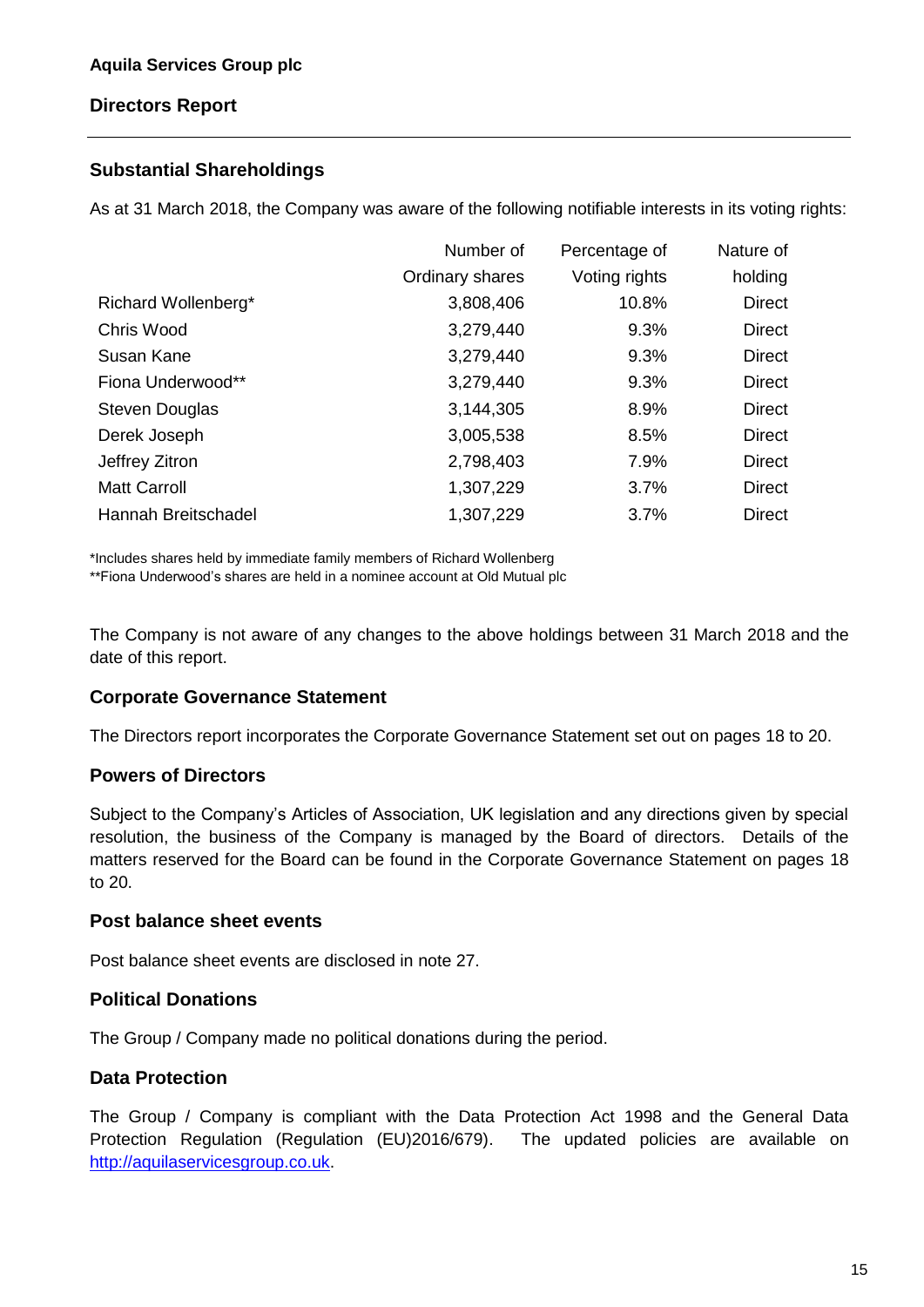## **Greenhouse Gas Emissions**

The Group / Company has, as yet, minimal greenhouse gas emissions to report from the operations of the Company and its subsidiaries and does not have responsibility for any other emission producing sources under the Companies Act 2006 (Strategic Report and Directors' Reports) Regulations 2014.

# **Auditor**

Saffery Champness LLP have expressed their willingness to remain in office as Auditor and, in accordance with section 489 of the Companies Act 2006, a resolution that Saffery Champness LLP be re-appointed will be proposed at the Annual General Meeting.

#### **Requirements of the Listing Rules**

are payable during the period under review.

The following table provides references to where the relevant information required by listing rule 9.8.4R is disclosed:

#### *Listing Rule requirement*

| Details of long term incentive schemes as required by Listing<br><b>Rule 9.4.3R</b>                                                                                                                                                                                              | see Directors'<br><b>Remuneration Report</b> |
|----------------------------------------------------------------------------------------------------------------------------------------------------------------------------------------------------------------------------------------------------------------------------------|----------------------------------------------|
| Details of any arrangement under which a director of the<br>Company has waived emoluments from the Company                                                                                                                                                                       | No such waivers                              |
| Details of any allotment for cash of equity securities made<br>during the period otherwise than to the holders of such equity<br>shares in proportion to their holdings of such equity shares<br>and which has not been specifically authorised by the<br>Company's shareholders | No such allotments                           |
| Details of any contract of significance subsisting during the<br>period to which the Company, or one of its subsidiary<br>undertakings, is a party and in which a director of the<br>Company is or was materially interested.                                                    | No such contracts                            |
| Details of any contract of significance subsisting during the<br>period between the Company, one of its subsidiary<br>undertakings, and a controlling shareholder.                                                                                                               | No such contracts                            |
| Details of contracts for the provision of services to the<br>Company or any of its subsidiary undertakings by the<br>controlling shareholder.                                                                                                                                    | No such contracts                            |
| Details of any arrangement under which a shareholder has<br>waived or agreed to waive any dividends, where a<br>shareholder has agreed to waive future dividends, details of<br>such waiver together with those relating to dividends which                                      | No such waivers                              |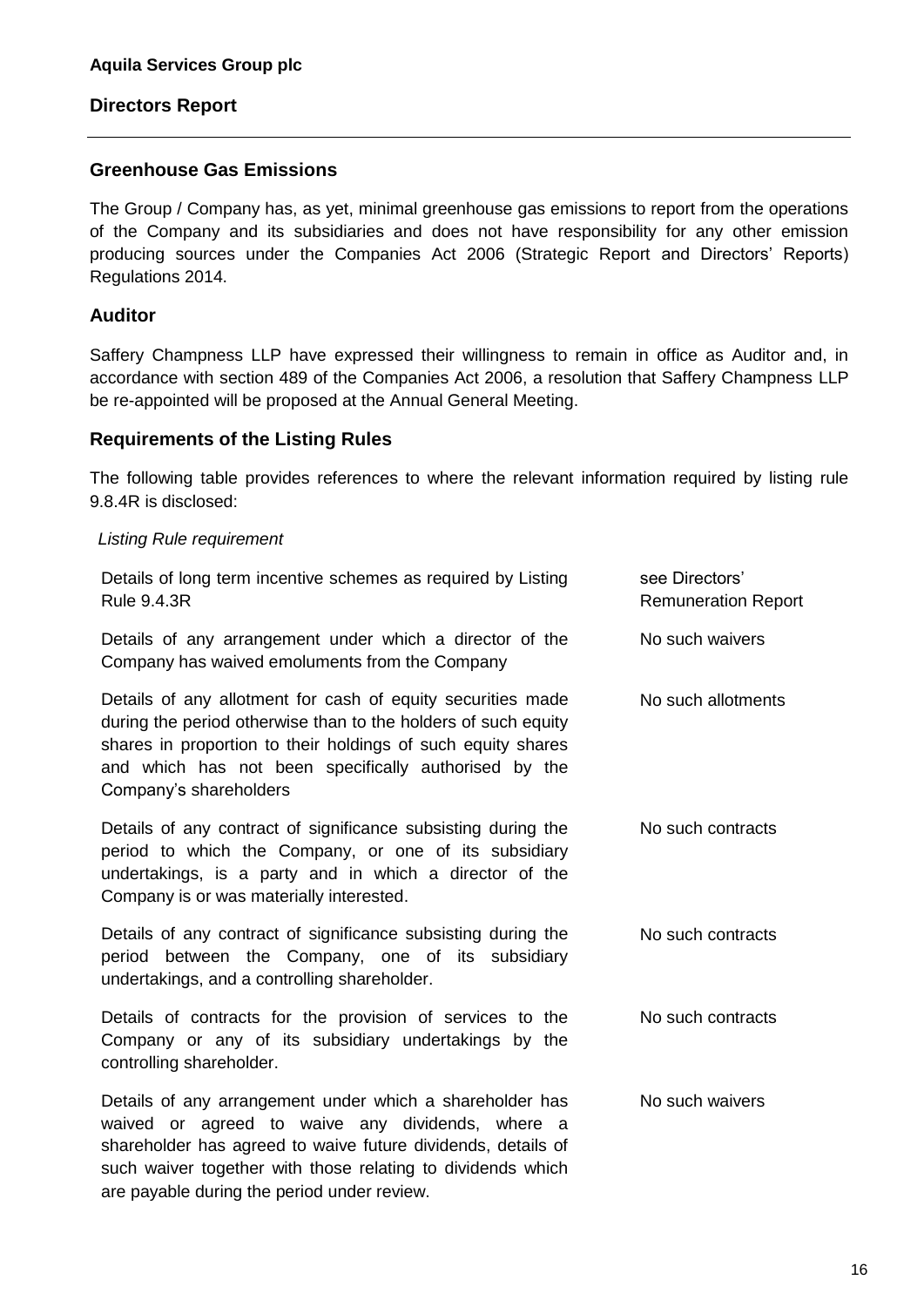# **Auditor Information**

The Directors who held office at the date of approval of the Report of the Directors confirm that, so far as they are each aware, there is no relevant audit information of which the Group's Auditor is unaware; and each Director has taken all the steps that he ought to have taken as a Director to make himself aware of any relevant audit information and to establish that the Group's Auditor is aware of that information.

fail W mood

# **Dr Fiona Underwood – Co-Chief Executive**

By order of the Board

27 June 2018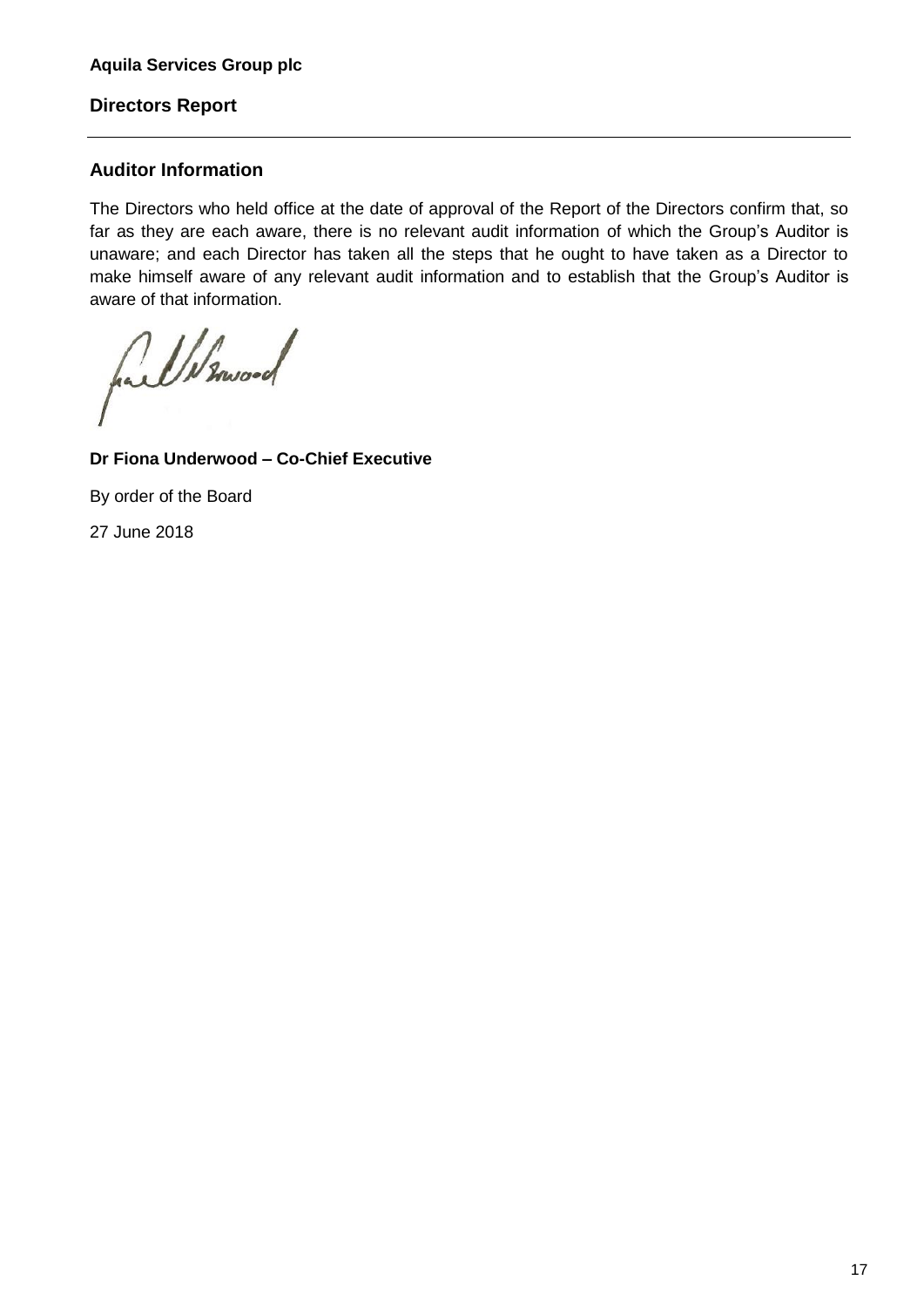# **Corporate Governance Statement**

The Corporate Governance Statement forms part of the Directors' Report.

The Board is committed to maintaining appropriate standards of corporate governance. The statement below, together with the report on directors' remuneration on pages 21 to 31, explains how the company has observed principles set out in The UK Corporate Governance Code ("the Code") as relevant to the company and contains the information required by section 7 of the UK Listing Authority's Disclosure Rules and Transparency Rules.

The Company is not required to comply with the Code. Given the current size and resources of the Group, the Company has decided not to apply the Code provisions in full. A copy of the Company's corporate governance practices is available on the Company's website [www.](http://www.aquilaservicesgroup.co.uk/) [aquilaservicesgroup.co.uk.](http://www.aquilaservicesgroup.co.uk/)

## **Board of Directors**

The Board currently consists of three non-executive directors and three executive directors. The Board determines that Richard Wollenberg and Jeffrey Zitron are independent non-executive directors; its assessment is based on the fact that Richard Wollenberg and Jeffrey Zitron do not receive any additional benefits from the Group.

Derek Joseph became Chair during the year taking over from Jeff Zitron, who remains an independent non-executive director. After taking up the role, an opportunity arose for the Group to open-up further markets for its services in Africa. As Derek has experience in this market, he has initially taken on responsibility for helping the Group develop this new business. Additional staff members have been recruited to further develop this business and to take on the leadership responsibility. Whilst carrying out these tasks, it has been agreed to remunerate the Chair through a proportion of the fees he earns for the Group and in the year to 31st March 2018 these totalled £4,620.

The Board meets regularly with senior staff throughout the year to discuss areas of operational performance, trading outlook and growth opportunities. The Board met 10 times during the year.

# **Internal financial control**

Financial controls have been established so as to provide safeguards against unauthorised use or disposition of the assets, to maintain proper accounting records and to provide reliable financial information for internal use. Key financial controls include:

- the maintenance of proper records;
- a schedule of matters reserved for the approval of the Board; and
- evaluation, approval procedures and risk assessment for acquisitions.

The directors consider the size of the Group and the close involvement of executive directors in the day-to-day operations makes the maintenance of an internal audit function unnecessary. The directors will continue to monitor this situation.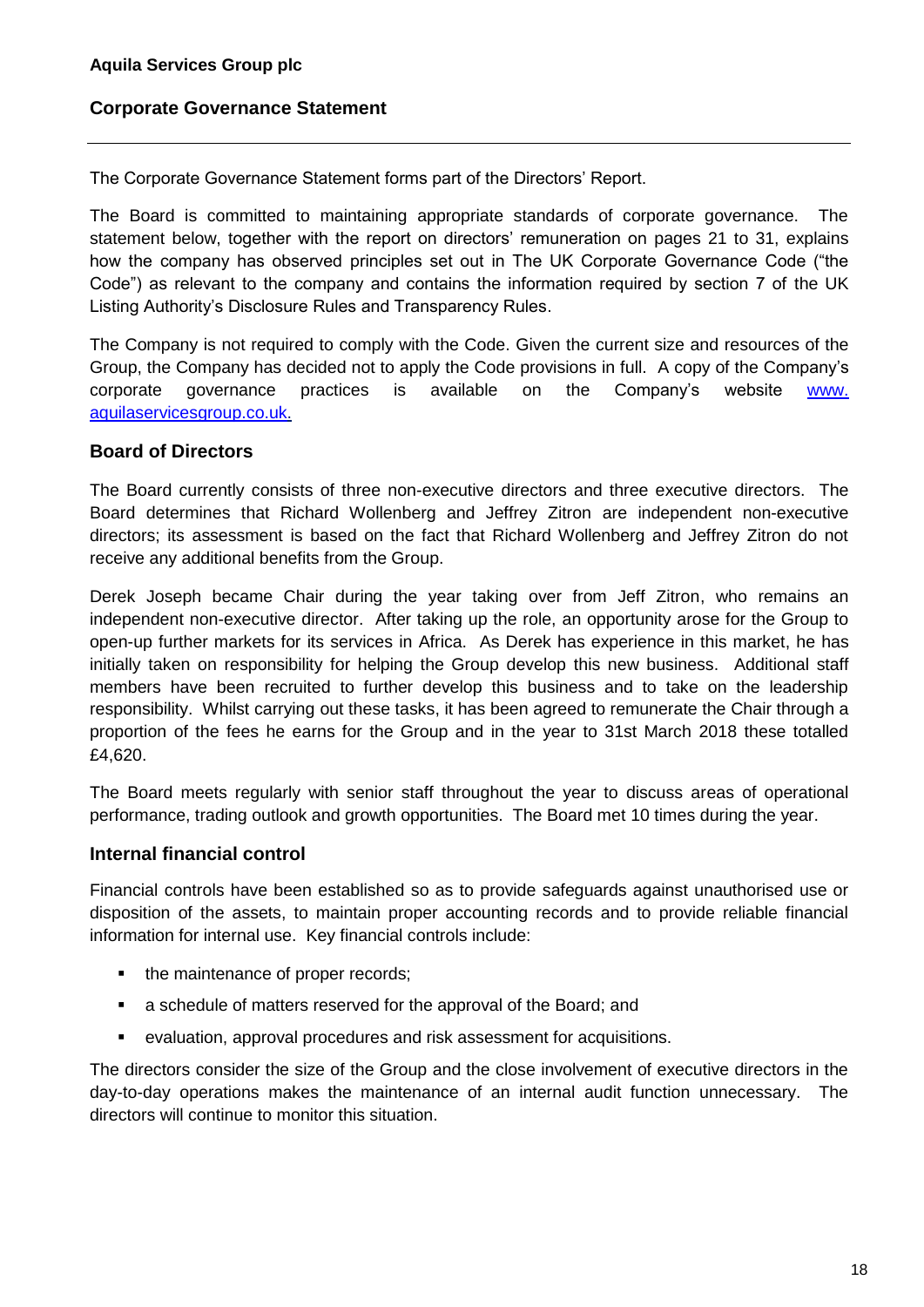# **Corporate Governance Statement**

# **Committees**

The Group has three committees; Audit, Remuneration and Nominations with membership of:

|                           | Audit     | Remuneration   | Nominations  |
|---------------------------|-----------|----------------|--------------|
|                           | Committee | Committee      | Committee    |
| Derek Joseph              | ✔         | $\checkmark$ * | $\vee$ *     |
| <b>Richard Wollenberg</b> | $\vee$ *  | ✔              | ✔            |
| Jeffrey Zitron            | ✔         | ✔              | $\checkmark$ |
| <b>Steven Douglas</b>     | ۰         |                | ✔            |
| Fiona Underwood           | ✔         | -              | -            |
| *Committee Chairman.      |           |                |              |

#### **Audit Committee**

The audit committee, which is chaired by Richard Wollenberg, comprises all three of the independent non-executive directors, and the Company Secretary. The Board is satisfied that Richard Wollenberg has recent and relevant financial experience to guide the committee in its deliberations.

The primary responsibilities of the Audit Committee are:

- to monitor the financial reporting for the annual and half-yearly reports, challenging where necessary to ensure appropriate accounting standards have been met;
- **•** review the internal controls and risk management systems;
- review the compliance, whistleblowing and fraud polices for the organisation;
- make recommendations to the Board and shareholders in relation to the appointment, reappointment and removal of the external auditors; and
- meet regularly with the external auditor, review and approve the annual audit plan and review the findings of the audit with the external auditor.

The committee will meet with the external auditor to consider the results, internal procedures and controls, and matters raised by the auditor. The audit committee considers auditor independence and objectivity and the effectiveness of the audit process. It also considers the nature and extent of the non-audit services supplied by the auditor reviewing the ratio of audit to non-audit fees. It is a specific responsibility of the audit committee to ensure that an appropriate relationship is maintained between the company and its external auditor. The company has a policy of controlling the provision of non-audit services by the external auditor in order that their objectivity and independence are safeguarded. This control is exercised by ensuring non-audit projects where fees are expected to exceed £5,000 are subject to the prior approval of the audit committee. At least one of the members has relevant recent financial experience.

As part of the decision to recommend to the Board the re-appointment of the external auditor, the committee takes into account the tenure of the auditor in addition to the results of its review of the effectiveness of the external auditor and considers whether there should be a full tender process. There are no contractual obligations restricting the committee's choice of external auditor.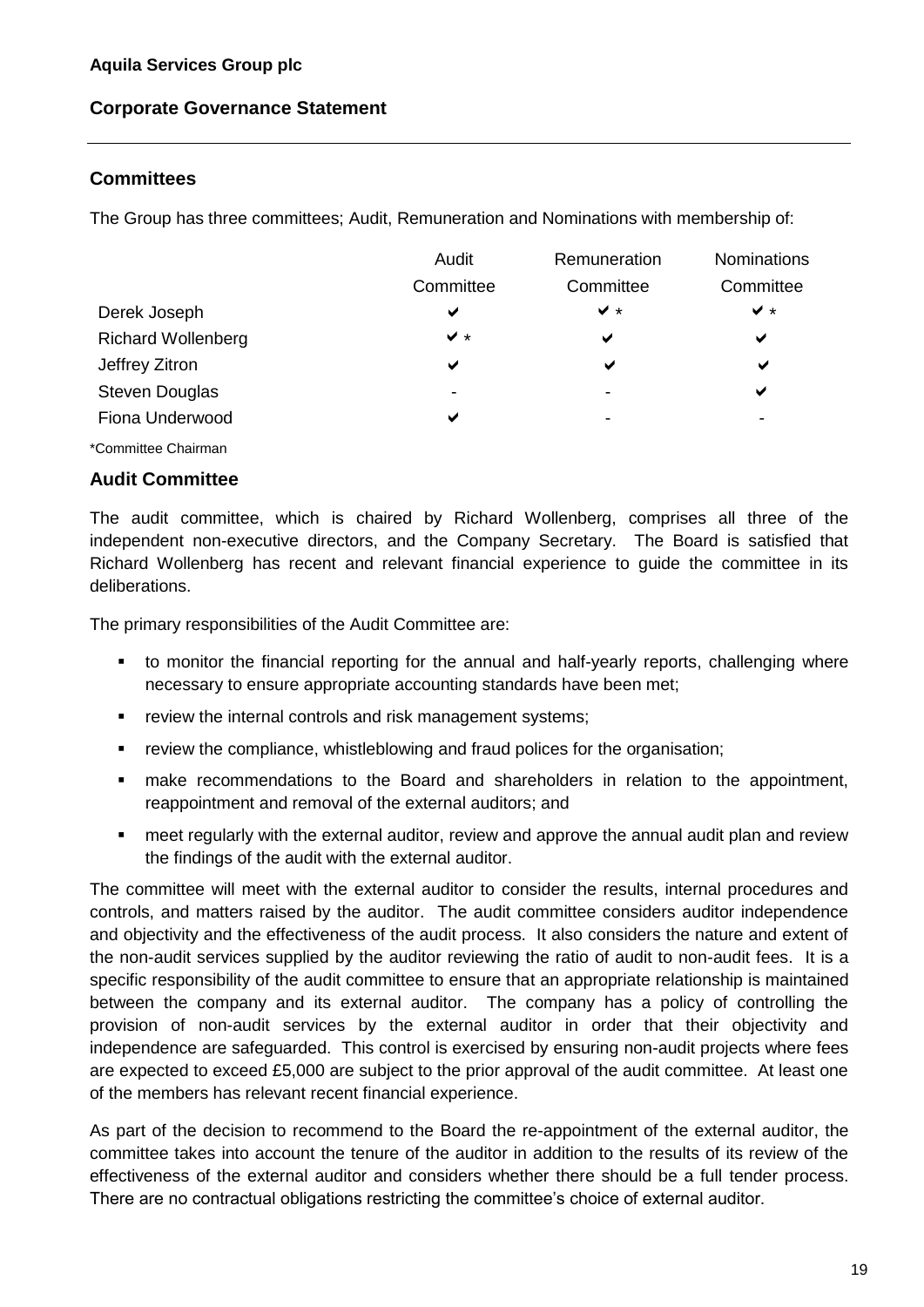# **Corporate Governance Statement**

## **Nominations Committee**

The primary responsibilities of the Nominations Committee are:

- regularly review the structure, size and composition (including the skills, knowledge, experience and diversity) of the board;
- **•** give full consideration to succession planning for directors and other senior executives;
- keep under review the leadership needs of the organisation, both executive and nonexecutive;
- identifying and nominating, for the approval of the board, candidates to fill the board vacancies as and when they arise;
- make recommendations to the Board and shareholders in relation to the appointment, reappointment and removal of the external auditors; and
- evaluate the balance of skills, knowledge, experience and diversity on the board before any appointment is made by the board, and, in the light of this, prepare a description of the role and capabilities required for a particular appointment.

The Nominations Committee, in conjunction with Board meetings, met several times during the financial year.

## **Remuneration Committee**

The primary responsibilities of the Remuneration Committee are:

- setting the remuneration policy for executive and non-executive directors, including pension and compensation payments. No-one can be involved in their own remuneration process;
- recommending and monitoring the level and structure of senior management remuneration;
- **•** reviewing the ongoing relevance of remuneration policy;
- **•** approving and determining targets for any performance-based pay schemes;
- ensuring contractual terms of termination are fair; and
- overseeing any major change in employee benefits.

The Remuneration Committee met four times during the year.

The report of the Remuneration Committee is set out on pages 21 to 31 of this report.

# **Relations with shareholders**

Presentations are given to institutional investors when requested, normally following the publication of the half year and full year results, when interim and annual reports are sent to all shareholders. The results of such meetings are discussed with board members. All directors attend the Annual General Meeting at which they have the opportunity to meet with shareholders.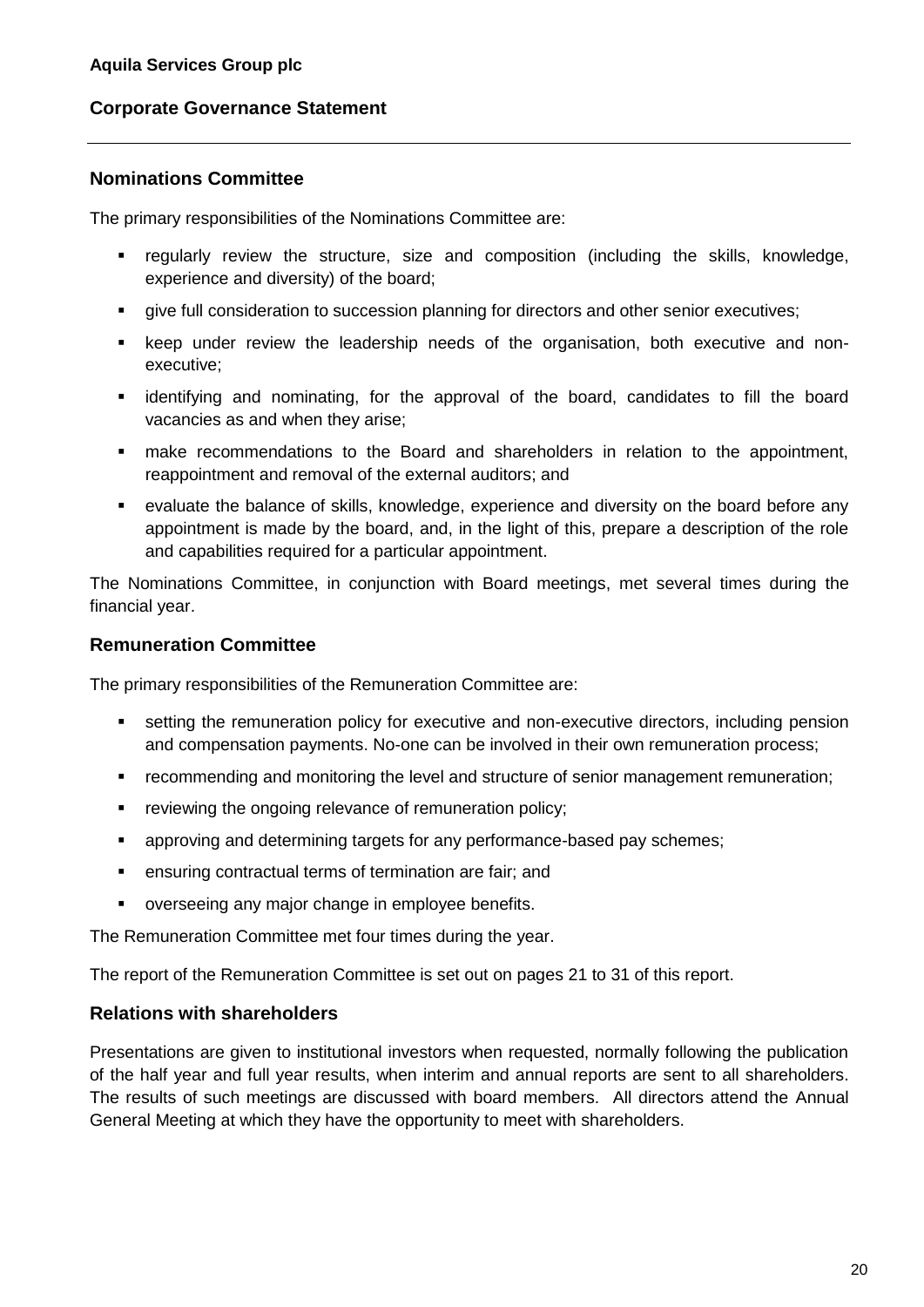The information provided on this page of the Directors' Remuneration Report is not subject to Audit.

The report is split into three main areas:

- Statement from the Chairman
- Annual Report on Remuneration
- Policy Report

#### **Remuneration Committee membership**

| Derek Joseph              | Chairman                      |
|---------------------------|-------------------------------|
| <b>Richard Wollenberg</b> | <b>Non-Executive Director</b> |
| Jeffrey Zitron            | <b>Non-Executive Director</b> |

#### **Statement from the Chairman**

I am pleased to present the Annual Report on Remuneration for the year ended 31 March 2018.

The Remuneration Committee has used the remuneration policy to specifically link to the performance of the Group as a framework to set remuneration levels. Executive directors do not participate in decisions regarding their own remuneration. The committee has access to independent advice but during the year under review they have not sought such advice.

In setting the company's remuneration policy for directors, the Remuneration Committee has given full consideration to the best practice provisions annexed to The Financial Conduct Authority Listing Rules and the report has been prepared in accordance with Chapter 6 of the Companies Act 2006 and the Directors' Remuneration Report Regulations 2013.

The Remuneration Committee met four times during the year to discuss the remuneration policy and aspects of the remuneration for the directors and Chair of the Group. The remuneration policy was updated to reflect a more flexible approach to the bonus arrangements for the Co-Chief Executives as they have taken on increased responsibilities with the growth of the Group. The Remuneration Committee also agreed to increase the salaries of the Co-Chief Executives in-line with the market. The Committee agreed a revision to the remuneration of the Group Finance Director to take account of her reduced hours. The Chair's remuneration has increased to reflect the increased time commitment required with the growth of the Group.

The remuneration policy is designed to attract and retain executive directors and to motivate them in delivering the objectives of the Company. The underlying principle is that employee and director share ownership is encouraged, and the remuneration policy provides opportunity to reward employees who have met their financial targets and contributed to the wider success of the business. This is achieved through the award of share options. This links their personal interest to the success of the company.

Derch 3 ph.

**Derek Joseph - Chairman of the Remuneration Committee**

27 June 2018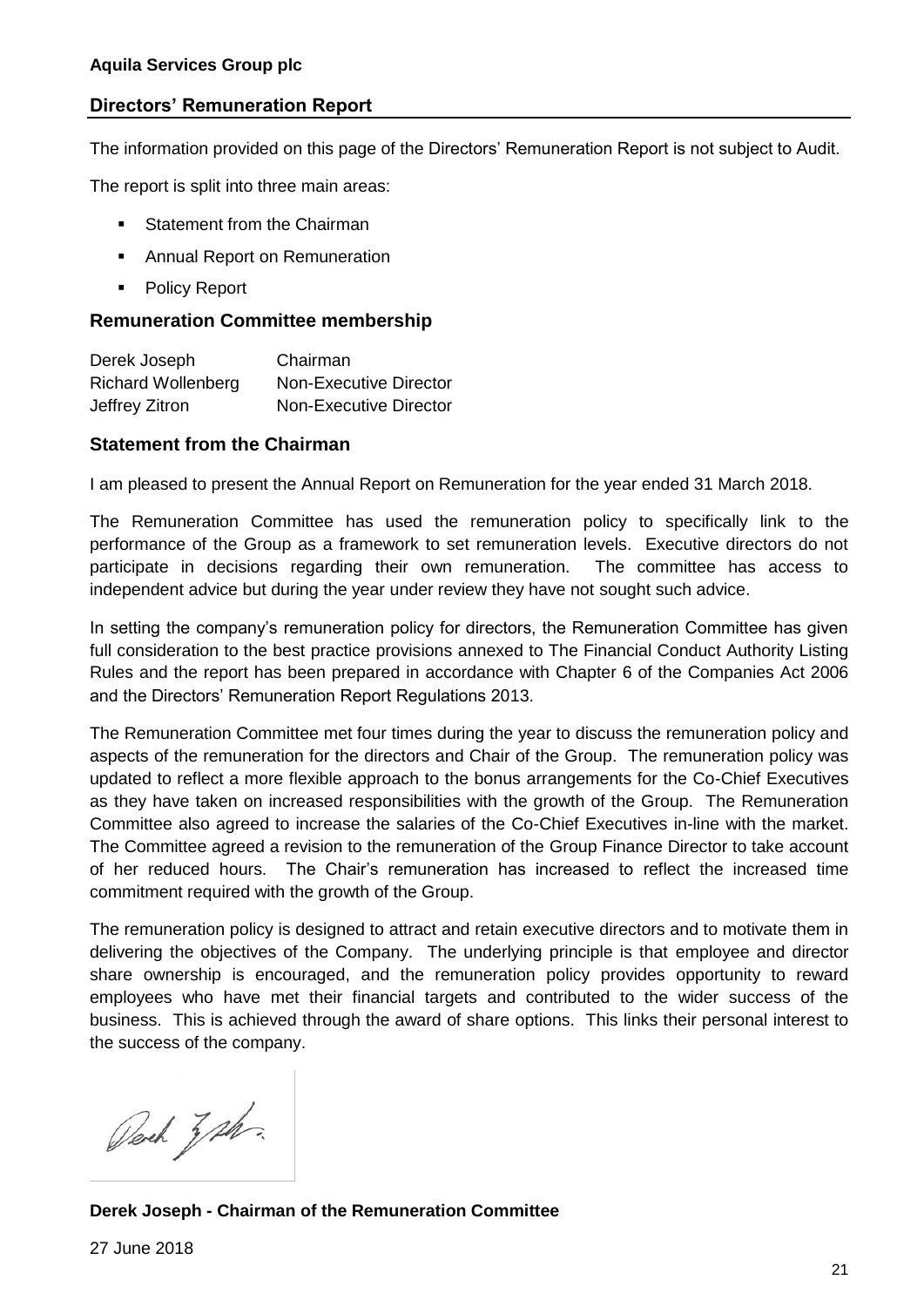The information provided on pages 22 to 24 of the Directors' Remuneration Report is subject to audit.

## **Annual Report on Remuneration**

The remuneration of the **executive** directors is made up as follows:

#### **Directors' remuneration as a single figure (2018)**

|                       | Salary   | All taxable | Annual  |                              |                |         |
|-----------------------|----------|-------------|---------|------------------------------|----------------|---------|
|                       | and fees | benefits    | bonuses | LTIP                         | Pension        | Total   |
|                       | £        | £           | £       | £                            | £              |         |
| <b>Steven Douglas</b> | 110,000  | 1,169       | 15,000  | $\qquad \qquad \blacksquare$ | 6,300          | 132,469 |
| Fiona Underwood       | 110,000  | 1,389       | 15,000  | $\qquad \qquad \blacksquare$ | 6,300          | 132,689 |
| Susan Kane            | 59,950   | 1,389       | ٠       | $\blacksquare$               | $\blacksquare$ | 61,339  |
|                       | 279,950  | 3,947       | 30,000  | ٠                            | 12,600         | 326,497 |

# **Directors' remuneration as a single figure (2017)**

|                       | Salary   | All taxable | Annual  |                          |                          |         |
|-----------------------|----------|-------------|---------|--------------------------|--------------------------|---------|
|                       | and fees | benefits    | bonuses | LTIP                     | Pension                  | Total   |
|                       | £        | £           | £       | £                        | £                        | £       |
| Derek Joseph*         | 2,500    |             |         |                          | ٠                        | 2,500   |
| <b>Steven Douglas</b> | 105,000  | 1,288       | -       | $\overline{\phantom{a}}$ | 6,000                    | 112,288 |
| Fiona Underwood       | 105,000  | 1,513       |         | $\overline{\phantom{a}}$ | 6,000                    | 112,513 |
| <b>Richard Murphy</b> | 36,758   |             |         |                          | $\overline{\phantom{a}}$ | 36,758  |
| Susan Kane            | 78,750   | 1,571       |         |                          | $\overline{\phantom{a}}$ | 80,321  |
|                       | 328,008  | 4,372       |         | $\blacksquare$           | 12,000                   | 344,380 |

The remuneration of the **non-executive** directors is made up as follows:

# **Non-executive directors' remuneration as a single figure (2018)**

|                           | Salary   | All taxable              | Annual  |                          |                          |        |
|---------------------------|----------|--------------------------|---------|--------------------------|--------------------------|--------|
|                           | and fees | benefits                 | bonuses | <b>LTIP</b>              | Pension                  | Total  |
|                           | £        | £                        | £       | £                        | £                        |        |
| Derek Joseph*             | 10,953   |                          |         |                          | $\overline{\phantom{a}}$ | 10,953 |
| <b>Richard Wollenberg</b> | 4,000    |                          | ۰       | $\,$                     | $\overline{\phantom{a}}$ | 4,000  |
| Jeffrey Zitron            | 5,107    | $\overline{\phantom{0}}$ | -       | $\overline{\phantom{0}}$ | $\overline{\phantom{a}}$ | 5,107  |
|                           | 20,060   |                          |         |                          |                          | 20,060 |

\*Included within the fees for Derek Joseph are £4,620 of consultancy fees.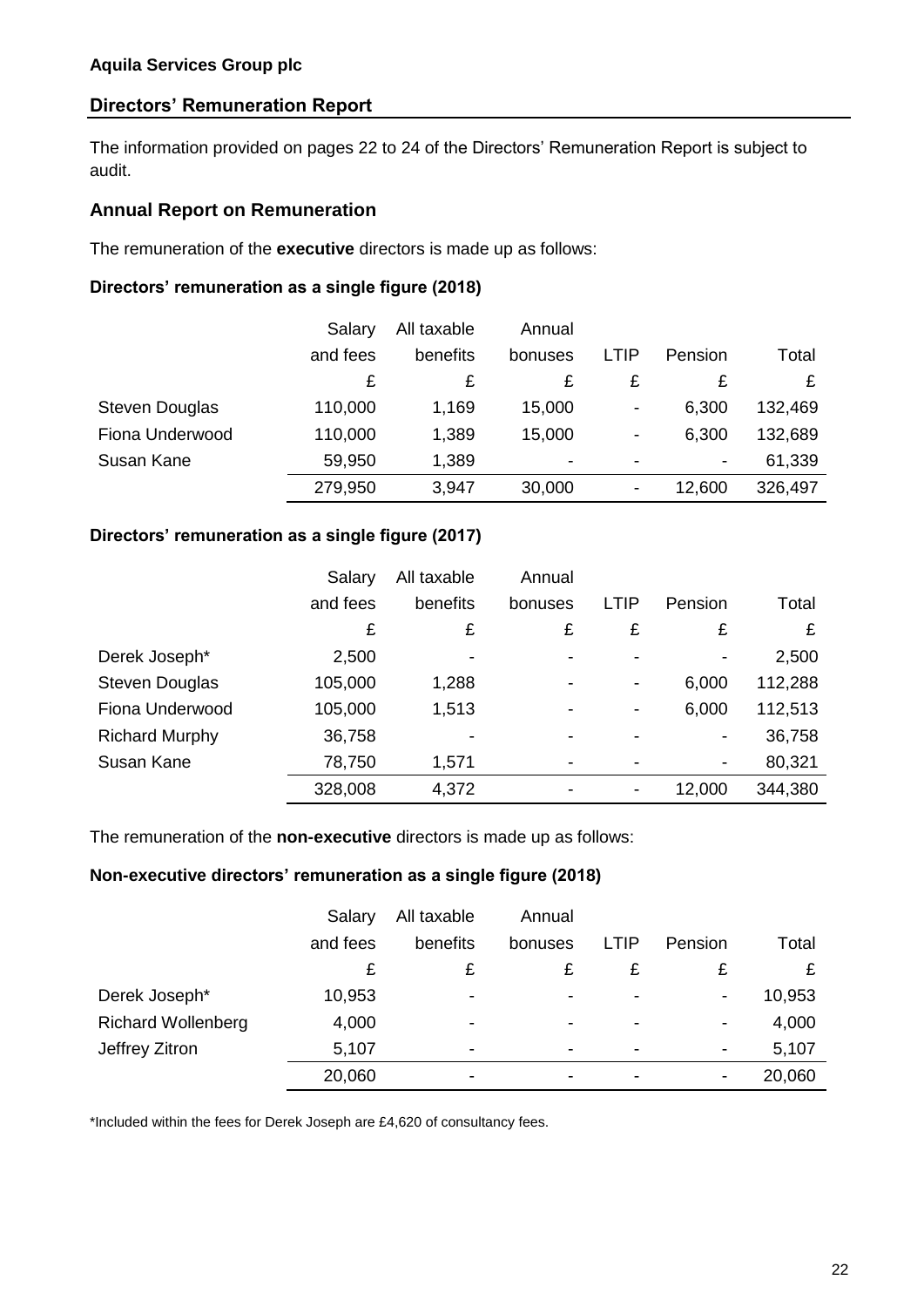|                           | Salary   | All taxable | Annual                   |                          |                          |        |
|---------------------------|----------|-------------|--------------------------|--------------------------|--------------------------|--------|
|                           | and fees | benefits    | bonuses                  | LTIP                     | Pension                  | Total  |
|                           | £        |             | £                        |                          | £                        |        |
| Derek Joseph*             | 3,000    | ۰           | $\overline{\phantom{a}}$ | ٠                        | -                        | 3,000  |
| <b>Richard Wollenberg</b> | 4,482    | -           | $\blacksquare$           | $\blacksquare$           | $\overline{\phantom{a}}$ | 4,482  |
| Jeffrey Zitron            | 7,500    | ۰           | $\overline{\phantom{a}}$ | $\overline{\phantom{a}}$ |                          | 7,500  |
|                           | 14,982   | ۰           | $\,$                     | $\,$                     |                          | 14,982 |

#### **Non-executive Directors' remuneration as a single figure (2017)**

\*Derek Joseph held the role of Group Finance Director from 19 August 2015 to 27 June 2016 then a non-executive role from 28 June 2016.

The taxable benefits above represent private medical insurance.

#### **Executive Incentive Scheme**

All the executive directors of the Group's subsidiaries benefit from the executive incentive scheme ("the scheme"). Where a subsidiary is acquired during the reporting period, the Remuneration Committee (RemCo) confirms the eligibility or not of that subsidiary's executive directors for participation in the scheme for the remaining part of the year. For the year under review, the executive directors of both Altair and ATFS were eligible for the executive incentive scheme.

The scheme, which is discretionary, is dependent on the performance target for the year, as set out in the remuneration policy. The scheme comprises two elements:

- 1. An unconsolidated bonus award of up to 30% of basic salary, and
- 2. A share option award of up to £100,000 (based on the mid-market share price on the date the accounts are signed) which forms part of the long-term incentive plan (LTIP) of the scheme.

The target for those eligible executive directors, in-line with the 2016 revised policy, was to achieve the Group's 2017/2018 outturn (reported profit before tax and exceptional items) plus 10%, adjusted for any one-off costs and expenses.

#### **2017/18 Award**

RemCo assessed the performance of the Group executive directors against the target and the Committee's decision is shown below.

|                       | Performance<br>Target<br>Aquila 2017<br>profit increased<br>by 10% <sup>2</sup> | Actual<br>Performance<br>Aquila 2017<br>profit increased<br>by 0.31% | Maximum<br>Possible<br>award | 2017/18<br>Unconsolidated<br>bonus award $-$<br>Co-Chief<br><b>Executives</b> | 2017/18<br>Unconsolidated<br>bonus award $-$<br>Group Finance<br>Director |
|-----------------------|---------------------------------------------------------------------------------|----------------------------------------------------------------------|------------------------------|-------------------------------------------------------------------------------|---------------------------------------------------------------------------|
| Cash based<br>award   | £723,463                                                                        | £659,739                                                             | £30,000                      | £15,000                                                                       | £0                                                                        |
| Share option<br>award | £723,463                                                                        | £659,739                                                             | £100,000<br>share<br>options | Nil share options                                                             | Nil share options                                                         |

<sup>1</sup> <sup>2</sup> Profit before tax and excluding and share option charge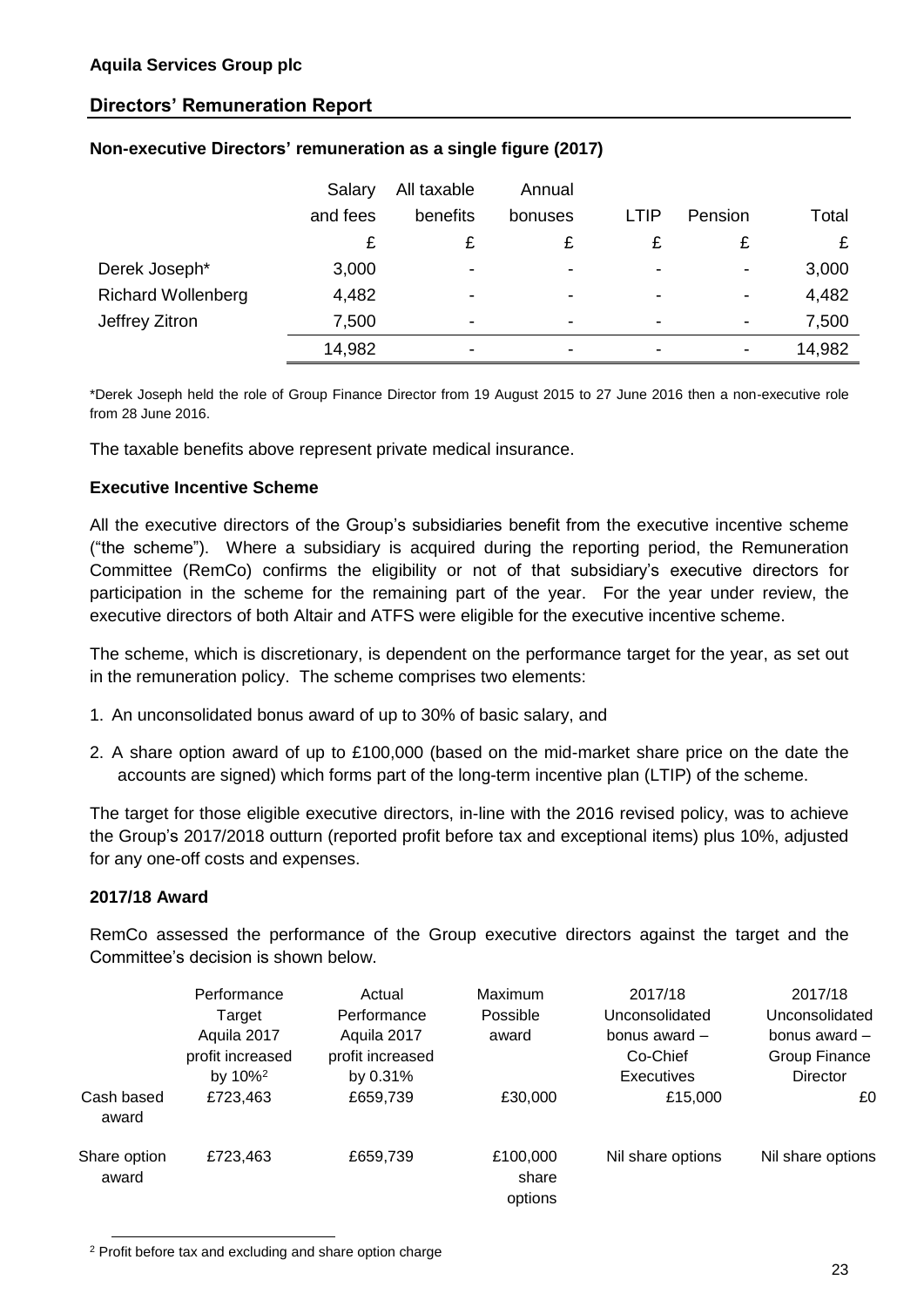The Committee believes that the reward payable is a fair reflection of the performance over the year.

#### **Statement of directors' shareholding and share interest**

The total number of directors' interests in shares as at 31 March 2018 is set out below:

| <b>Number of shares</b> |
|-------------------------|
| 3,808,406               |
| 3,279,440               |
| 3,279,440               |
| 3,144,305               |
| 3,005,538               |
| 2,798,403               |
|                         |

No share options have been granted to the directors during the year. The total number of share options in relation to each director with and without performance measures, those vested but unexercised, and those exercised, is set out below:

|                           | With<br>performance<br>measures | <b>Without</b><br>performance<br>measures <sup>4</sup> | <b>Vested but</b><br>unexercised <sup>5</sup> | <b>Exercised</b><br>during the<br>year |
|---------------------------|---------------------------------|--------------------------------------------------------|-----------------------------------------------|----------------------------------------|
| <b>Richard Wollenberg</b> | -                               |                                                        | 515,000                                       |                                        |
| <b>Steven Douglas</b>     |                                 | 248,104                                                | 466,946                                       |                                        |
| Susan Kane                |                                 | 248,104                                                | 466,946                                       |                                        |
| Fiona Underwood           |                                 | 248,104                                                | 466,946                                       |                                        |
| Derek Joseph              |                                 |                                                        | 309,000                                       |                                        |
| Jeffrey Zitron            |                                 |                                                        | 300,000                                       |                                        |
|                           |                                 |                                                        |                                               |                                        |

#### **Payments to past directors**

In the year ended 31 March 2018, there were no payments to past directors.

#### **Payments for loss of office**

-

No payments were made to directors for loss of office in the year ended 31 March 2018.

 $3$  Includes shares held by immediate family members of Richard Wollenberg

<sup>4</sup> Are part of a total of 1,713,772 Ordinary Shares at £0.05 per share which were issued as "Rollover Options" and are exercisable in tranches from 1 April 2016 with expiry dates between 31 March 2023 and 31 March 2025. For each director, 126,946 of these share options are vested.

<sup>5</sup> The Unapproved Options may be exercised at any time up to 20 July 2020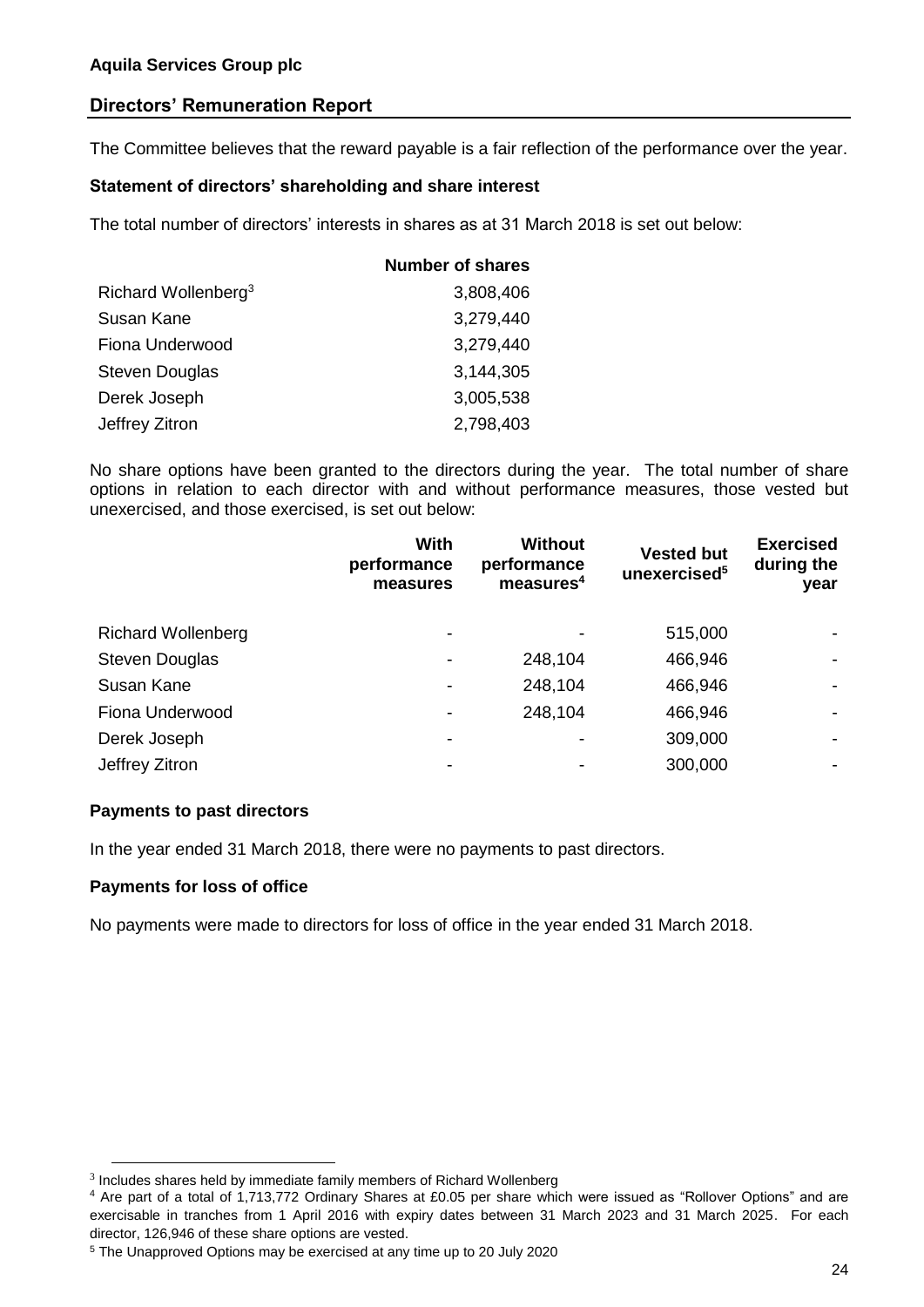The information provided on pages 25 to 31 of the Directors' Remuneration Report is not subject to audit.

## **Performance graph**

The following graph shows the company's performance since flotation, measured by total shareholder return, compared with the performance of the FTSE All Share Index also measured by total shareholder return:



#### **Data source: London Stock Exchange**

#### **Remuneration of Co-Chief Executive Officers**

|                 | Total        | Annual  | <b>Shares</b>            | Total   |
|-----------------|--------------|---------|--------------------------|---------|
|                 | Remuneration | bonuses | receivable               |         |
|                 |              |         |                          |         |
| Steven Douglas  | 117,469      | 15,000  | $\overline{\phantom{a}}$ | 132,469 |
| Fiona Underwood | 117,689      | 15,000  | $\overline{\phantom{0}}$ | 132,689 |

#### **Percentage change in remuneration of directors undertaking role of chief executive**

The total percentage increase from 2017 to 2018 is set out below. No bonuses were paid to the cochief executives in the year to 31 March 2017.

|                       | Total               |
|-----------------------|---------------------|
|                       | Remuneration        |
|                       | Percentage increase |
| <b>Steven Douglas</b> | 4%                  |
| Fiona Underwood       | 4%                  |

The total percentage increase from 2017 to 2018 for all staff was 4.5%.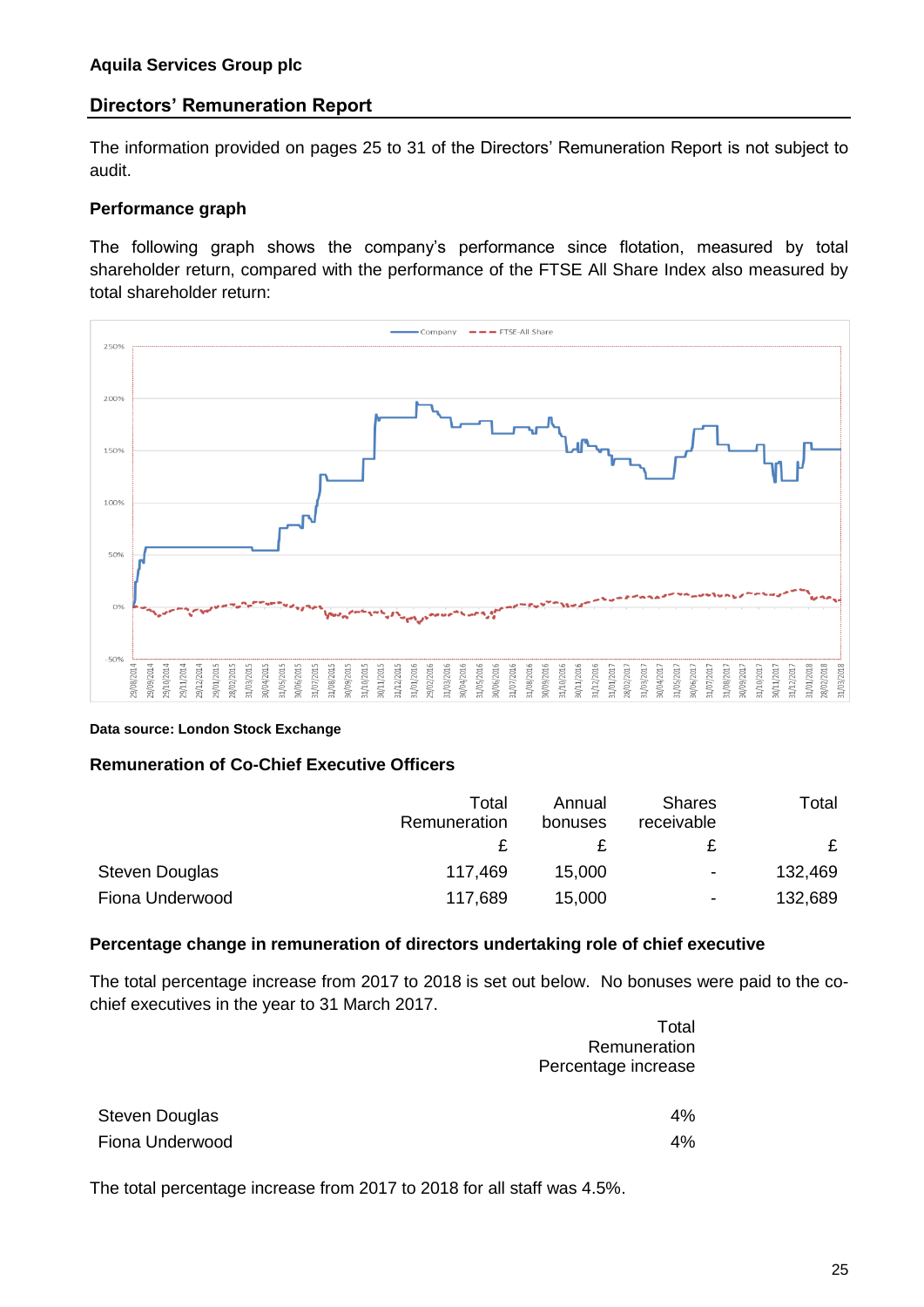#### **Relative importance of spend on pay**

Comparison of shareholder distributions and total employee expenditure of the Group is set out below for the years ended 31 March 2017 and 31 March 2018.

|                               | 2018              | 2017              | Change |
|-------------------------------|-------------------|-------------------|--------|
|                               |                   | £                 | ℅      |
| All employee remuneration     | 2,943,663         | 2,816,112         | 4.53%  |
| Total dividend per share      | 0.81 <sub>p</sub> | 0.74 <sub>p</sub> | 9.46%  |
| Distributions to shareholders | 285,650           | 241,617           | 18.22% |

## **Gender pay gap report**

The Group is not required by law to report on its gender pay figure but recognises the importance of openness and transparency. The Group's mean and median pay gap figures are as follows:

- Women's hourly mean rate is 7.8% lower than men's.
- Women's hourly median rate is 3.0% lower than men's

This is compared to national average figures of a 14.3% mean gap and a 9.7% median.

The Group is committed to exploring the reasons for the pay gap and will review its HR and reward strategy, pay structures and associated policies to address any issues and proactively engage in practical solutions to address the gap.

The Group is also committed to creating an ethnically diverse organisation. From this year, the Group will start to monitor its ethnicity pay gap figures, related recruitment activities and talent development opportunities to ensure that it is creating prospects for diverse talent pools.

# **Employees**

The Group is committed to creating an environment where its staff feel engaged and motivated in their roles. It is by default a learning organisation where people can gain new knowledge skills and experience through the work that they deliver. It also offers staff learning and development opportunities and the chance to communicate their views through the annual survey. The results of which are actively considered by the directors and leadership team.

The Group ensures that it complies with its legislative requirements in relation to employment law.

# **Statement of implementation of remuneration policy in the following year**

The Remuneration Committee proposes to implement the policy approved by the shareholders at the 2018 annual general meeting.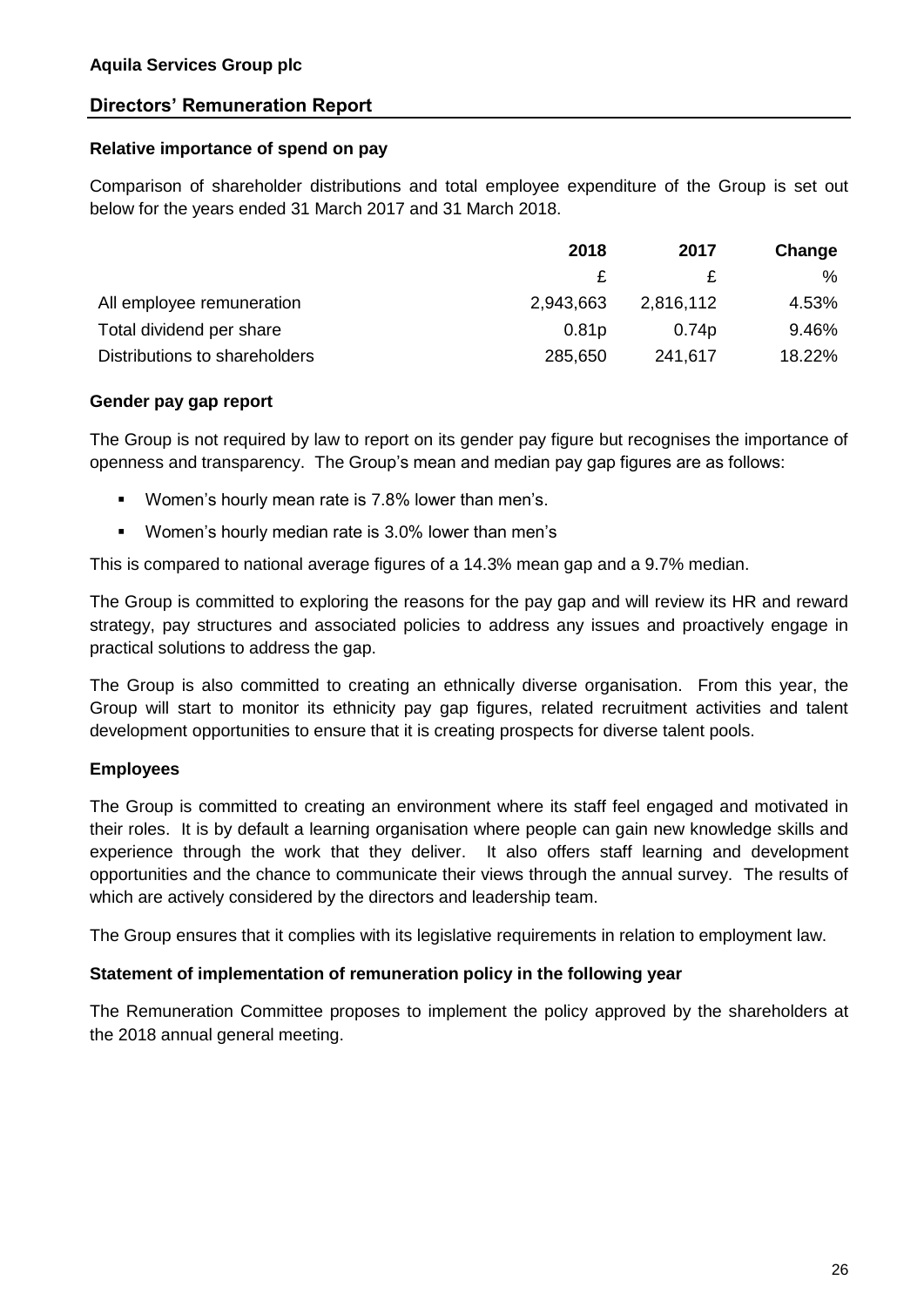#### **Consideration by the directors of matters relating to directors' remuneration**

Members of the committee during the year are as follows:

| Derek Joseph              | Chairman               |
|---------------------------|------------------------|
| <b>Richard Wollenberg</b> | Non-Executive Director |
| Jeffrey Zitron            | Non-Executive Director |

No advice or services were given that materially assisted the committee in their consideration of the remuneration policy.

#### **Shareholder voting at the last general meeting**

The Group is committed to on-going shareholder dialogue and takes an active interest in voting outcomes. Where there are substantial votes against resolutions in relation to directors' remuneration, the reasons for any such vote will be sought, and any actions in response will be detailed here. The Directors' Remuneration Report for the year ended 31 March 2017 was approved by shareholders at the Annual General Meeting held on 27 July 2017. The Directors' Remuneration Policy was last approved by shareholders at the Annual General Meeting held on 26 July 2016.

| Directors' Remuneration Report (2017 Annual General Meeting) | % of votes cast |
|--------------------------------------------------------------|-----------------|
| For                                                          | 100%            |
| Against                                                      | $0\%$           |
| <b>Total votes cast</b>                                      | 100%            |
|                                                              |                 |
|                                                              |                 |
| Directors' Remuneration Policy (2016 Annual General Meeting) | % of votes cast |
| For                                                          | 100%            |
| Against                                                      | 0%              |

# **Policy Report**

#### **Policy update introduction**

The remuneration policy has been updated to reflect changes due to continued growth of the Group. All of the provisions within the previous policy continue to apply, the amendments to the previous policy are not considered material to the Group. The changes are within pensions and annual bonuses (performance criteria) as set out in the table below.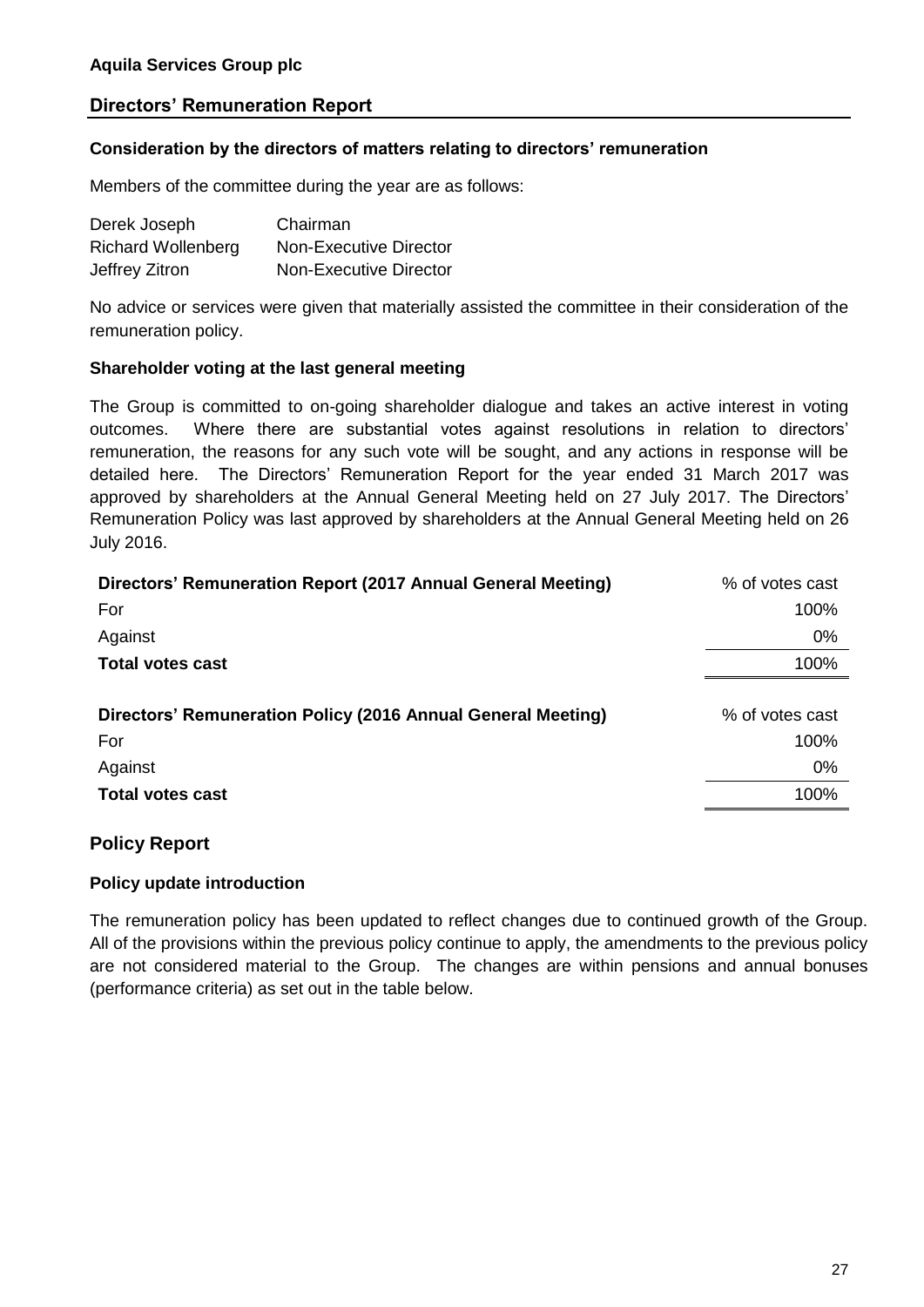# **Aquila Services Group plc**

# **Directors' Remuneration Report**

# **Future policy table**

The following tables provides a summary of the key components of the remuneration package for executive directors:

|                            | <b>Purpose</b>                                                                                                                                                                                           | <b>Operation</b>                                                                                                                                          | <b>Performance Criteria</b>                          |
|----------------------------|----------------------------------------------------------------------------------------------------------------------------------------------------------------------------------------------------------|-----------------------------------------------------------------------------------------------------------------------------------------------------------|------------------------------------------------------|
| <b>Salary</b><br>and fees  | To provide competitive<br>fixed elements of<br>reward which can<br>attract and retain high<br>calibre individuals with<br>the appropriate skills<br>and knowledge to<br>deliver the Group's<br>strategy. | Salaries are reviewed annually or when an individual changes<br>position or responsibility.                                                               | Assessment of personal and<br>corporate performance. |
|                            |                                                                                                                                                                                                          | The committee will also consider the skills, experience and on-going<br>performance of individuals when deciding on any changes to their<br>basic salary. |                                                      |
| All<br>taxable<br>benefits | To provide a range of<br>cost-effective benefits<br>which are in-line with<br>the market.                                                                                                                | The main benefits include private medical insurance and death in<br>service benefit of four times salary.                                                 | None                                                 |
|                            |                                                                                                                                                                                                          | The committee may wish to introduce other benefit provisions from<br>time-to-time.                                                                        |                                                      |
| <b>Pensions</b>            | To provide cost-<br>effective long-term<br>retirement<br>arrangements                                                                                                                                    | Contributions of 6% of salary is available to all staff. There is no<br>differential for executive directors.                                             | None                                                 |
|                            |                                                                                                                                                                                                          | A salary sacrifice scheme is available for staff should they wish to<br>increase their personal contributions.                                            |                                                      |
|                            |                                                                                                                                                                                                          | Executive directors are able to opt-out of the company pension<br>scheme seeking to plan for their retirement.                                            |                                                      |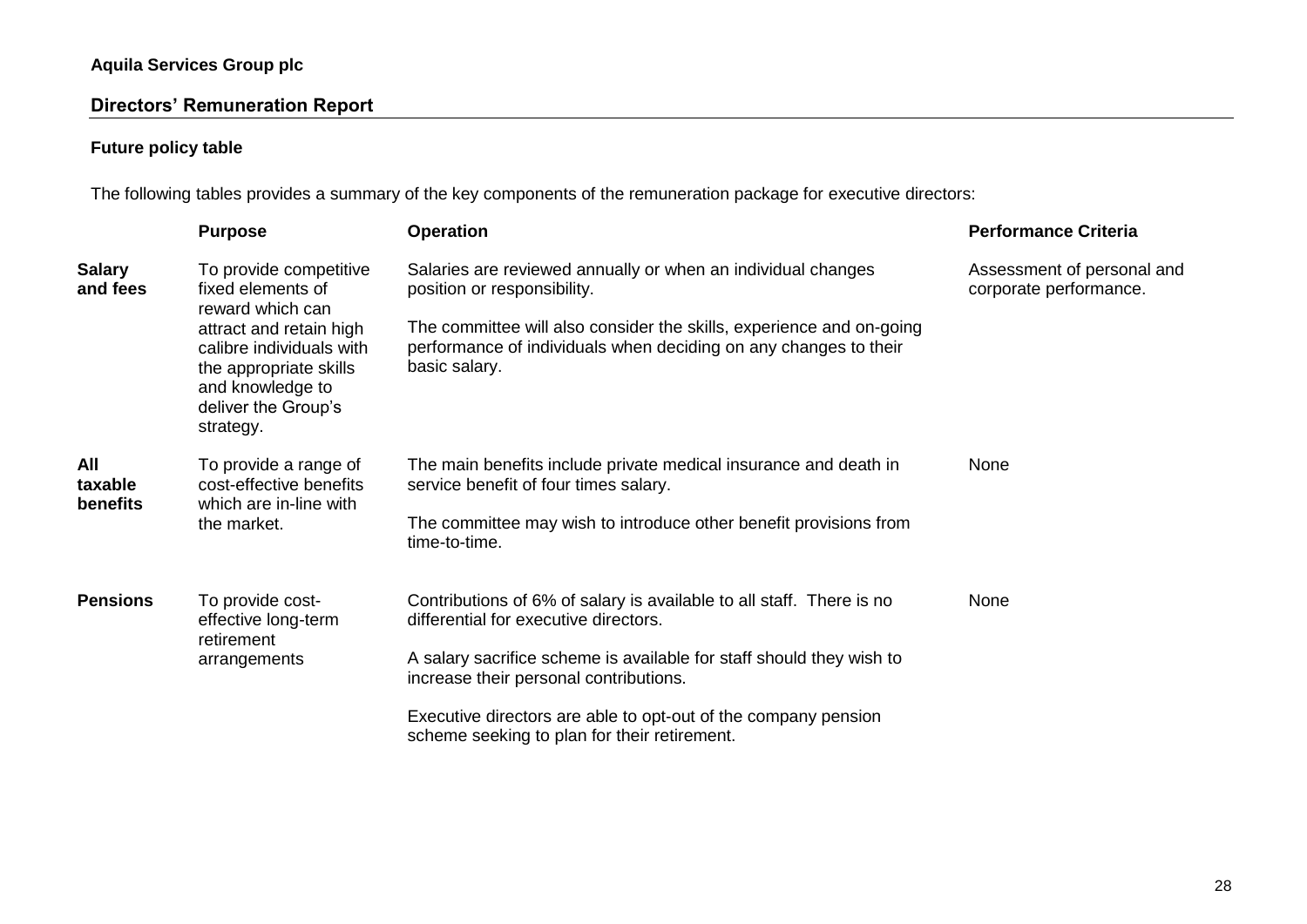| Annual<br>bonuses | To incentivise and<br>reward for<br>achievement of in-<br>year objectives | Executive directors are eligible for an annual bonus of up to 30% of their<br>annual salary (unconsolidated award) upon achievement of<br>company/subsidiary targets.                                                    | Up to 1<br>year-on<br>reported      |
|-------------------|---------------------------------------------------------------------------|--------------------------------------------------------------------------------------------------------------------------------------------------------------------------------------------------------------------------|-------------------------------------|
|                   | linked to the<br>performance of the<br>Group and the                      | Half of the executive directors' annual bonus may be paid into a Long-<br>Term Incentive Plan (LTIP) at the discretion of the Remuneration<br>Committee, which will earn a rate of interest equivalent to a bank deposit | exceptio<br>any Gro<br>year-on      |
|                   | individual<br>subsidiaries.                                               | and can be drawn, on a rolling basis, after a minimum of three years.<br>Early release or penalties will be relevant to leavers depending on the<br>circumstances.                                                       | 2. Up to $3$<br>an achi<br>in repor |

**Share options**

To incentivise and reward for the achievement of long-term performance, aligned to the generation of shareholder value. An annual grant of share options, which vest after three years subject to continued service and the achievement of targets.

Upon the achievement of the target executive directors will be entitled to a share option award which is the equivalent of one third the reported profit (before tax and exceptional items) of the individual subsidiary companies. The number of share options available for distribution is determined from the mid-market price on the day the results are published.

The committee can, on the recommendation of the executive directors, award share options to individual members of staff to reward exceptional performance. Any share options awarded to staff must be included within the one-third reported profit distribution for each subsidiary.

- 5% can be awarded for a year increase in d profit before tax and onal items adjusted for oup costs and expenses i-year growth.
- $0\%$  can be awarded for evement of 10% increase rted profit before tax and exceptional items year-on-year adjusted for any Group costs and expenses.
- 3. To take account of further growth within the Group individual subsidiary reported profit for the year of acquisition is used as the baseline for those executive directors.
- 1. Share option awards are measured against an increase in reported profit before tax and exceptional items year-on-year adjusted for any Group costs and expenses.
- 2. To take account of further growth within the Group individual subsidiary reported profit for the year of acquisition is used as the baseline for those staff within each subsidiary.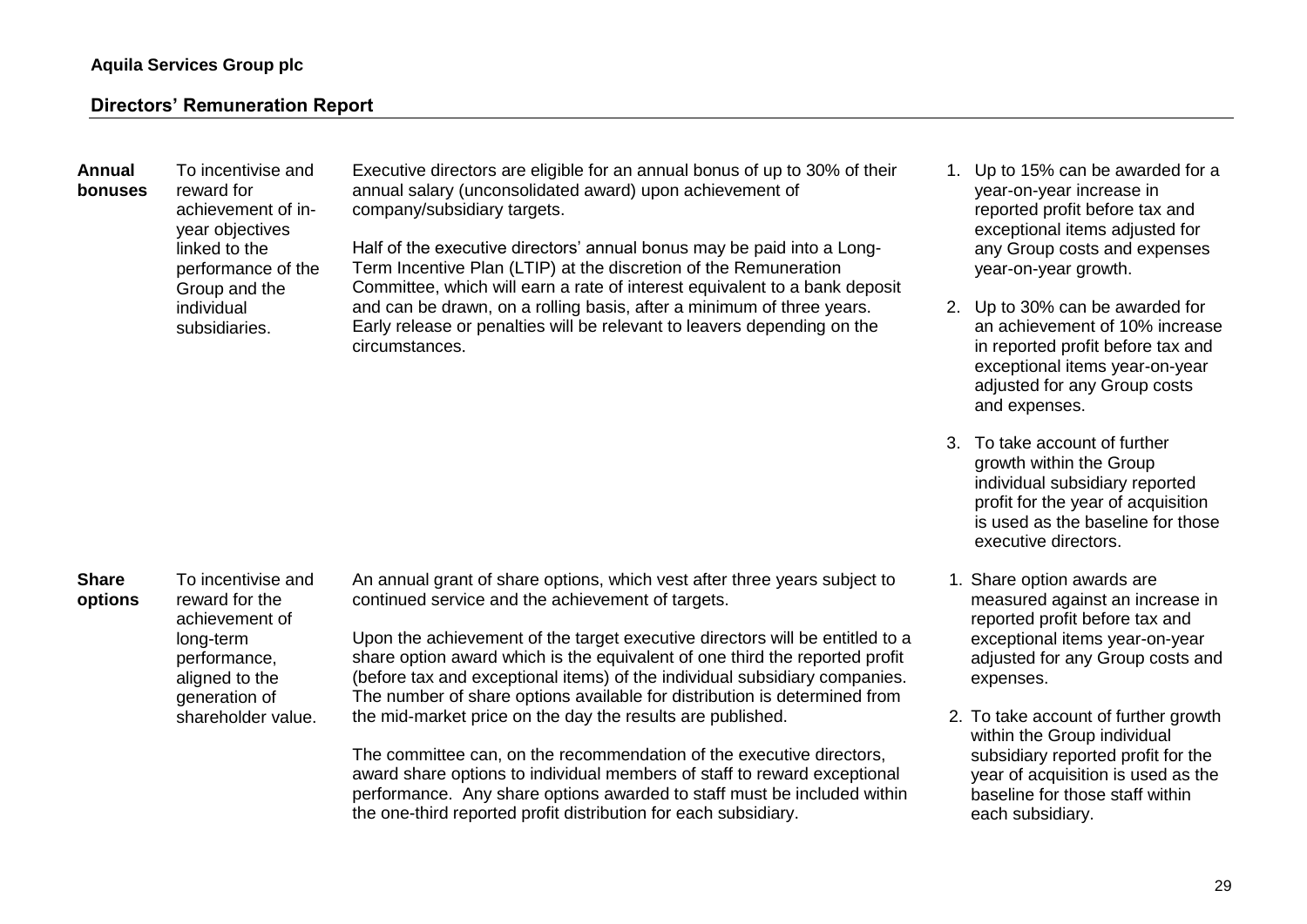#### **Approach to recruitment remuneration**

The Committee's approach to recruitment remuneration is to offer a market competitive remuneration package sufficient to attract high calibre candidates who are appropriate to the role but without paying any more than is necessary.

Any new executive director's remuneration would include the same elements and be in line with the policy set out in this Report.

#### **Service contracts of executive directors**

All executive directors have a service contract. The contract can be terminated by either party upon giving six months' notice in writing. The contracts are available for inspection at the company's offices.

#### **Illustration of application of remuneration policy**

The chart below illustrates the remuneration that would be paid to each of the Executive Directors under three different performance scenarios: (i) Minimum; (ii) On-target; and (iii) Maximum.

The elements of remuneration have been categorised into two components: (i) Fixed; and (ii) Annual variable (annual bonus awards); which are set out in the future policy table above.



The remuneration is based on the following assumptions.

That the base salary of the co-chief executives remains at £125,000 pa. That the pension contribution is 6% of salary and that bonuses are based on 15% and 30% of salary as indicated in the remuneration policy.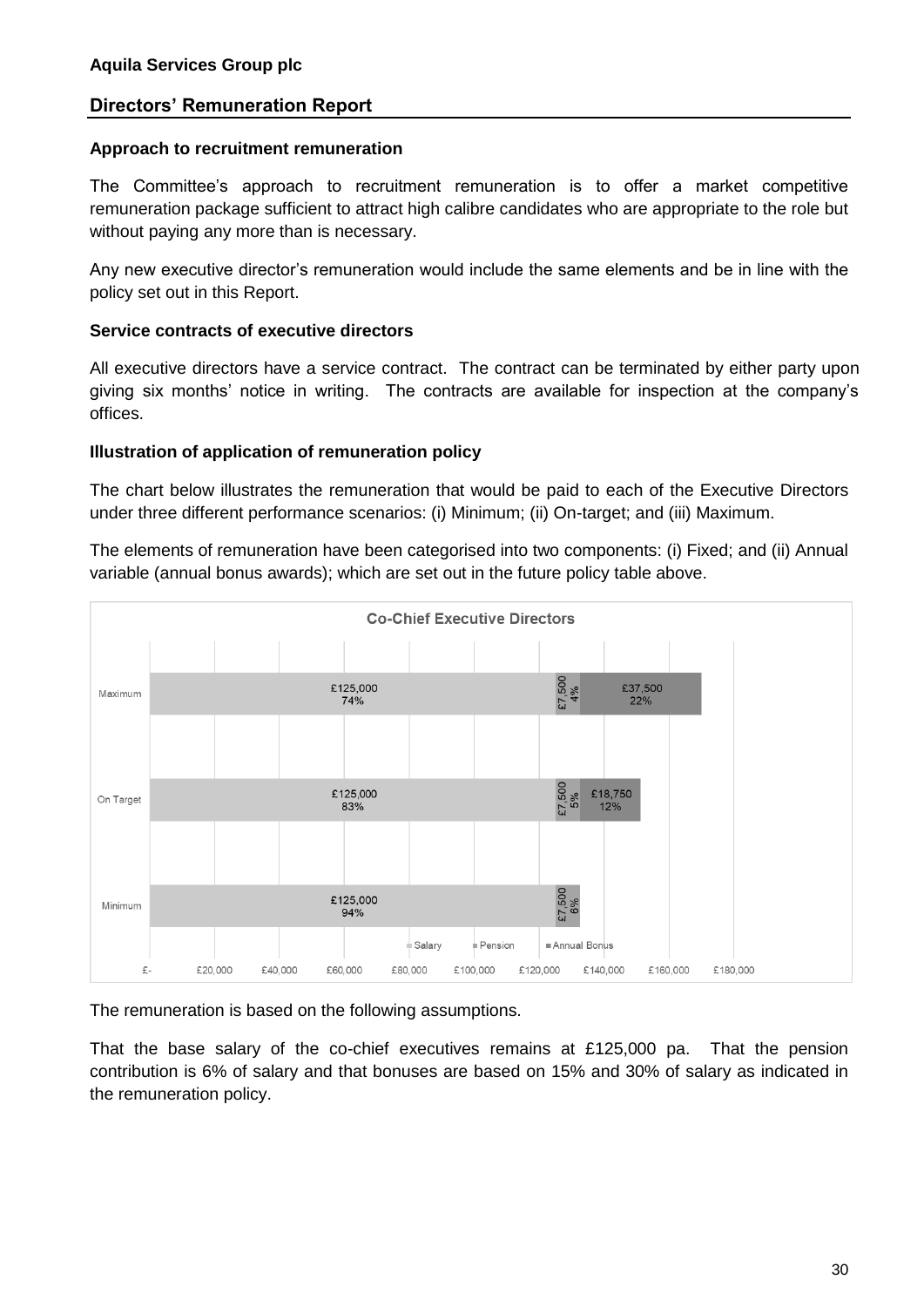

The remuneration for the Group Finance Director is based on the following assumptions.

That the base salary of the Group Finance Director remains at 2 days per week. That pension contributions are nil and that bonuses are based on 15% and 30% of salary as indicated in the remuneration policy.

#### **Policy on payment for loss of office**

Payments for loss of office would be determined by the remuneration committee taking into account contractual obligations.

#### **Statement of consideration of employment conditions elsewhere in the Group**

The Committee has not consulted with its employees on executive pay but is aware of the pay and employment benefits across the wider Group. The wider benefits package available to staff is reflected within the remuneration package for executive directors, the exceptions being the level of bonus awarded and long-term share options.

#### **Statement of consideration of shareholder views**

The Committee will consider shareholder feedback received at the AGM and during meetings with shareholders and investors throughout the year and will use these views to formulate any changes to the remuneration policy.

Perch 3 ph.

**Derek Joseph – Chairman**

27 June 2018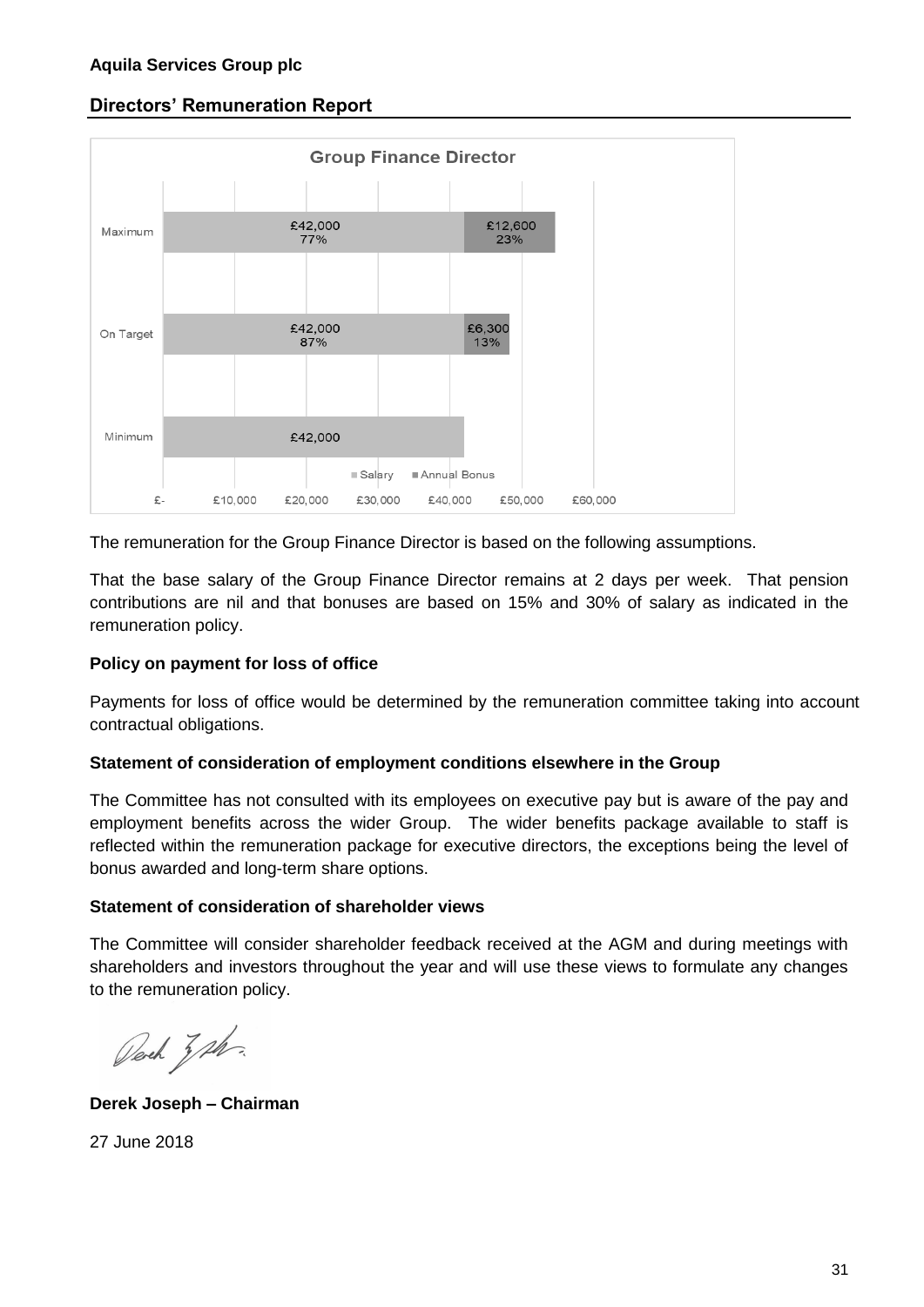# **Statement of Directors' Responsibilities in respect of the Annual Report and the Financial Statements**

The Directors (whose names and functions are set out on page 14) are responsible for preparing this report and the financial statements in accordance with applicable law and regulations.

Company law requires the Directors to prepare financial statements for each financial year. Under that law the directors have prepared the Company and Group financial statements in accordance with International Financial Reporting Standards (IFRSs) as adopted by the European Union and applicable law. Under company law, the directors must not approve the financial statements unless they are satisfied that they give a true and fair view of the state of affairs of the Company and the Group and the profit or loss of the Company and the Group for that period.

In preparing the Company and Group financial statements, the Directors are required to:

- select suitable accounting policies and then apply them consistently;
- make judgements and estimates that are reasonable and prudent;
- present information, including accounting policies, in a manner that provides relevant, reliable, comparable and understandable information;
- state whether IFRSs as adopted by the European Union have been followed, subject to any material departures disclosed and explained in the financial statements;
- **•** prepare the financial statements on the going concern basis unless it is inappropriate to presume that the Company and Group will continue in business; and
- provide additional disclosures when compliance with the specific requirements in IFRSs is insufficient to enable users to understand the impact of particular transactions, other events and conditions on the entity's financial position and financial performance.

The Directors are responsible for keeping adequate accounting records that are sufficient to show and explain the Company and Group's transactions and disclose with reasonable accuracy at any time the financial position of the Company and Group and enable them to ensure that the financial statements comply with the Companies Act 2006 and Article 4 of the IAS Regulation. They are also responsible for safeguarding the assets of the Company and hence for taking reasonable steps for the prevention and detection of fraud and other irregularities.

The directors are responsible for the maintenance and integrity of the corporate and financial information included on the Company's website. Legislation in the United Kingdom governing the preparation and dissemination of financial statements may differ from legislation in other jurisdictions.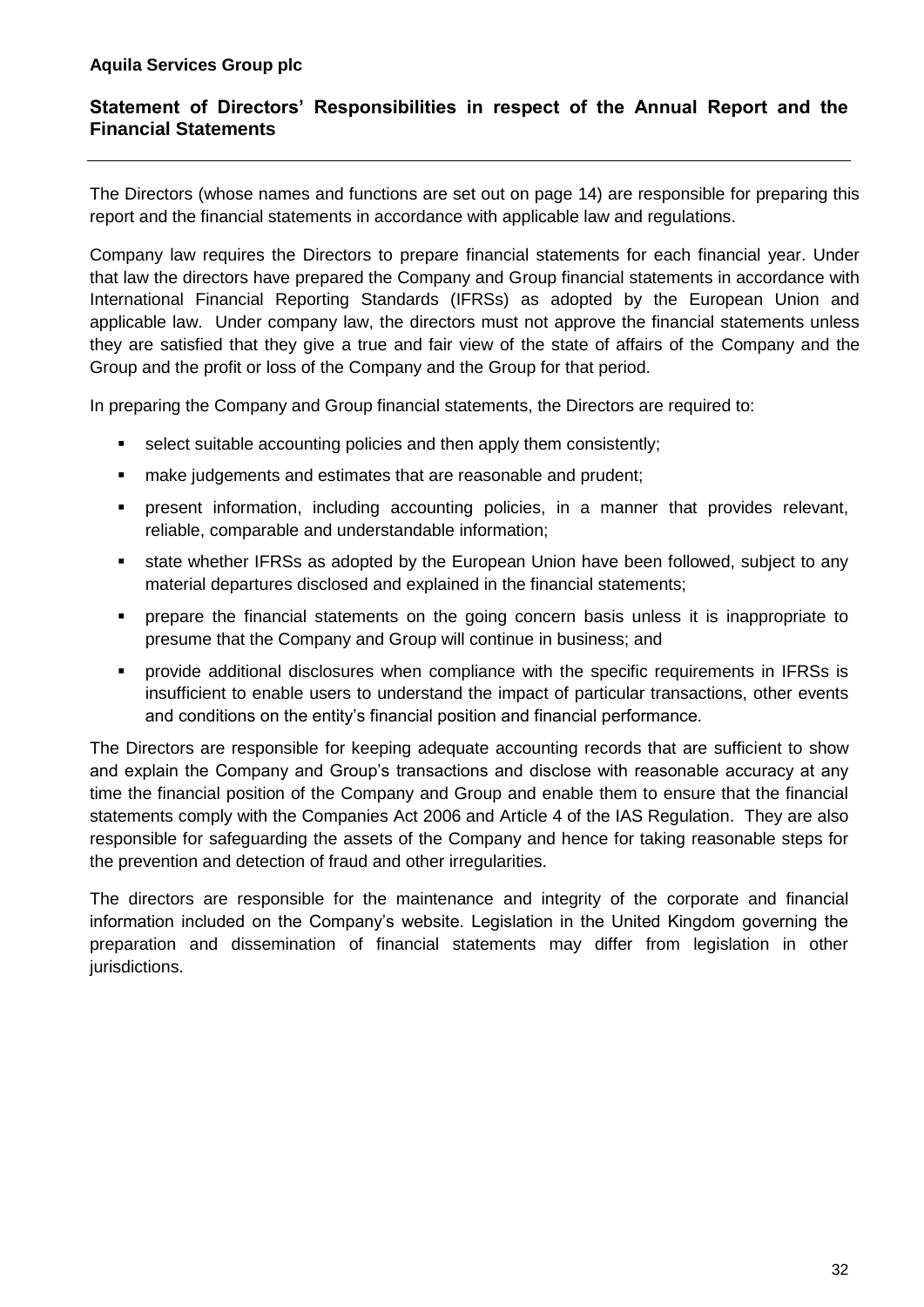# **Statement of Directors' Responsibilities in respect of the Annual Report and the Financial Statements**

We confirm that to the best of our knowledge:

- the Company and Group financial statements, prepared in accordance with IFRS as adopted by the European Union, give a true and fair view of the assets, liabilities, financial position and profit of the Company and Group; and
- these strategic and directors' reports include a fair review of the development and performance of the business and the position of the Company and Group together with a description of the principal risks and uncertainties that it faces.

fuel browned

# **Dr Fiona Underwood – Co Chief Executive**

On behalf of the Board

27 June 2018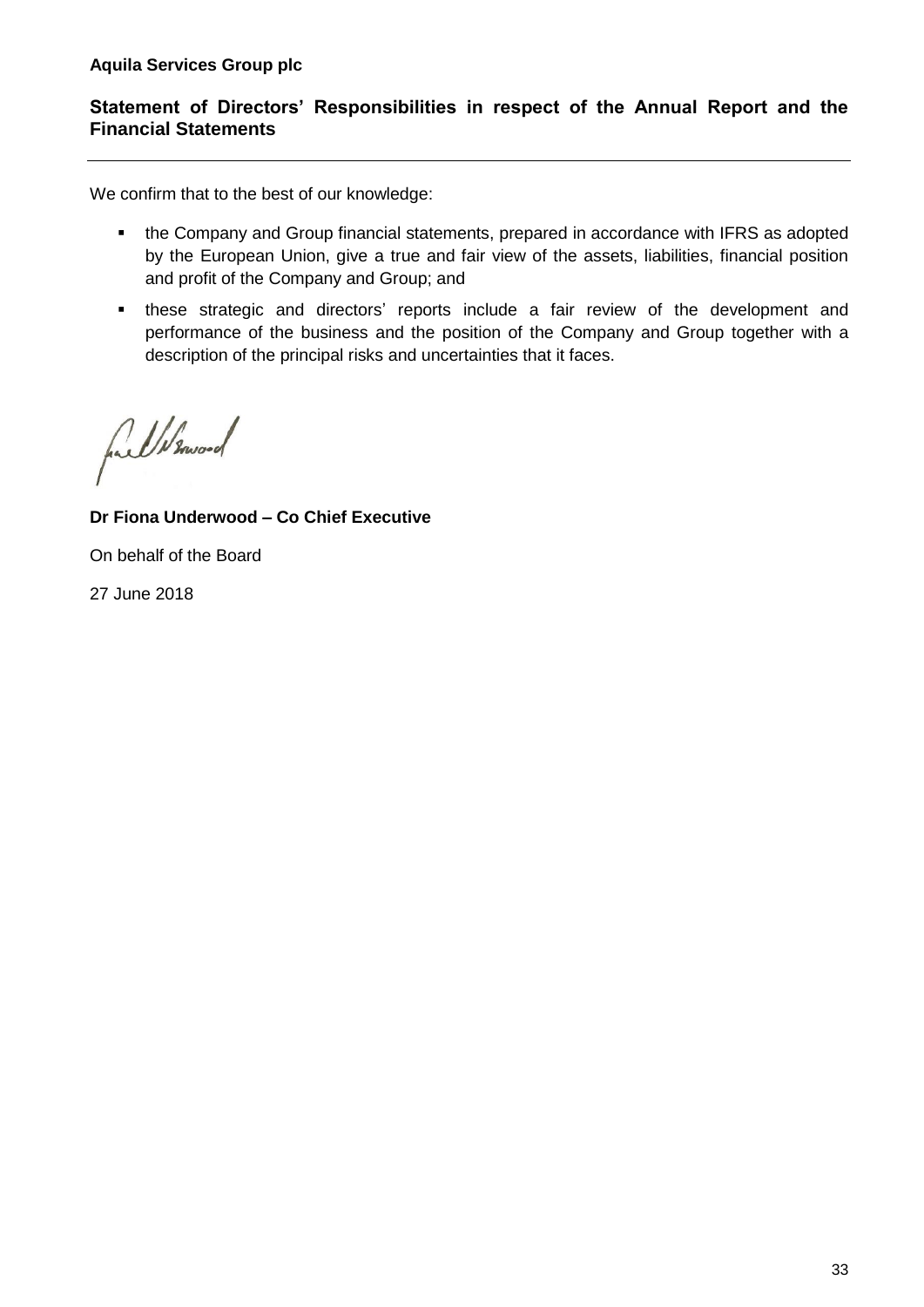# **Independent Auditor's Report to the Members of Aquila Services Group plc**

# **Opinion**

We have audited the financial statements of Aquila Services Group plc (the 'parent company') and its subsidiaries (the 'group') for the year ended 31 March 2018 which comprise the Consolidated Statement of Comprehensive Income, the Consolidated and Company Statements of Financial Position, the Consolidated Statement of Changes in Equity, the Company Statement of Changes in Equity, the Consolidated Statement of Cash Flows, the Company Statement of Cash Flows and notes to the financial statements, including a summary of significant accounting policies. The financial reporting framework that has been applied in their preparation is applicable law and International Financial Reporting Standards (IFRSs) as adopted by the European Union.

In our opinion, the financial statements:

- give a true and fair view of the state of affairs of the group and of the parent company as at 31 March 2018 and of the group's profit for the year then ended;
- have been properly prepared in accordance with IFRSs as adopted by the European Union; and
- have been prepared in accordance with the requirements of the Companies Act 2006; and as regards the group financial statements, Article 4 of the IAS Regulation.

This report is made solely to the company's members, as a body, in accordance with Chapter 3 of Part 16 of the Companies Act 2006. Our audit work has been undertaken so that we might state to the company's members those matters we are required to state to them in an auditor's report and for no other purpose. To the fullest extent permitted by law, we do not accept or assume responsibility to anyone other than the company and the company's members as a body, for our audit work, for this report, or for the opinions we have formed.

# **Basis for opinion**

We conducted our audit in accordance with International Standards on Auditing (UK) (ISAs (UK)) and applicable law. Our responsibilities under those standards are further described in the Auditor's responsibilities for the audit of the financial statements section of our report. We are independent of the group and the parent company in accordance with the ethical requirements that are relevant to our audit of the financial statements in the UK, including the FRC's Ethical Standard as applied to listed public interest entities, and we have fulfilled our other ethical responsibilities in accordance with these requirements. We believe that the audit evidence we have obtained is sufficient and appropriate to provide a basis for our opinion.

#### **Conclusions relating to going concern**

We have nothing to report in respect of the following matters in relation to which the ISAs (UK) require us to report to you where:

- the directors' use of the going concern basis of accounting in the preparation of the financial statements is not appropriate; or
- the directors have not disclosed in the financial statements any identified material uncertainties that may cast significant doubt about the group's or parent company's ability to continue to adopt the going concern basis of accounting for a period of at least twelve months from the date when the financial statements are authorised for issue.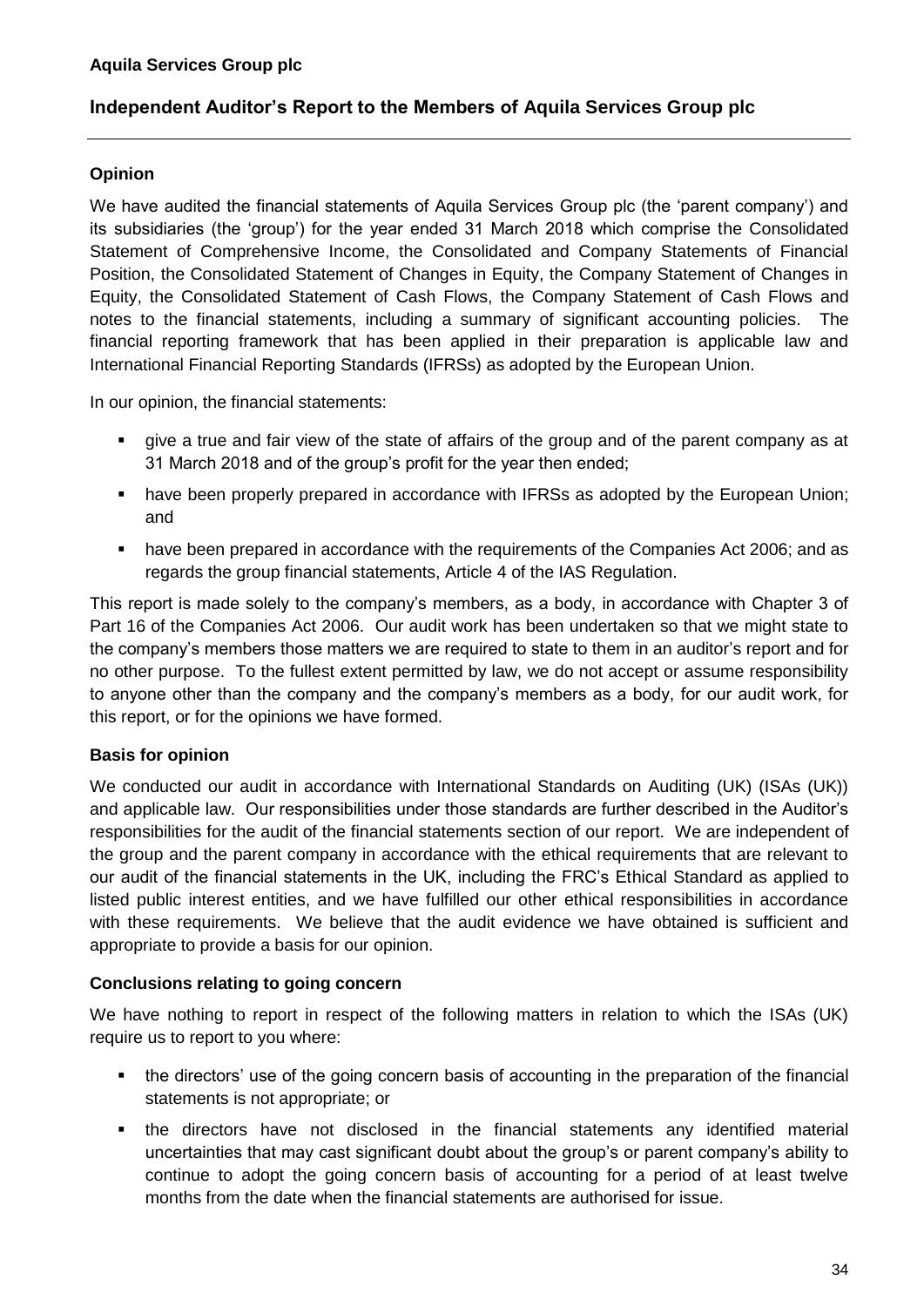### **Key audit matters**

Key audit matters are those matters that, in our professional judgement, were of most significance in our audit of the financial statements of the current period and include the most significant assessed risks of material misstatement (whether or not due to fraud) that we identified, including those which had the greatest effect on: the overall audit strategy, the allocation of resources in the audit; and directing the efforts of the engagement team. These matters were addressed in the context of our audit of the financial statement as a whole, and in forming our opinion thereon, and we do not provide a separate opinion on these matters.

Revenue recognition and completeness

The revenue recognised in the financial statements may be understated and not recognised in accordance with the relevant accounting standard and the group's accounting policy. As part of the audit, a sample of contracts were tested to confirm that the revenue has been recognised in the correct period and in line with the terms of the engagement. From the work performed, we did not identify any material misstatements in respect of the completeness and timing of revenue recognised. We found the revenue recognition policy to be in line with accounting standards.

**Business combinations** 

The group's acquisition during the year of the business and assets of another entity may not meet the criteria of a business combination or be measured and accounted for correctly on initial recognition. Based on the substantive testing that was performed, including a detailed review of the sales and purchase contract and legal invoices, we did not identify any material misstatements in respect of the accounting of the acquisition under IFRS 3 'Business combinations'.

Impairment of goodwill

Goodwill in respect of the above business combination and the acquisition of a subsidiary company in a prior year may be impaired. We reviewed and assessed the value in use calculations prepared by the board as part of their impairment review, focussing on the key assumptions and inputs. We did not identify any material misstatement in respect of goodwill.

**Investments** 

The investments acquired during the year may not be measured or accounted for correctly on initial recognition and may not be held at the correct carrying amount at the balance sheet date. From the work performed, we did not identify any material misstatement in respect of the investments acquired both from an accounting perspective and the carrying amount at the balance sheet date.

### **Our application of materiality**

The concept of materiality is fundamental to the preparation of the financial statements and the audit process. Our overall objective as auditor is to obtain reasonable assurance that the financial statements as a whole are free from material misstatement, whether due to fraud or error. We consider a misstatement to be material where it could reasonably be expected to influence the economic decisions of the users of the financial statements.

We have determined a materiality of £59,000 for the financial statements as a whole. This is based on 1% of revenue.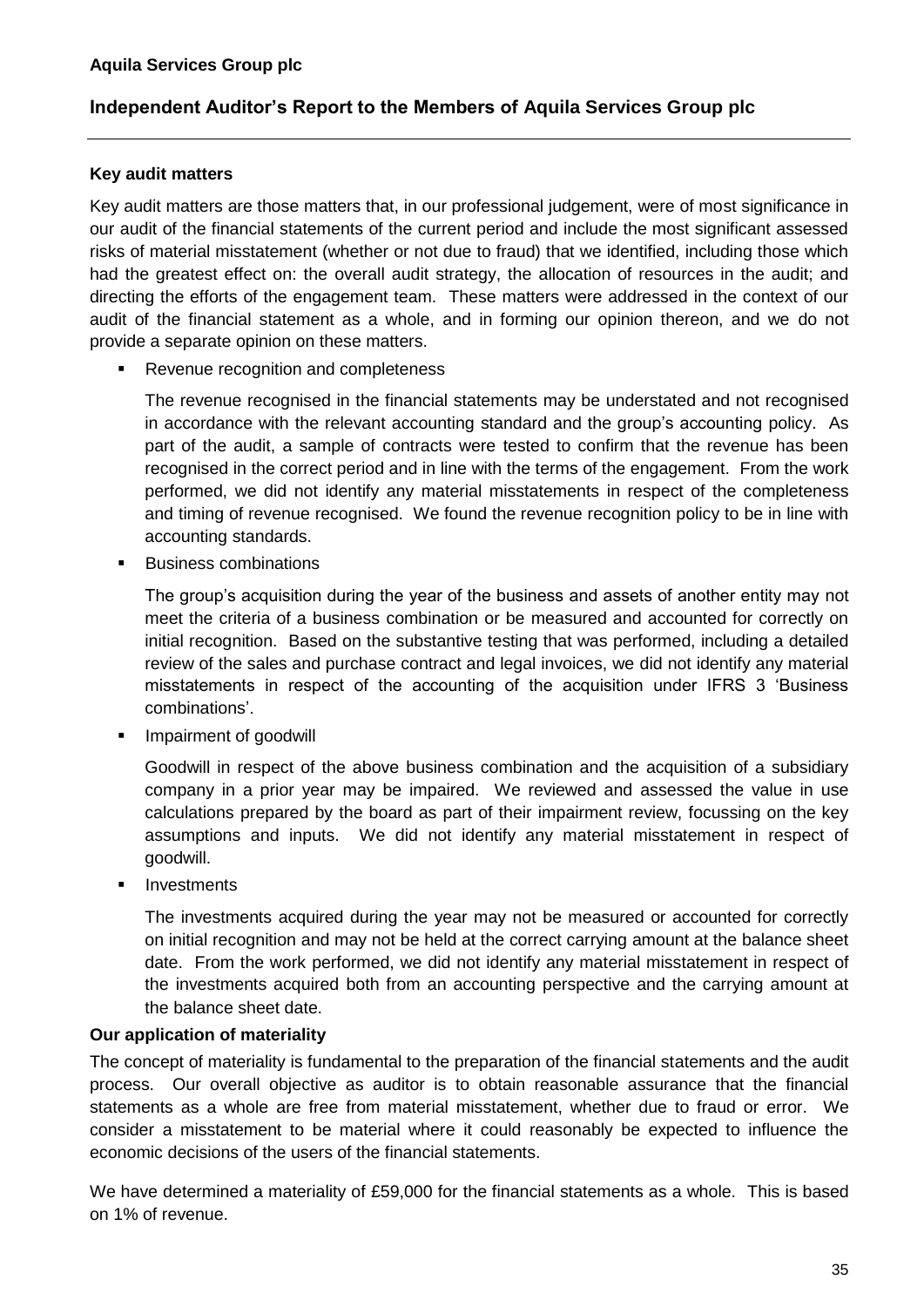Performance materiality is the application of materiality at the individual account or balance level. We set it at an amount to reduce to an approximately low level the probability that the aggregate of uncorrected and undetected misstatements exceeds materiality. On the basis of our risk assessment of the group's overall control environment, our judgement was that performance materiality was 75% of our materiality, namely £44,250.

Our reporting threshold, being the amount below which identified misstatements are considered as being clearly trivial, was set at £2,950 which is 5% of our materiality.

We evaluate any uncorrected misstatements against both the quantitative measures of materiality and qualitative considerations in forming our opinion. We communicate all misstatements to the Audit Committee.

#### **An overview of the scope of our audit**

We tailored the scope of our audit to ensure that we obtained sufficient evidence to support our opinion on the financial statements as a whole.

As part of designing our audit, we determined materiality and assessed the risks of material misstatement in the financial statements. In particular, we looked at where the Directors made subjective judgements, for example in respect of significant accounting estimates that involved making assumptions and considering future events that are inherently uncertain. We also addressed the risk of management override of internal controls, including evaluating whether there was evidence of bias by the Directors that represented a risk of material misstatement due to fraud.

In response to the key audit matters above:

- for a sample of clients of the group, we traced the engagement terms and time billed through to the revenue recorded
- we agreed the acquisition of the business and assets to the purchase agreement
- we agreed the acquisition of investments to investor agreements
- we assessed the accounting for the business combination and acquired investments against the requirements of accounting standards
- we assessed and tested the methodology and assumptions used in the value in use calculations prepared by the directors as part of their goodwill impairment review

### **Explanation of the extent to which our audit can detect fraud**

The objectives of our audit, in respect of fraud, are: to identify and assess the risks of material misstatement of the financial statements due to fraud; to obtain sufficient appropriate audit evidence regarding the assessed risks of material misstatement due to fraud, through designing and implementing appropriate responses; and to respond appropriately to fraud or suspected fraud identified during the audit. However, the primary responsibility for the prevention and detection of fraud rests with both those charged with governance of the entity and management.

We assessed the susceptibility of the group's financial statements to material misstatement by considering the programs and controls that the group has established to address risks identified by the entity and how senior management monitor those programs and controls, and by evaluating conditions in the context of incentive/pressure to commit fraud, considering the opportunity to commit fraud.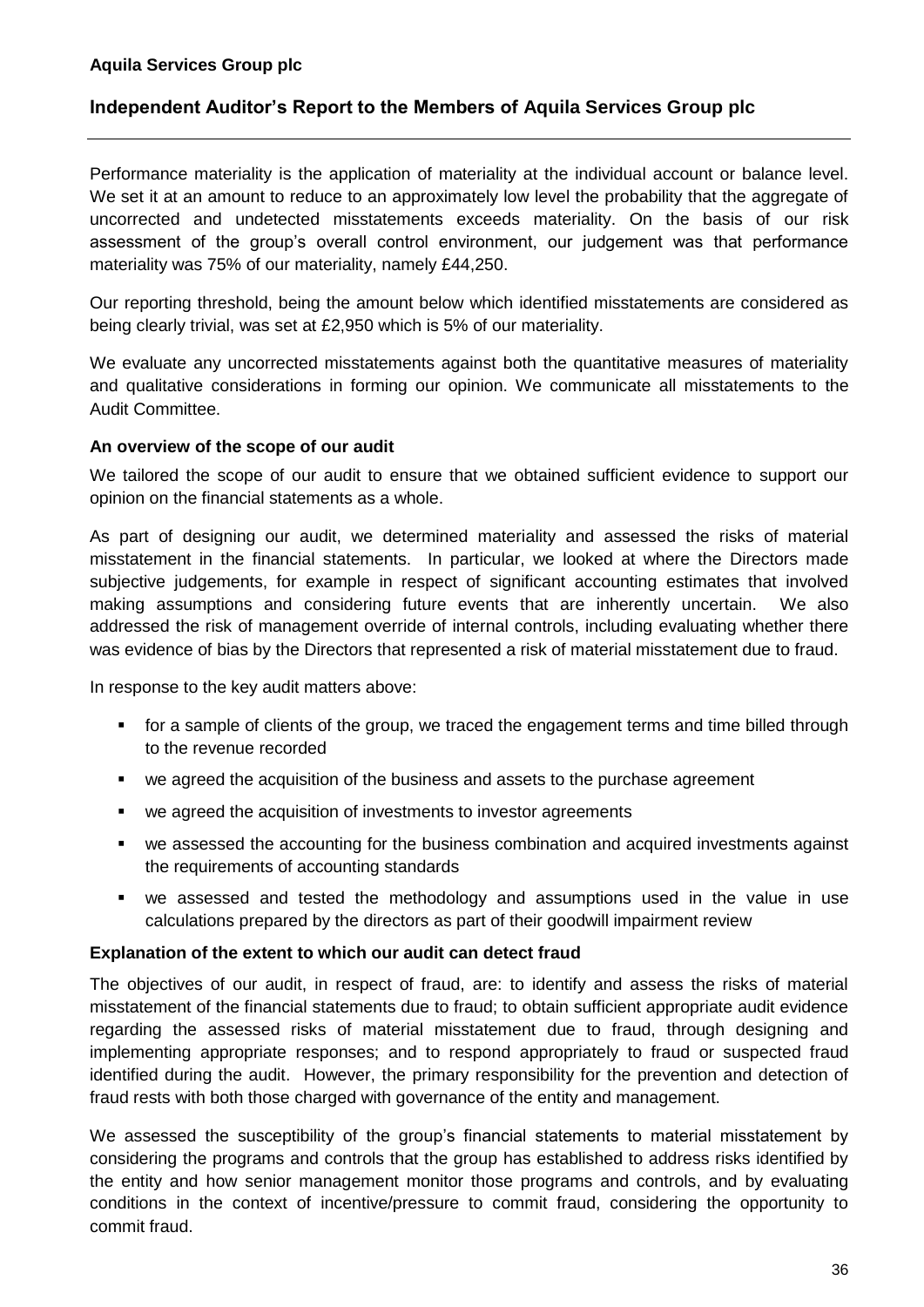Based on our understanding obtained through the procedures outlined above, we designed our audit procedures to identify non-compliance with the aforementioned laws and regulations. Our procedures included journal entry testing, inquiries of management, and focused testing, as referred to in the Key audit matters section above.

### **Other information**

The directors are responsible for the other information. The other information comprises the information included in the annual report, other than the financial statements and our auditor's report thereon. Our opinion on the financial statements does not cover the other information and, except to the extent otherwise explicitly stated in our report, we do not express any form of assurance conclusion thereon.

In connection with our audit of the financial statements, our responsibility is to read the other information and, in doing so, consider whether the other information is materially inconsistent with the financial statements or our knowledge obtained in the audit or otherwise appears to be materially misstated. If we identify such material inconsistencies or apparent material misstatements, we are required to determine whether there is a material misstatement in the financial statements or a material misstatement of the other information. If, based on the work we have performed, we conclude that there is a material misstatement of this other information; we are required to report that fact.

We have nothing to report in this regard.

### **Opinions on other matters prescribed by the Companies Act 2006**

In our opinion the part of the Directors' Remuneration Report to be audited has been properly prepared in accordance with the Companies Act 2006.

In our opinion, based on the work undertaken in the course of the audit:

- the information given in the Strategic Report and the Directors' Report for the financial year for which the financial statements are prepared is consistent with the financial statements; and
- the Strategic Report and the Directors' Report have been prepared in accordance with applicable legal requirements.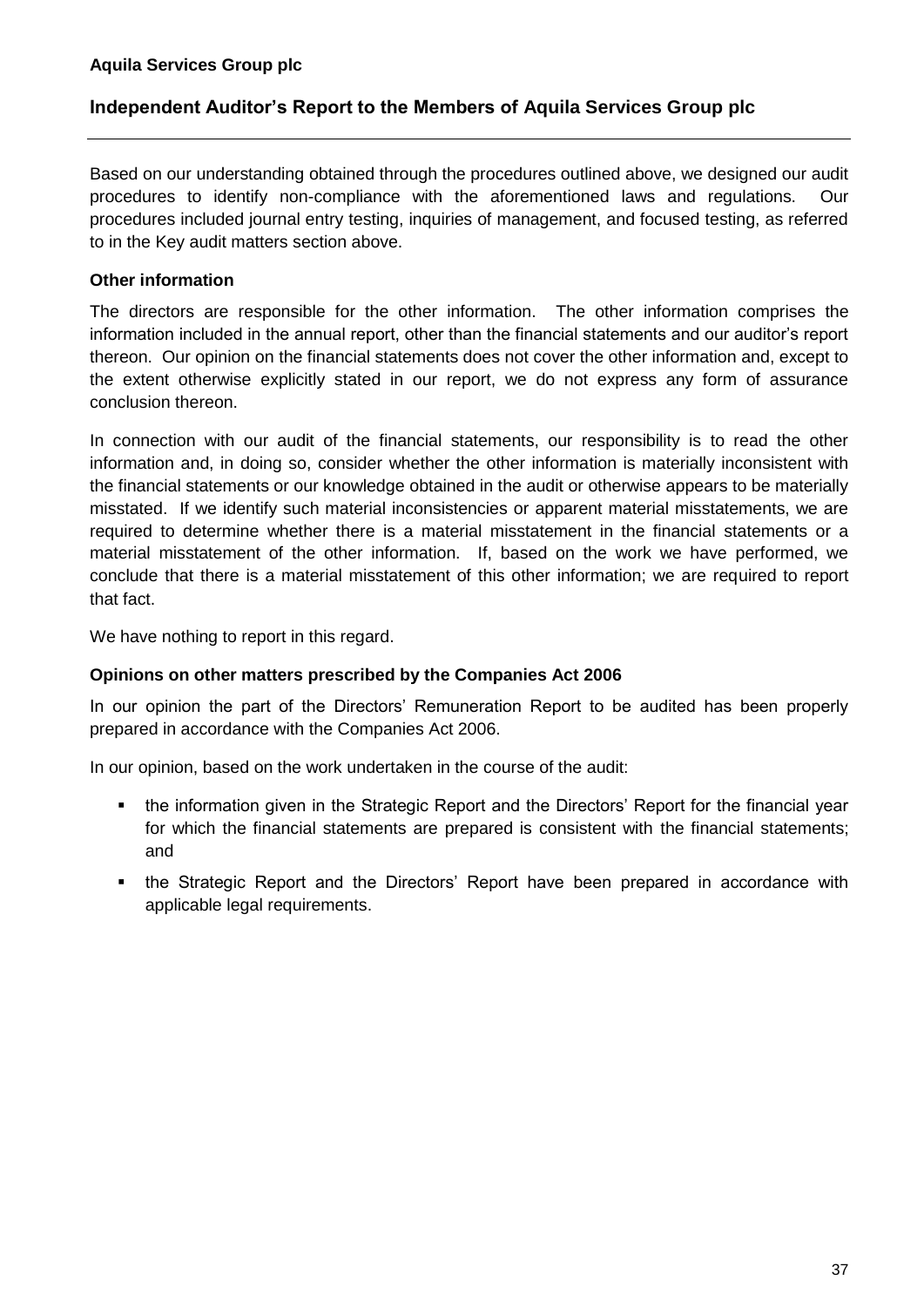### **Matters on which we are required to report by exception**

In the light of the knowledge and understanding of the group and the parent company and its environment obtained in the course of the audit, we have not identified material misstatements in the Strategic Report or the Directors' Report.

We have nothing to report in respect of the following matters in relation to which the Companies Act 2006 requires us to report to you if, in our opinion:

- adequate accounting records have not been kept by the parent company, or returns adequate for our audit have not been received from branches not visited by us; or
- the parent company financial statements and the part of the Directors' Remuneration Report to be audited are not in agreement with the accounting records and returns; or
- certain disclosures of directors' remuneration specified by law are not made; or
- we have not received all the information and explanations we require for our audit.

### **Responsibilities of directors**

As explained more fully in the Directors' Responsibilities Statement, the directors are responsible for the preparation of the financial statements and for being satisfied that they give a true and fair view, and for such internal control as the directors determine is necessary to enable the preparation of financial statements that are free from material misstatement, whether due to fraud or error.

In preparing the financial statements, the directors are responsible for assessing the group's and parent company's ability to continue as a going concern, disclosing, as applicable, matters related to going concern and using the going concern basis of accounting unless the directors either intend to liquidate the group or the parent company or to cease operations, or have no realistic alternative but to do so.

### **Auditor's responsibilities for the audit of the financial statements**

Our objectives are to obtain reasonable assurance about whether the financial statements, as a whole, are free from material misstatement, whether due to fraud or error, and to issue an auditor's report that includes our opinion. Reasonable assurance is a high level of assurance, but, is not a guarantee that an audit conducted in accordance with ISAs (UK) will always detect a material misstatement when it exists. Misstatements can arise from fraud or error and are considered material if, individually or in the aggregate, they could reasonably be expected to influence the economic decisions of users taken on the basis of these financial statements.

A further description of our responsibilities for the audit of the financial statements is located on the Financial Reporting Council's website at: [www.frc.org.uk/auditorsresponsibilities.](http://www.frc.org.uk/auditorsresponsibilities) This description forms part of our auditor's report.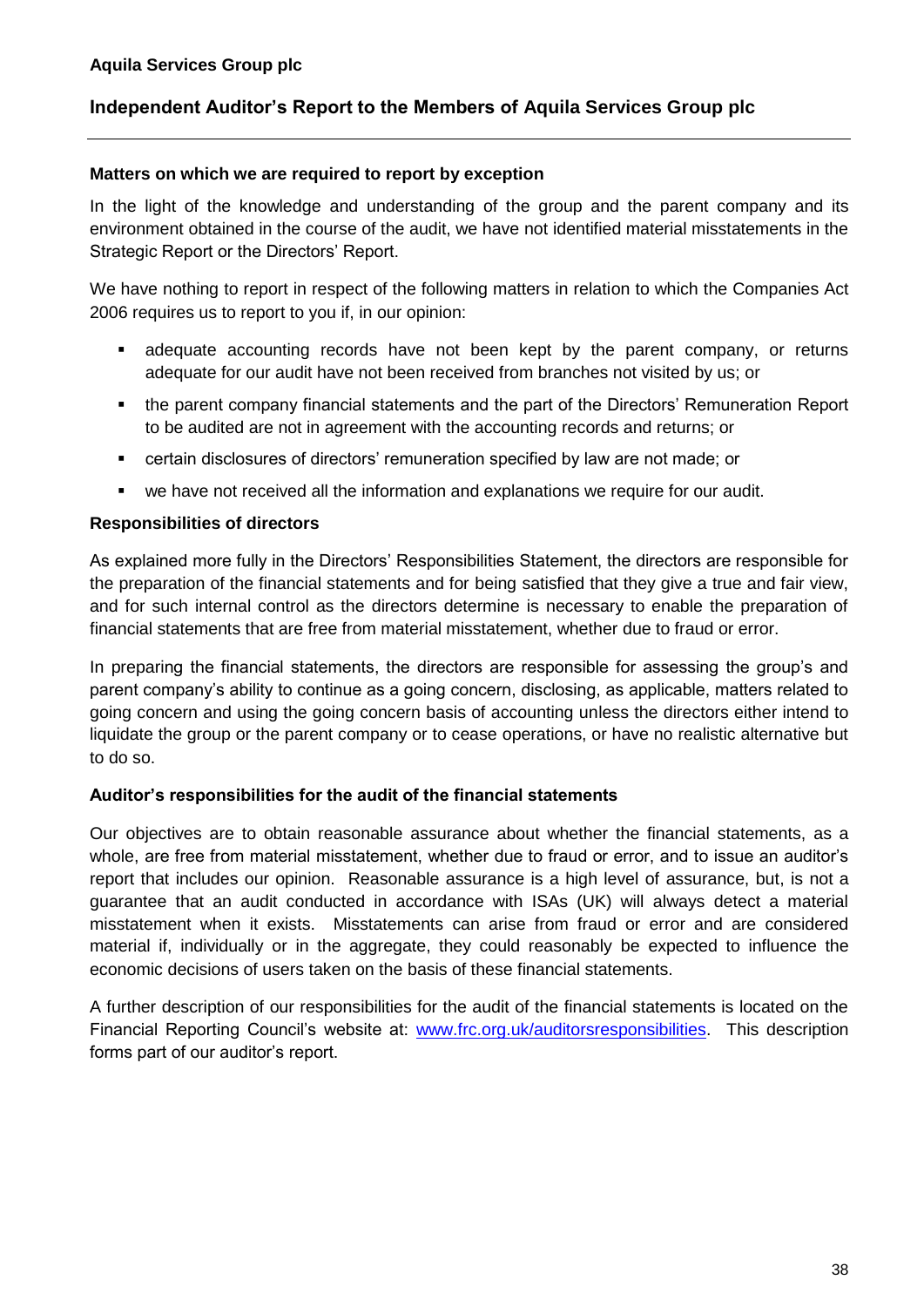#### **Other matters which we are required to address**

We were appointed by the board on 17 February 2015 to audit the financial statements for the period ending 31 March 2015. Our total uninterrupted period of engagement is 4 years, covering the period ending 31 March 2015 to 31 March 2018.

The non-audit services prohibited by the FRC's Ethical Standard were not provided to the group or the parent company and we remain independent of the group and the parent company in conducting our audit.

Our audit opinion is consistent with the additional report to the audit committee.

Jamie Cassell (Senior Statutory Auditor)

For and on behalf of Saffery Champness LLP Chartered Accountants Statutory Auditors 71 Queen Victoria Street London EC4V 4BE

27 June 2018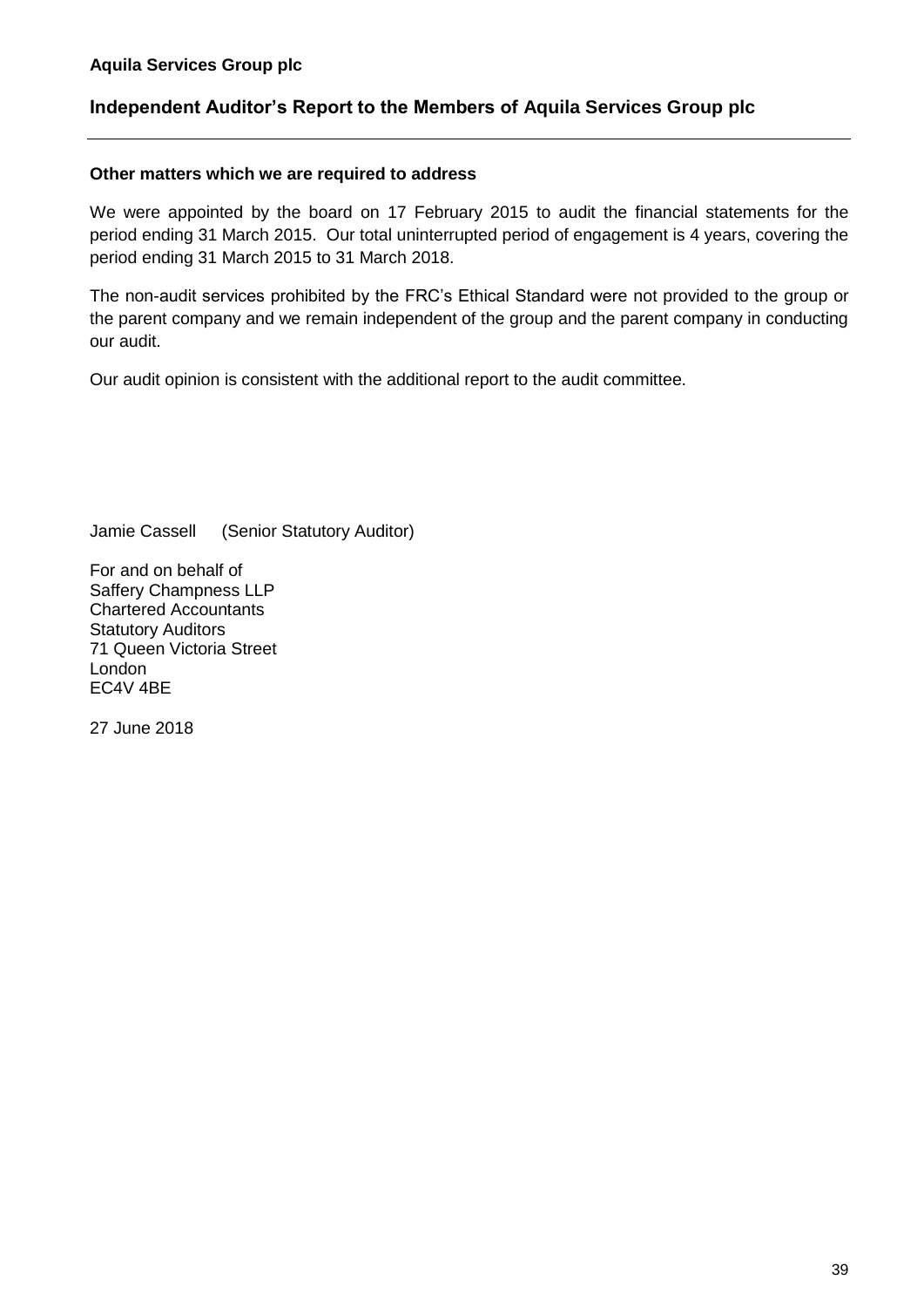# **Consolidated statement of comprehensive income For the year ended 31 March 2018**

|                                                            | <b>Notes</b>   | 2018<br>£   | 2017<br>£     |
|------------------------------------------------------------|----------------|-------------|---------------|
| Revenue                                                    | $\overline{4}$ | 5,905,221   | 5,928,201     |
| Cost of sales                                              | 5              | (4,343,456) | (4, 453, 466) |
| <b>Gross profit</b>                                        |                | 1,561,765   | 1,474,735     |
| Administrative expenses                                    | 5              | (1,037,287) | (964, 692)    |
| <b>Operating profit</b>                                    |                | 524,478     | 510,043       |
| Finance income                                             | 4              | 3,596       | 5,512         |
| <b>Profit before taxation</b>                              | 6              | 528,074     | 515,555       |
| Income tax expense                                         | 8              | (123, 390)  | (111, 345)    |
| Profit for the year                                        |                | 404,684     | 404,210       |
| Other comprehensive income                                 |                |             |               |
| Total comprehensive income for the year                    |                | 404,684     | 404,210       |
| Earnings per share attributable to<br>owners of the parent |                |             |               |
| <b>Basic</b>                                               | 9              | 1.20p       | 1.24p         |
| <b>Diluted</b>                                             | 9              | 1.05p       | 1.08p         |

The income statement has been prepared on the basis that all operations are continuing operations.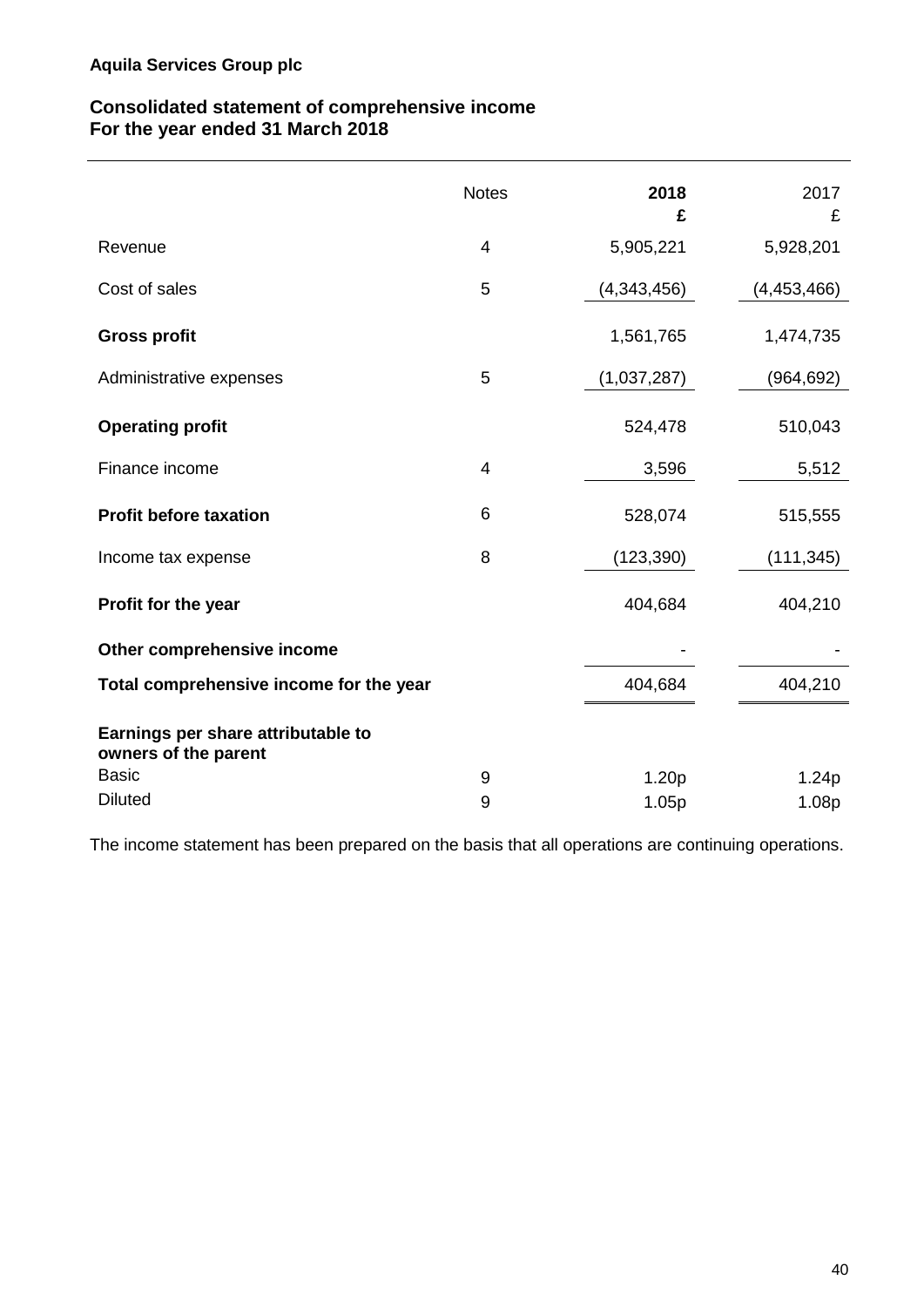# **Consolidated and Company statements of financial position As at 31 March 2018**

|                                   |              | Group<br>2018 | Group<br>2017 | Company<br>2018 | Company<br>2017 |
|-----------------------------------|--------------|---------------|---------------|-----------------|-----------------|
| <b>Non-current assets</b>         | <b>Notes</b> | £             | £             | £               | £               |
| Goodwill                          | 10           | 2,027,688     | 317,688       |                 |                 |
| Property, plant and equipment     | 11           | 95,747        | 50,559        | 58,967          |                 |
| Investment in subsidiaries        | 12           |               |               | 9,885,193       | 9,749,931       |
| Investment in associates          | 13           | 226,620       |               | 226,620         |                 |
| Investments                       | 14           | 121,104       |               | 121,104         |                 |
|                                   |              | 2,471,159     | 368,247       | 10,291,884      | 9,749,931       |
| <b>Current assets</b>             |              |               |               |                 |                 |
| Trade and other receivables       | 15           | 2,109,678     | 1,350,187     | 1,127,499       | 47              |
| Cash and bank balances            |              | 969,987       | 2,312,600     | 343,269         | 348,062         |
|                                   |              | 3,079,665     | 3,662,787     | 1,470,768       | 348,109         |
| <b>Current liabilities</b>        |              |               |               |                 |                 |
| Trade and other payables          | 16           | 1,094,690     | 951,923       | 616,971         | 217,380         |
| Corporation tax                   |              | 141,775       | 134,753       |                 |                 |
|                                   |              | 1,236,465     | 1,086,676     | 616,971         | 217,380         |
| <b>Net current assets</b>         |              | 1,843,200     | 2,576,111     | 853,797         | 130,729         |
| <b>Net assets</b>                 |              | 4,314,359     | 2,944,358     | 11,145,681      | 9,880,660       |
| <b>Equity</b>                     |              |               |               |                 |                 |
| Share capital                     | 17           | 1,763,273     | 1,632,550     | 1,763,273       | 1,632,550       |
| Share premium account             | 18           | 1,487,512     | 533,235       | 1,487,512       | 533,235         |
| Reverse acquisition reserve       | 18           | (4,771,473)   | (4,771,473)   |                 |                 |
| Merger reserve                    | 18           | 7,184,334     | 7,184,334     | 7,184,334       | 7,184,334       |
| Share-based payment reserve       | 20           | 557,653       | 422,391       | 557,653         | 422,391         |
| Retained (losses) / earnings      |              | (1,906,940)   | (2,056,679)   | 152,909         | 108,150         |
| <b>Equity attributable to the</b> |              |               |               |                 |                 |
| owners of the parent              |              | 4,314,359     | 2,944,358     | 11,145,681      | 9,880,660       |

As permitted by S408 Companies Act 2006, the company has not presented its own profit and loss account and related notes. The company's profit for the year was £299,704 (2017: £225,364).

The financial statements were approved by the board on 27 June 2018.

S. Kane.

**Susan Kane – Group Finance Director**

**Company Registration No. 08988813**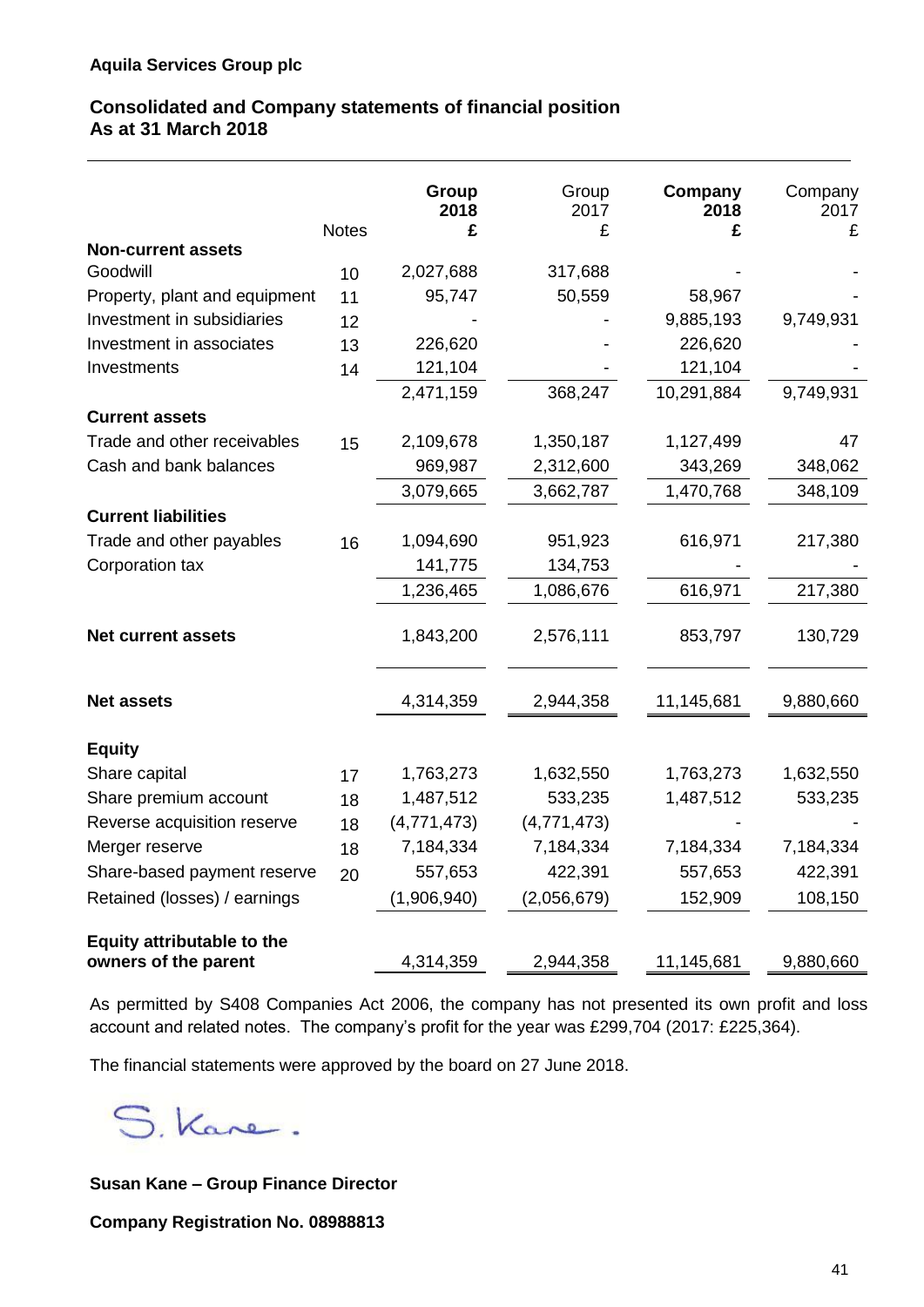# **Aquila Services Group plc**

### **Consolidated statement of changes in equity For the year ended 31 March 2018**

|                                 | <b>Share</b><br>capital<br>£ | <b>Share</b><br>premium<br>account | <b>Reverse</b><br>acquisition<br>reserve | <b>Merger</b><br>reserve<br>£ | <b>Share based</b><br>payment<br>reserve<br>£ | <b>Retained</b><br>losses<br>£ | Total<br>equity |
|---------------------------------|------------------------------|------------------------------------|------------------------------------------|-------------------------------|-----------------------------------------------|--------------------------------|-----------------|
| <b>Balance at 1 April 2016</b>  | 1,630,434                    | 533,235                            | (4,771,473)                              | 7,184,334                     | 281,586                                       | (2, 245, 895)                  | 2,612,221       |
| Issue of shares                 | 2,116                        |                                    |                                          |                               |                                               |                                | 2,116           |
| Total comprehensive income      |                              |                                    |                                          |                               |                                               | 404,210                        | 404,210         |
| Transfer on exercise of options |                              |                                    |                                          |                               | (6, 846)                                      | 6,846                          |                 |
| Share based payment charge      |                              |                                    |                                          |                               | 147,651                                       |                                | 147,651         |
| Dividend                        |                              |                                    |                                          |                               |                                               | (221, 840)                     | (221, 840)      |
| <b>Balance at 31 March 2017</b> | 1,632,550                    | 533,235                            | (4, 771, 473)                            | 7,184,334                     | 422,391                                       | (2,056,679)                    | 2,944,358       |
| <b>Balance at 1 April 2017</b>  | 1,632,550                    | 533,235                            | (4,771,473)                              | 7,184,334                     | 422,391                                       | (2,056,679)                    | 2,944,358       |
| Issue of shares                 | 130,723                      | 954,277                            |                                          |                               |                                               |                                | 1,085,000       |
| Total comprehensive income      |                              |                                    |                                          |                               |                                               | 404,684                        | 404,684         |
| Share based payment charge      |                              |                                    |                                          |                               | 135,262                                       |                                | 135,262         |
| <b>Dividend</b>                 |                              |                                    |                                          |                               |                                               | (254, 945)                     | (254, 945)      |
| <b>Balance at 31 March 2018</b> | 1,763,273                    | 1,487,512                          | (4,771,473)                              | 7,184,334                     | 557,653                                       | (1,906,940)                    | 4,314,359       |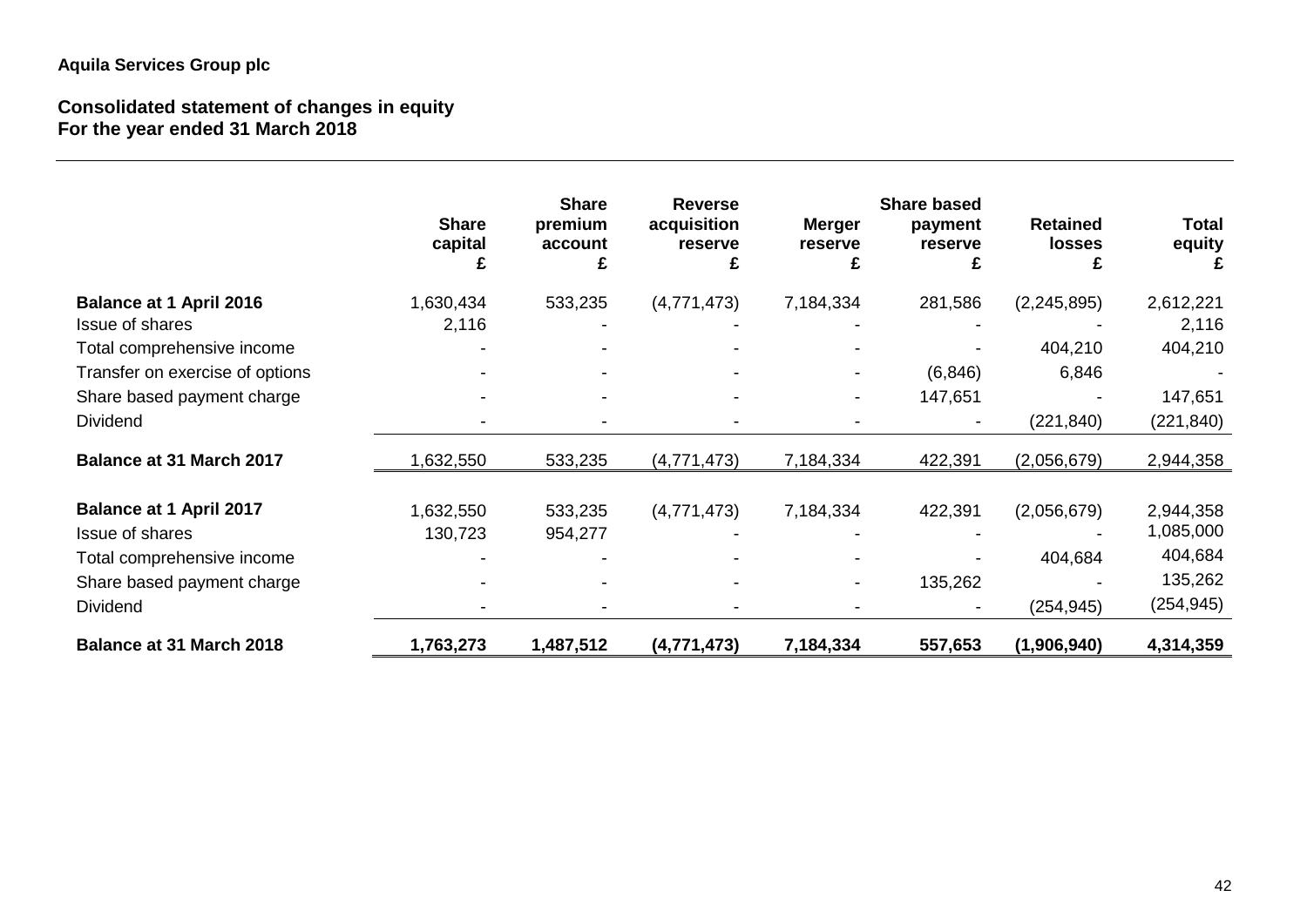# **Aquila Services Group plc**

### **Company statement of changes in equity For the year ended 31 March 2018**

|                                 | <b>Share</b><br>capital<br>£ | <b>Share</b><br>premium<br>account<br>£ | <b>Merger</b><br>reserve<br>£ | <b>Share based</b><br>payment<br>reserve<br>£ | <b>Retained</b><br>earnings | <b>Total</b><br>equity<br>£ |
|---------------------------------|------------------------------|-----------------------------------------|-------------------------------|-----------------------------------------------|-----------------------------|-----------------------------|
| <b>Balance at 1 April 2016</b>  | 1,630,434                    | 533,235                                 | 7,184,334                     | 281,586                                       | 97,780                      | 9,727,369                   |
| <b>Issue of shares</b>          | 2,116                        |                                         |                               |                                               |                             | 2,116                       |
| Total comprehensive income      |                              |                                         |                               |                                               | 225,364                     | 225,364                     |
| Transfer on exercise of options |                              |                                         |                               | (6, 846)                                      | 6,846                       |                             |
| Share based payment charge      |                              |                                         | -                             | 147,651                                       |                             | 147,651                     |
| <b>Dividend</b>                 |                              |                                         |                               |                                               | (221, 840)                  | (221, 840)                  |
| <b>Balance at 31 March 2017</b> | 1,632,550                    | 533,235                                 | 7,184,334                     | 422,391                                       | 108,150                     | 9,880,660                   |
| <b>Balance at 1 April 2017</b>  | 1,632,550                    | 533,235                                 | 7,184,334                     | 422,391                                       | 108,150                     | 9,880,660                   |
| <b>Issue of shares</b>          | 130,723                      | 954,277                                 |                               |                                               |                             | 1,085,000                   |
| Total comprehensive income      |                              |                                         |                               |                                               | 299,704                     | 299,704                     |
| Share based payment charge      |                              |                                         |                               | 135,262                                       |                             | 135,262                     |
| <b>Dividend</b>                 |                              |                                         |                               |                                               | (254, 945)                  | (254, 945)                  |
| <b>Balance at 31 March 2018</b> | 1,763,273                    | 1,487,512                               | 7,184,334                     | 557,653                                       | 152,909                     | 11,145,681                  |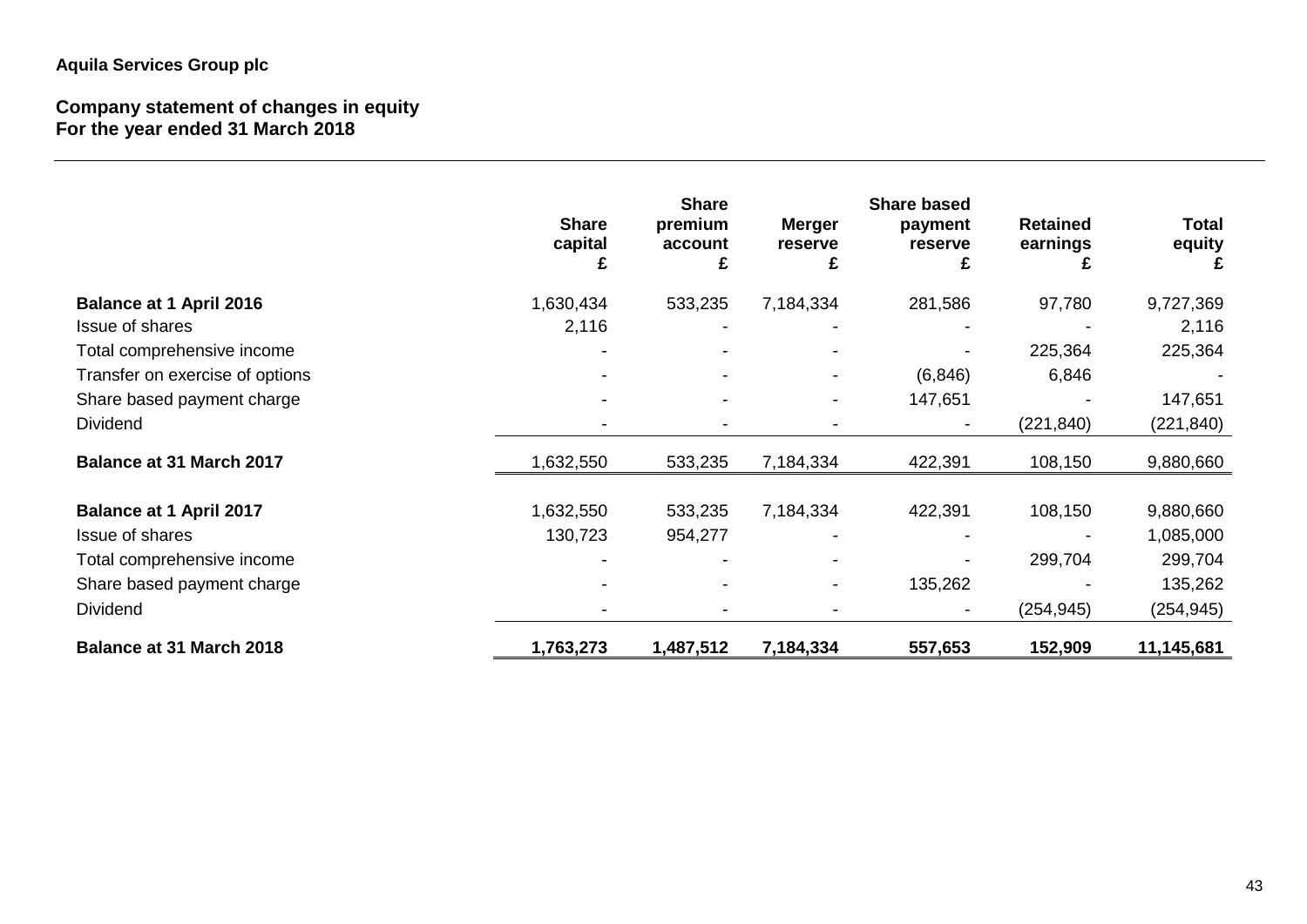# **Consolidated statement of cash flow For the year ended 31 March 2018**

|                                                         | 2018<br>£   | 2017<br>£  |
|---------------------------------------------------------|-------------|------------|
| Cash flows from operating activities                    |             |            |
| Profit for the year                                     | 404,684     | 404,210    |
| Interest received                                       | (3,596)     | (5, 512)   |
| Income tax expense                                      | 123,390     | 111,345    |
| Share based payment charge                              | 135,262     | 147,651    |
| Depreciation                                            | 31,639      | 11,694     |
| Operating cash flows before movement in working capital | 691,379     | 669,388    |
| Increase in trade and other receivables                 | (759, 491)  | (191, 351) |
| Increase / (decrease) in trade and other payables       | 76,997      | (324, 578) |
| Cash generated by operations                            | 8,885       | 153,459    |
| Income taxes paid                                       | (116, 368)  | (131, 690) |
| Net cash (outflow) / inflow from operating activities   | (107, 483)  | 21,769     |
| Cash flows from investing activities                    |             |            |
| Interest received                                       | 3,596       | 5,512      |
| Purchase of property, plant and equipment               | (76, 827)   | (47, 599)  |
| Acquisition of goodwill                                 | (625,000)   |            |
| Acquisition of investment in an associate               | (160, 850)  |            |
| Acquisition of investment                               | (121, 104)  |            |
| Net cash outflow from investing activities              | (980, 185)  | (42, 087)  |
| Cash flows from financing activities                    |             |            |
| Proceeds of share issue                                 |             | 2,116      |
| Dividends paid                                          | (254, 945)  | (221, 840) |
| Net cash outflow from financing activities              | (254, 945)  | (219, 724) |
| Net decrease in cash and cash equivalents               | (1,342,613) | (240, 042) |
| Cash and cash equivalents at beginning of the year      | 2,312,600   | 2,552,642  |
| Cash and cash equivalents at end of the year            | 969,987     | 2,312,600  |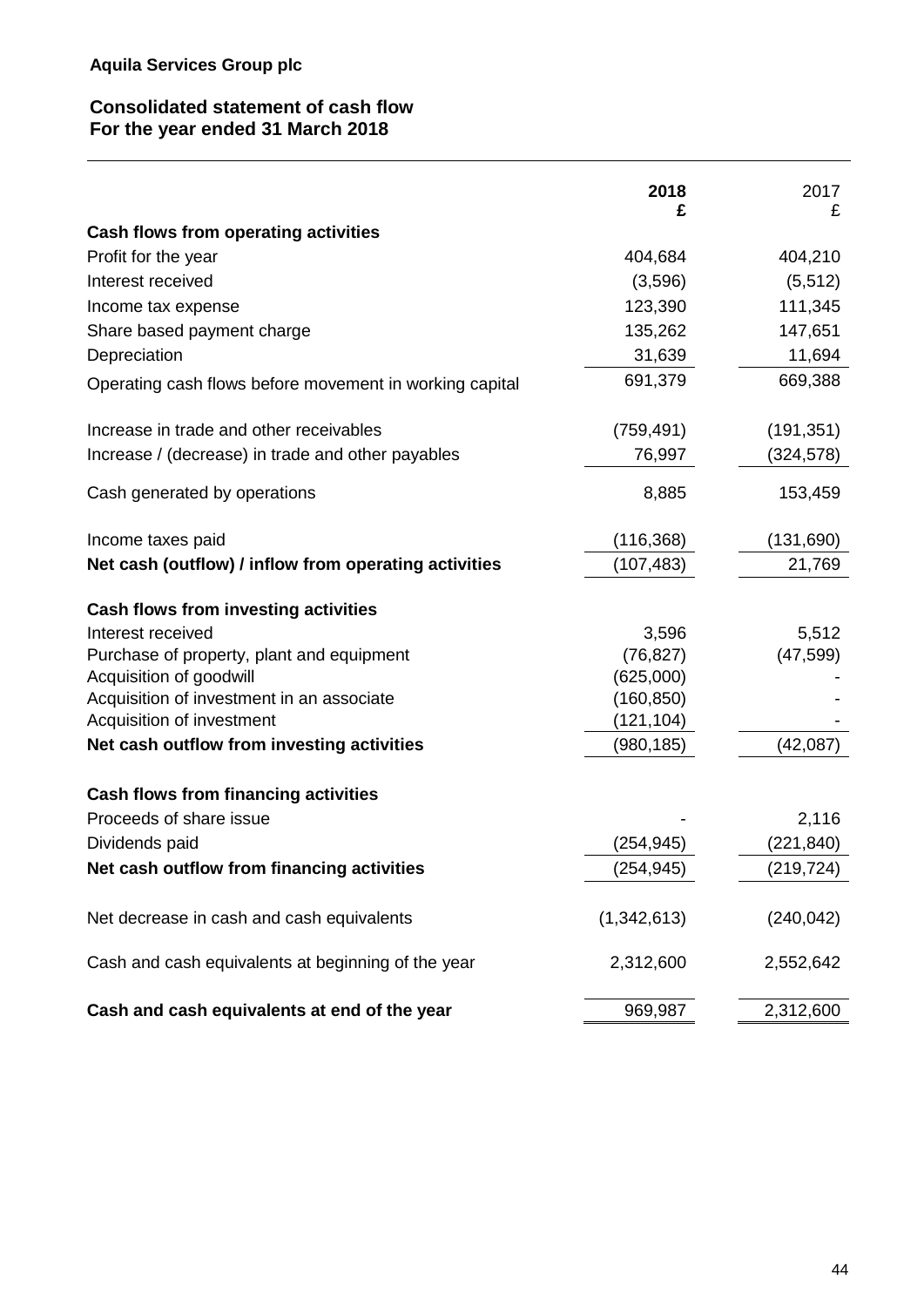# **Company statement of cash flow For the year ended 31 March 2018**

|                                                         | 2018<br>£  | 2017<br>£  |
|---------------------------------------------------------|------------|------------|
| Cash flows from operating activities                    |            |            |
| Profit for the year                                     | 299,704    | 225,364    |
| Dividends received                                      | (410, 820) | (325, 650) |
| Interest received                                       | (1,082)    | (1,024)    |
| Depreciation                                            | 5,355      |            |
| Operating cash flows before movement in working capital | (106, 843) | (101, 310) |
| (Increase) / decrease in trade and other receivables    | (42, 452)  | 1,723      |
| Increase / (decrease) in trade and other payables       | 333,821    | (1, 150)   |
| Net cash inflow / (outflow) from operating activities   | 184,526    | (100, 737) |
| Cash flows from investing activities                    |            |            |
| Interest received                                       | 1,082      | 1,024      |
| Dividends received                                      | 410,820    | 325,650    |
| Purchase of property, plant and equipment               | (64, 322)  |            |
| Acquisition of investment in an associate               | (160, 850) |            |
| Acquisition of investment                               | (121, 104) |            |
| Net cash inflow from investing activities               | 65,626     | 326,674    |
| Cash flows from financing activities                    |            |            |
| Proceeds of share issue                                 |            | 2,116      |
| Dividends paid                                          | (254, 945) | (221, 840) |
| Net cash outflow from financing activities              | (254, 945) | (219, 724) |
| Net (decrease) / increase in cash and cash equivalents  | (4, 793)   | 6,213      |
| Cash and cash equivalents at beginning of the year      | 348,062    | 341,849    |
| Cash and cash equivalents at end of the year            | 343,269    | 348,062    |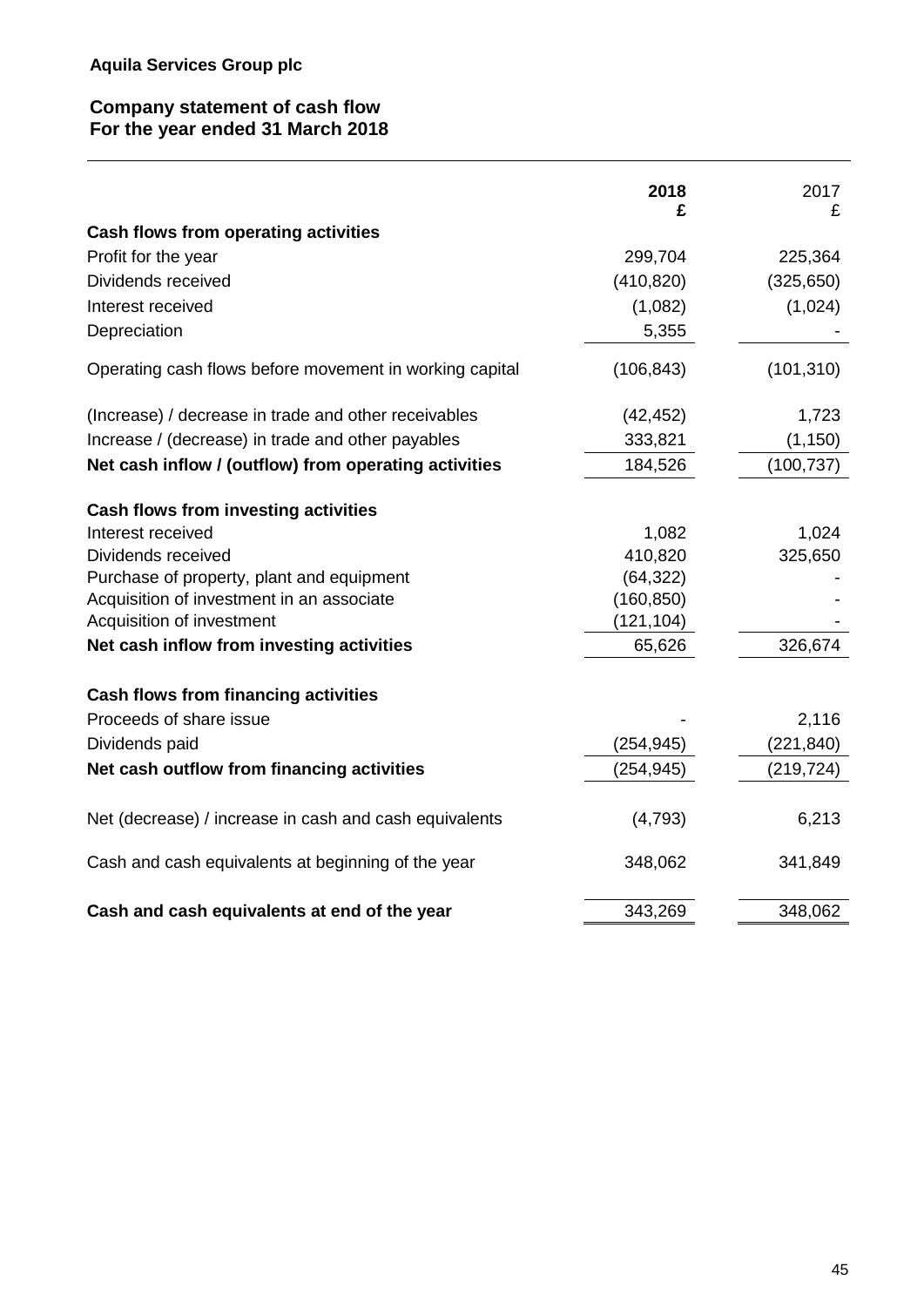### 1 **General information**

Aquila Services Group plc (''the Company'') and its subsidiaries (together, ''the Group'') provide specialist housing and treasury management consultancy services. The principal activity of the Company is that of a holding company for the Group as well as providing all the strategic and governance functions of the Group.

The Company is a public limited company which is listed on the London Stock Exchange, domiciled in the United Kingdom and incorporated and registered in England and Wales. The Company's registered office is Tempus Wharf, 29a Bermondsey Wall West, London, SE16 4SA.

### 2 **Accounting policies**

The principal accounting policies applied in preparation of these consolidated financial statements are set out below. These policies have been consistently applied unless otherwise stated.

### *Basis of preparation*

The financial statements have been prepared in accordance with International Reporting Standards as adopted by the European Union (IFRSs), issued by the International Accounting Standards Board (IASB), including interpretations issued by the International Financial Reporting Interpretations Committee (IFRIC), and the Companies Act 2006 applicable to companies reporting under IFRS.

The financial statements have been prepared on the historical cost basis.

The financial statements are presented in Pounds Sterling which is the Group's functional and presentational currency.

The preparation of the financial statements in conformity with IFRS requires the use of certain critical accounting estimates. It also requires management to exercise its judgement in the process of applying the Group's accounting policies. The areas of critical accounting estimates and judgements are set out in note 3.

### *Basis of consolidation*

The consolidated financial statements incorporate the financial statements of subsidiary entities. A subsidiary is defined as an entity over which the Company has control. Control is achieved when the Company has power over an entity, is exposed to, or has rights to, variable returns from its involvement with the entity, and has the ability to use its power to affects its returns.

Consolidation of a subsidiary begins when the Company obtains control and ceases when control is lost. The Company reassesses whether or not it controls an entity if facts and circumstances indicate that there are changes to one or more of the three control elements listed above.

All intragroup assets and liabilities, equity, income, expenses and cash flows relating to transactions between members of the Group are eliminated on consolidation.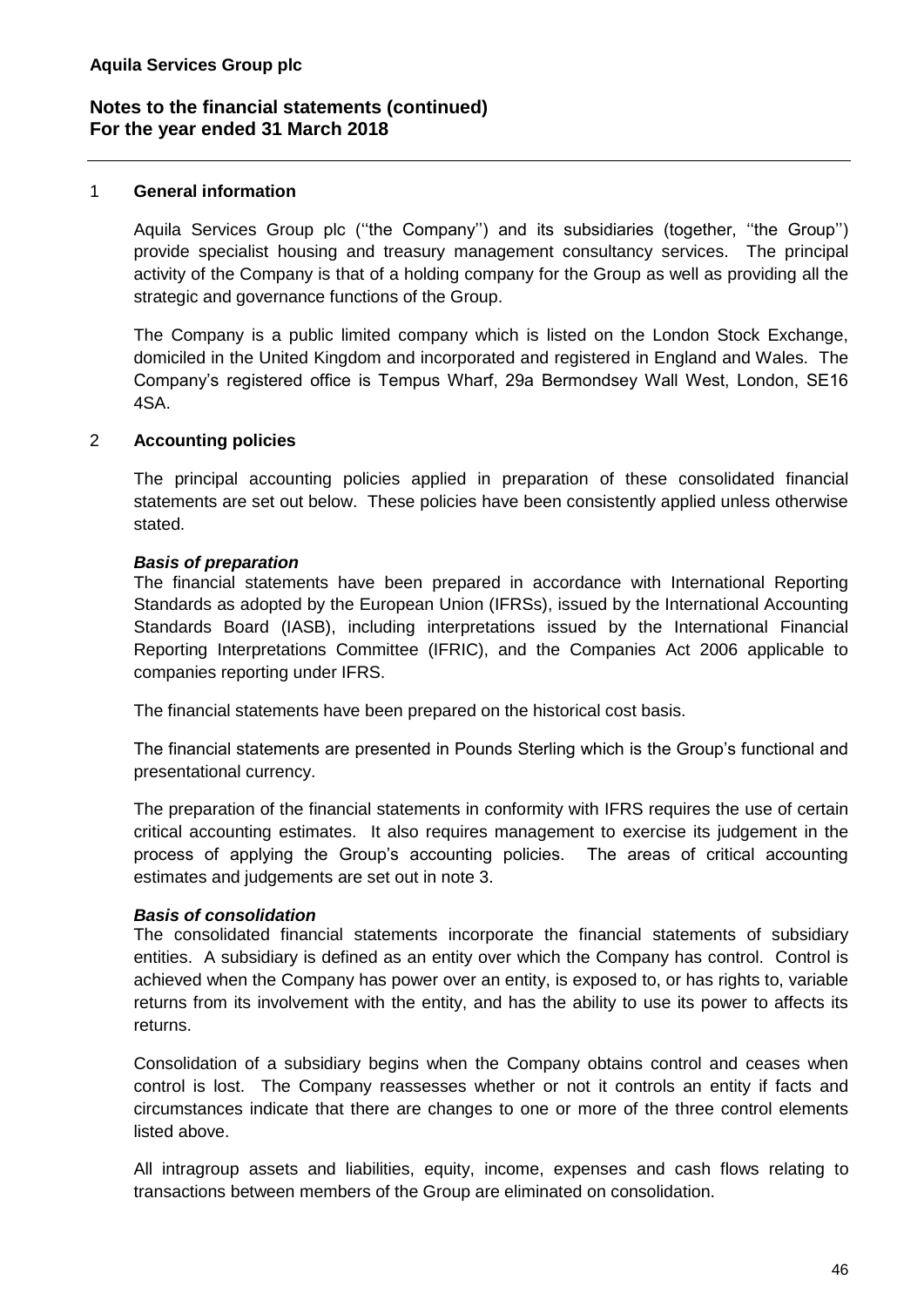# 2 **Accounting policies (continued)**

### *Basis of consolidation (continued)*

Where necessary, adjustments are made to the financial statements of subsidiaries to bring accounting policies used into line with the Group's accounting policies.

### *Business combinations*

Other than the reverse acquisition noted above, acquisitions of subsidiaries are accounted for using the acquisition method. The consideration transferred in a business combination is measured at fair value, which is calculated as the sum of the acquisition-date fair values of assets transferred by the Group, liabilities incurred by the Group to the former owners of the acquiree and the equity interest issued by the Group in exchange for control of the acquiree.

Any excess of the consideration over the fair value of the identifiable assets and liabilities acquired is recognised as goodwill. Goodwill is not amortised but is reviewed for impairment at least annually. If the consideration is less than the fair value of the identifiable assets and liabilities acquired, the difference is recognised in the Statement of comprehensive income.

### *Revenue recognition*

Revenue comprises the fair value of the consideration received or receivable for the rendering of services in the ordinary course of the Group's activity. Revenue is shown net of value added tax, returns, rebates and discounts. The Group recognises revenue when the amount of the revenue can be reliably measured and when it is probable that economic benefits will flow to the entity.

Un-invoiced fees at the balance sheet date are valued at the fair value of the consideration receivable when it is probable that economic benefits will flow to the Group. Where income is invoiced in advanced of work being completed, revenue is treated in the first instance as deferred income and recognised when the services are performed by the Group.

# *Property, plant and equipment*

Property, plant and equipment are stated at cost less accumulated depreciation and any recognised impairment loss. The cost of an item of property, plant and equipment initially recognised includes its purchase price and any cost that is directly attributable to bringing the asset to the location and condition necessary for use. Depreciation is recognised so as to write-off the cost of assets less their residual values over their estimated useful lives, using the straight-line method, on the following bases:

Computer equipment 33% per annum

Fixtures and fittings 33% per annum

The estimated useful lives, residual values and depreciation method are reviewed at the end of each reporting period, with the effect of any changes in estimate accounted for on a prospective basis.

An item of property, plant and equipment is derecognised upon disposal or when no future economic benefits are expected to arise from the continued use of the asset. The gain or loss arising on the disposal of an asset is determined as the difference between the sales proceeds and the carrying amount of the asset and is recognised in the Statement of comprehensive income.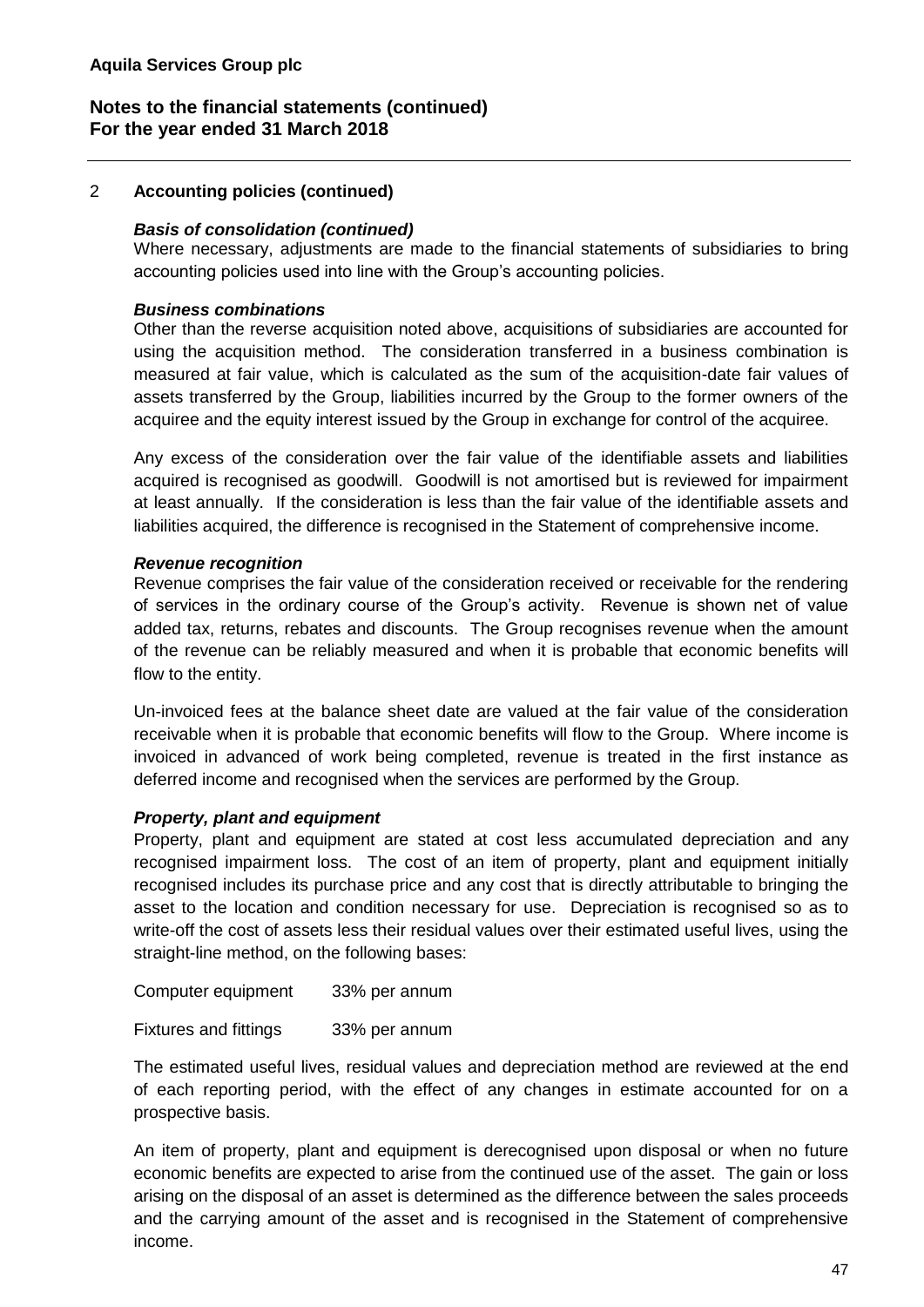### 2 **Accounting policies (continued)**

### *Investment in subsidiaries*

In the company's separate annual financial statements, investments in subsidiaries are carried at cost less any accumulated impairment.

The cost of an investment in a subsidiary is the aggregate of the fair value, at the date of exchange, of assets given, liabilities incurred or assumed, and equity instruments issued by the company, plus any costs directly attributable to the purchase of the subsidiary.

### *Investments in associates*

An associate is an entity over which the Group has significant influence and that is neither a subsidiary nor an interest in a joint venture. Significant influence is the power to participate in the financial and operating policy decisions of the investee but is not control over those policies.

The results and assets and liabilities of associates are incorporated in these financial statements using the equity method of accounting. Under the equity method, an investment in an associate is initially recognised in the consolidated statement of financial position at cost and adjusted thereafter to recognise the Group's share of profit or loss and other comprehensive income of the associate.

An investment in an associate is accounted for using the equity method from the date on which the investee becomes an associate. On acquisition of the investment in an associate, any excess of cost over the Group's share of the net fair value of the identifiable assets and liabilities of the investee is recognised as goodwill, which is included in the carrying amount of the investment.

# *Financial instruments*

Financial assets and financial liabilities are recognised on the Group's balance sheet when the Group becomes a party to the contractual provisions of the instrument.

Financial assets can be divided into the following categories: loans and receivables, financial assets at fair value through profit or loss, available-for-sale financial assets and held-tomaturity investments. Financial assets are assigned to the different categories by management on initial recognition, depending on the purpose for which the instruments were acquired. The designation of financial assets is re-evaluated at every reporting date at which a choice of classification or accounting treatment is available.

De-recognition of financial instruments occurs when the rights to receive cash flows from investments expire or are transferred and substantially all of the risks and rewards of ownership have been transferred. An assessment for impairment is undertaken at least at each balance sheet date whether or not there is objective evidence that a financial asset or a group of financial assets is impaired.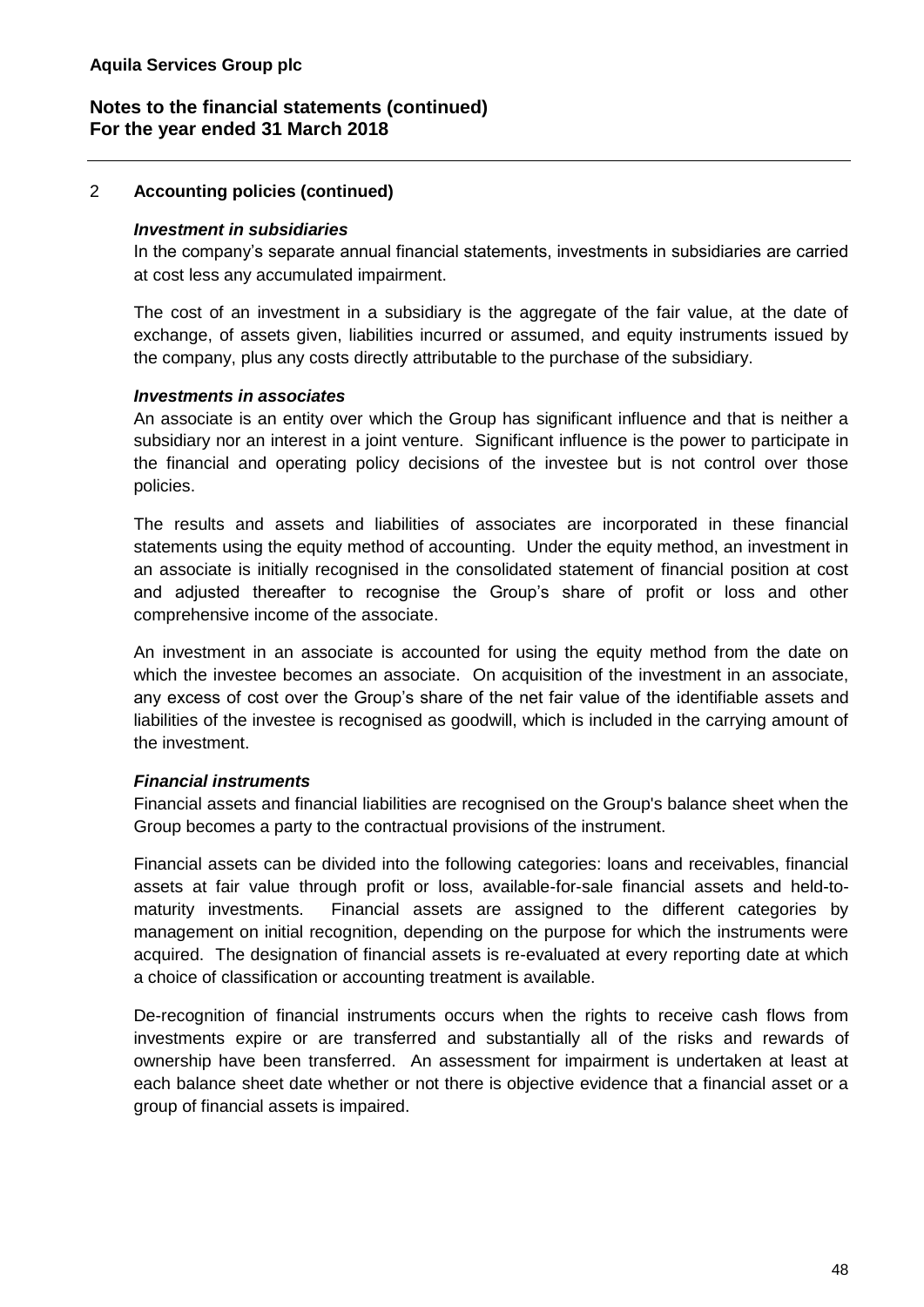# 2 **Accounting policies (continued)**

### *Trade receivables*

Trade receivables are measured at initial recognition at fair value plus, if appropriate, directly attributable transaction costs and are subsequently measured at amortised cost using the effective interest method. Appropriate allowances for estimated irrecoverable amounts are recognised in the income statement when there is objective evidence that the asset is impaired. The allowance recognised is measured as the difference between the asset's carrying amount and the present value of estimated future cash flows discounted at an effective interest rate computed at initial recognition.

### *Loans receivable*

Loans receivable are non-derivative financial assets with fixed or determinable payments that are not quoted in an active market. They arise when the Group or Company provides money directly to a debtor with no intention of trading the receivables. Loans receivable are measured at initial recognition at fair value plus, if appropriate, directly attributable transaction costs and are subsequently measured at amortised cost using the effective interest method, less provision for impairment. Any change in their value is recognised in the income statement.

# *Cash and cash equivalents*

Cash and cash equivalents comprise cash on hand and demand deposits that are readily convertible to a known amount of cash and are subject to an insignificant risk of change in value.

# *Financial liabilities and equity*

Financial liabilities and equity instruments issued by the Group are classified according to the substance of the contractual arrangements entered into and the definitions of a financial liability and an equity instrument. A financial liability is a contractual obligation to either deliver cash or another financial asset to another entity or to exchange a financial asset or financial liability with another entity, including obligations which may be settled by the Group using its equity instruments. An equity instrument is any contract that evidences a residual interest in the assets of the Group after deducting all of its liabilities. The accounting policies adopted for specific financial liabilities and equity instruments are set out below.

### *Financial liabilities*

At initial recognition, financial liabilities are measured at their fair value plus, if appropriate, any transaction costs that are directly attributable to the issue of the financial liability. After initial recognition, all financial liabilities are measured at amortised cost using the effective interest method.

# *Pensions*

The Group contributes to defined contribution schemes for the benefit of its directors and employees. Contributions payable are charged to the statement of comprehensive income in the year they are payable.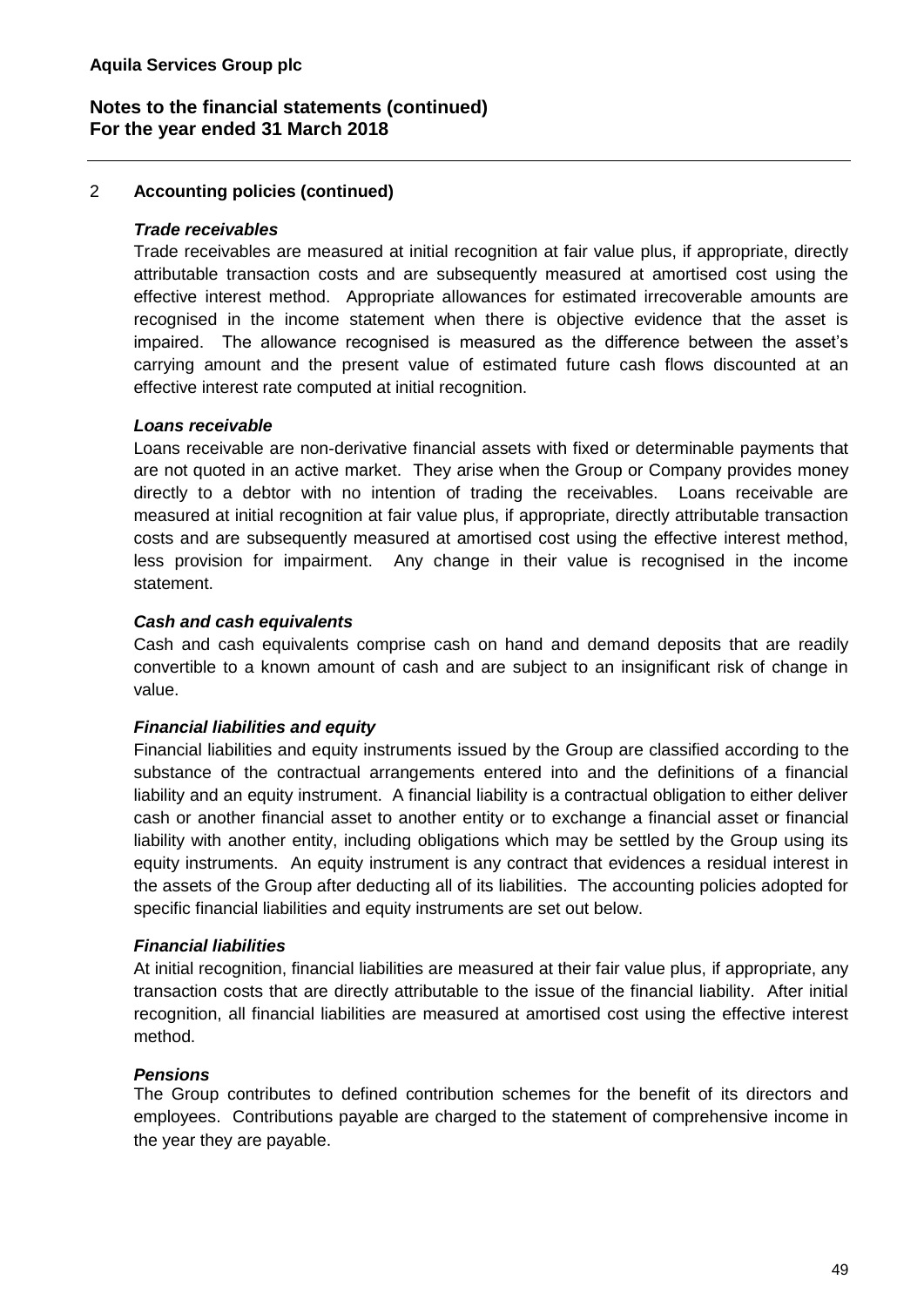# 2 **Accounting policies (continued)**

### *Current and deferred income tax*

The tax expense represents the sum of the tax currently payable and deferred tax.

The tax currently payable is based on taxable profit for the year. Taxable profit differs from net profit as reported in the profit or loss, because it excludes items of income or expense that are taxable or deductible in other years and it further excludes items that are never taxable or deductible. The Company's liability for current tax is calculated using tax rates that have been enacted or substantively enacted by the reporting date.

Deferred tax is the tax expected to be payable or recoverable on differences between the carrying amount of assets and liabilities in the financial information and the corresponding tax bases used in the computation of taxable profit, and, is accounted for using the balance sheet liability method. Deferred tax liabilities are recognised for all taxable temporary differences and deferred tax assets are recognised to the extent that it is probable that taxable profits will be available against which deductible temporary differences can be utilised. Such assets and liabilities are not recognised if the temporary difference arises from the initial recognition of goodwill or from the initial recognition (other than in a business combination) of other assets and liabilities in a transaction which affects neither the tax profit nor the accounting profit.

Deferred tax is calculated at the tax rates that are expected to apply to the year when the asset is realised or the liability is settled. Deferred tax is charged or credited in the profit or loss, except when it relates to items credited or charged in other comprehensive income directly to equity, in which case the deferred tax is also dealt with in other comprehensive income.

### *Deferred tax assets*

Management regularly assesses the likelihood that deferred tax assets will be recovered from future taxable income. No deferred tax asset is recognised when management believe that it is more likely than not that a deferred asset will not be realised.

### *Impairment of assets*

The Group assesses at each statement of financial position date if there is any indication that an asset may be impaired. If any such indication exists, the Group estimates the recoverable amount of the asset.

If there is any indication that an asset may be impaired, the recoverable amount is estimated for the individual asset. If it is not possible to estimate the recoverable amount of the individual asset, the recoverable amount of the cash-generating unit to which the asset belongs is determined.

The recoverable amount of an asset or a cash-generating unit is the higher of its fair value less costs to sell and its value in use.

If the recoverable amount of an asset is less than its carrying amount, the carrying amount of the asset is reduced to its recoverable amount. That reduction is an impairment loss.

An impairment loss of assets carried at cost less any accumulated depreciation or amortisation is recognised immediately in profit or loss.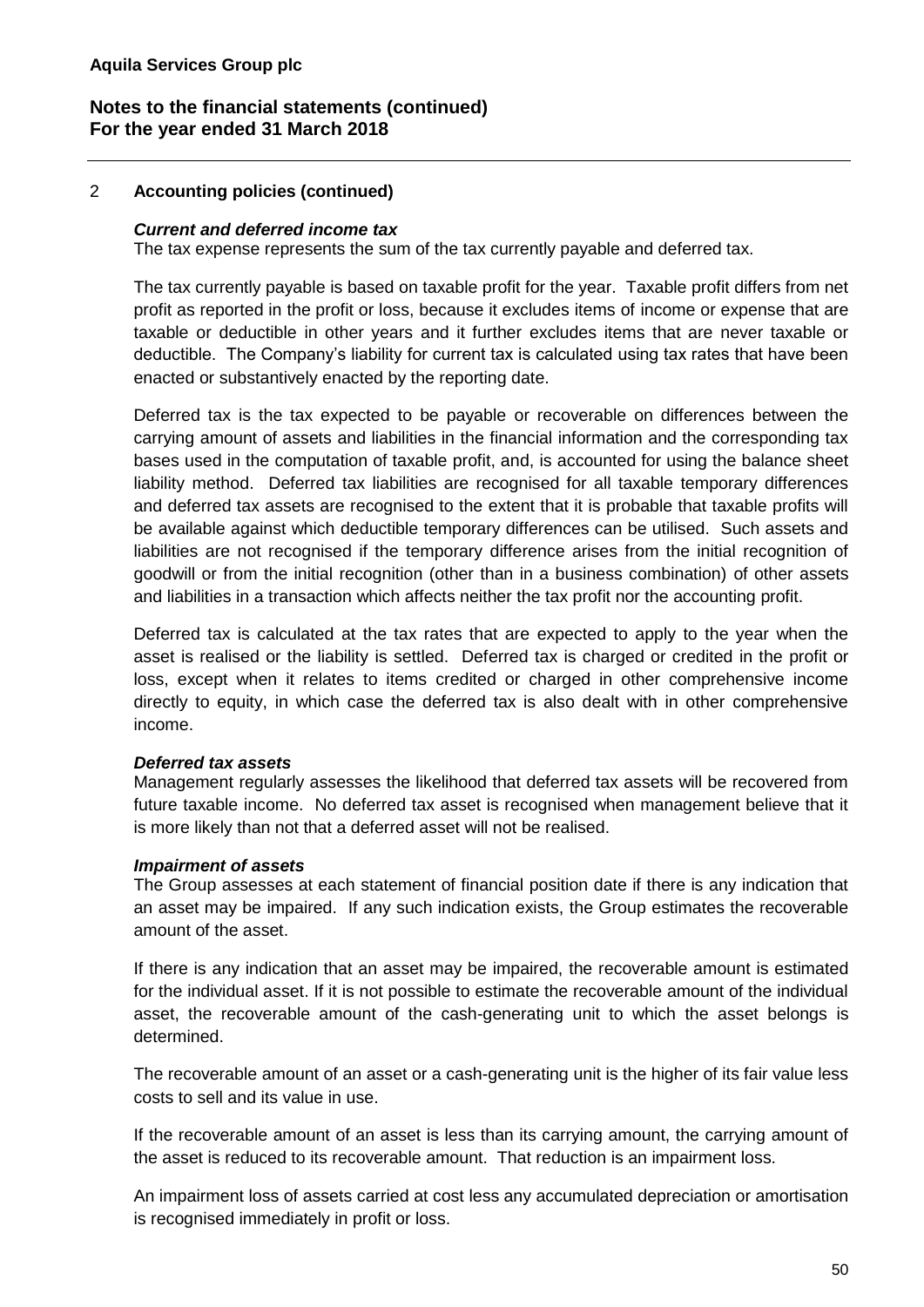# 2 **Accounting policies (continued)**

### *Impairment of assets (continued)*

An entity assesses at each reporting date whether there is any indication that an impairment loss recognised in prior periods for assets other than goodwill may no longer exist or may have decreased. If any such indication exists, the recoverable amounts of those assets are estimated.

The increased carrying amount of an asset other than goodwill attributable to a reversal of an impairment loss does not exceed the carrying amount that would have been determined had no impairment loss been recognised for the asset in prior periods.

A reversal of an impairment loss of assets carried at cost less accumulated depreciation or amortisation other than goodwill is recognised immediately in profit or loss.

### *Provisions*

Provisions are recognised when the Group has a present legal or constructive obligation as a result of past events, it is probable that an outflow of resources will be required to settle the obligation and a reliable estimate of the amount can be made. If the effect is material, provisions are determined by discounting the expected future cash flows at an appropriate pretax discount rate.

### *Operating leases*

Rentals payable under operating leases, net of lease incentives, are charged to the statement of comprehensive income on a straight-line basis over the term of the lease.

# *Share capital / equity instruments*

Ordinary shares are classified as equity. Equity instruments issued by the Company are recorded at the proceeds received, net of direct issue costs. The Company has one class Ordinary share which carries no right to fixed income. Each share carries the right to one vote at general meetings of the Company.

### *Share based payments*

Equity-settled share-based payments to employees and directors are measured at the fair value of the equity instruments at grant date. The fair value excludes the effect of non-marketbased vesting conditions.

The fair value determined at the grant date of the equity-settled share based-payments is expensed on a straight-line basis over the vesting period, based on the Group's estimate of equity instruments that will eventually vest. At each balance sheet date, the Group revises the estimate of the number of equity instruments expected to vest as a result of the effect of nonmarket-based vesting conditions. The impact of the revision of the original estimates, if any, is recognised in profit or loss such that the cumulative expense reflects the revised estimate, with a corresponding adjustment to equity reserves.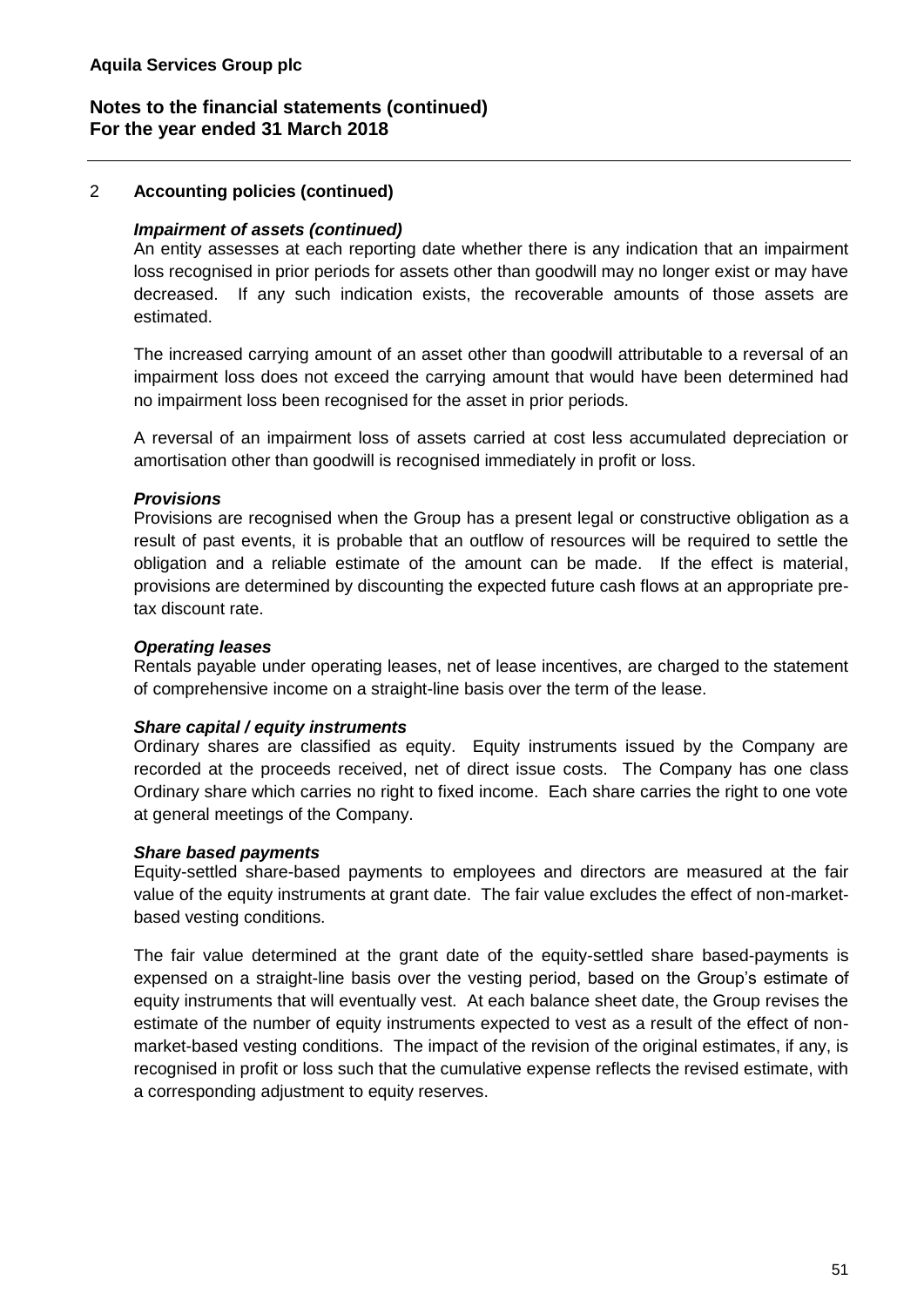# 2 **Accounting policies (continued)**

### *Adoption of new and revised standards*

The following pronouncements have been adopted in the year and either had no impact on the financial statements or resulted in changes to presentation and disclosure only:

- IAS 7 (amendments) Statement of cashflows disclosure \*
- IAS 12 (amendments) Income taxes on Recognition of deferred tax losses for unrealised losses \*
- Annual Improvements 2014-2016 Cycles \*

\*Effective for annual periods beginning on or after 1 January 2017.

### *Standards issued but not yet effective*

At the date of authorisation of these financial statements, the following Standards and Interpretations relevant to the Group, which have not been applied in these financial statements, were in issue but were not yet effective. In some cases, these standards and guidance have not been endorsed by the European Union.

- **IFRS 2 (amendments) Classification and Measurement of Share-based Payment** Transactions \*\*
- **EXECUTE:** IFRS 9 Financial Instruments \*\*
- IFRS 15 (amendments) Revenue from Contracts with Customers \*\*
- IFRIC 22 Foreign Currency Transactions and Advance Consideration \*\*
- IFRS 16 Leases \*\*\*
- IFRIC 23 Uncertainty over Income Tax Treatments \*\*\*
- IAS 28 (amendments) Long-term Interests in Associates and Joint Ventures\*\*\*
- Annual improvements 2015-2017 cycle\*\*\*

\*\*Effective for annual periods beginning on or after 1 January 2018 \*\*\*Effective for annual periods beginning on or after 1 January 2019

The directors have assessed the impact of the standards in issue but not yet effective and have noted below their conclusions on the key new standards.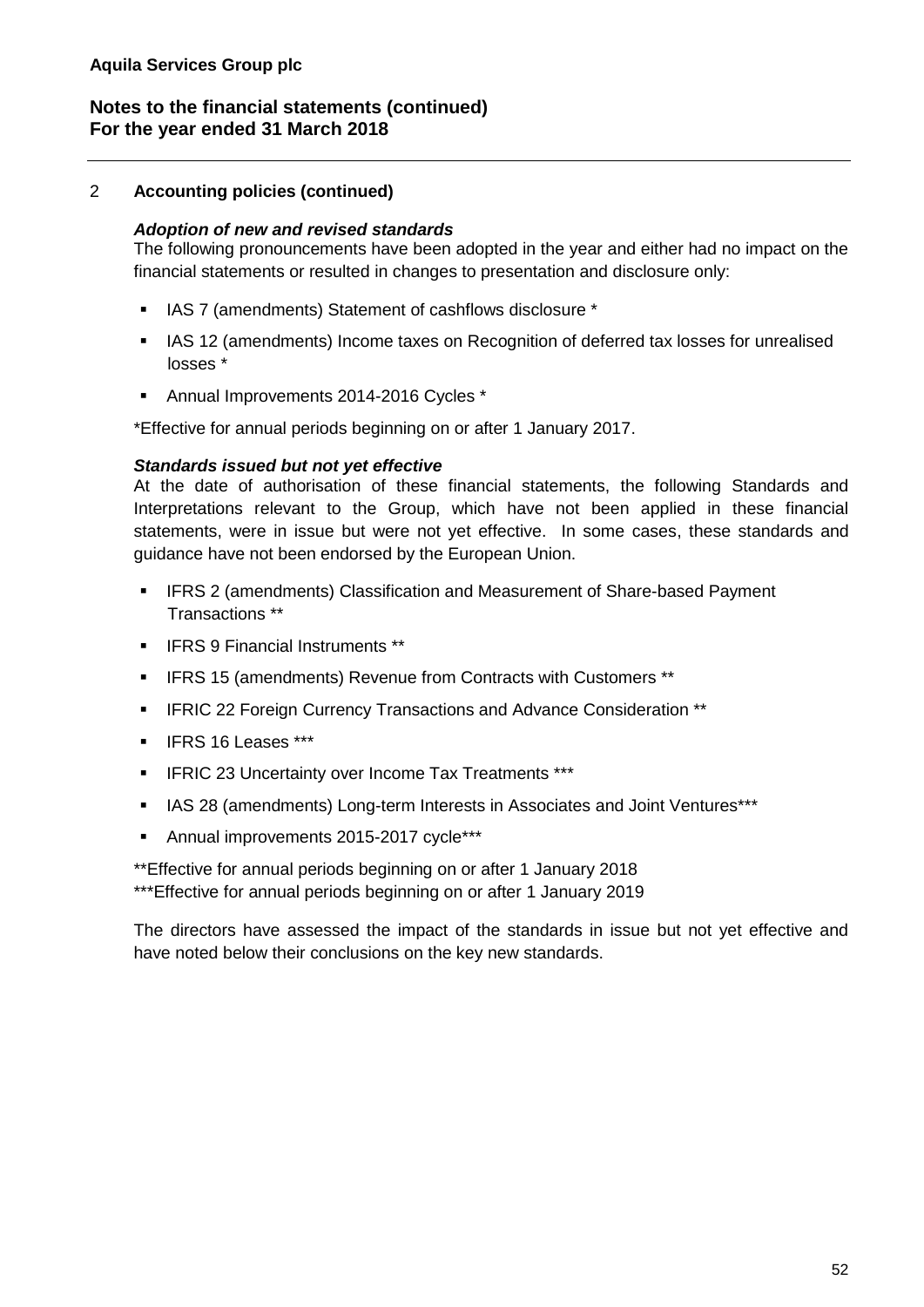# 2 **Accounting policies (continued)**

### *Standards issued but not yet effective (continued)*

#### *IFRS 9 Financial Instruments*

IFRS 9 issued in July 2014 introduces new requirements for the classification and measurement of financial instruments. It is effective for all accounting periods beginning on or after 1 January 2018.

The directors have considered the impact of IFRS 9 Financial Instruments for the next accounting period, and believe the key changes to the Company's accounting policies to be as follows:

- The directors will assess the recoverability of receivables and loans with a view to recognising any impairment losses as necessary in line with the expected credit loss basis.
- The directors are aware of the additional disclosure requirements of IFRS 9 Financial Instruments and will ensure their inclusion in the financial statements for the year ended 31 March 2019.

### *IFRS 15 Revenue from Contracts with Customers*

IFRS 15 (latest amendment issued in April 2016) introduces a new standard for the recognition of revenue from contracts with customers. It is effective for all accounting periods beginning on or after 1 January 2018.

The directors have considered the potential impact of IFRS 15 Revenue from Contracts with Customers for the next accounting period and believe there to be no impact on the revenue recognition policies of the Company.

### *IFRS 16 Leases*

IFRS 16 (latest amendment issued in January 2016) introduces a new basis for the accounting of leases. It is effective for all accounting periods beginning on or after 1 January 2019.

The directors have considered the potential impact of IFRS 16 Leases for the accounting period beginning on 1 January 2019 for all existing lease agreements. At present, the existing lease agreements are either of too short a nature or too low a value to qualify for a transitional change. The directors are aware that the new standard may impact future lease agreements and will account for any new agreements in line with IFRS 16 Leases.

### 3 **Critical accounting estimates and judgements**

In application of the Group's accounting policies, which are described in note 2, the directors are required to make judgements, estimates and assumptions about the carrying amounts of assets and liabilities that are not readily apparent from other sources. The estimates and associated assumptions are based on historical experience and other factors that are considered to be relevant. Actual results may differ from these estimates.

The estimates and underlying assumptions are reviewed on an ongoing basis. Revisions to accounting estimates are recognised in the period in which the estimate is revised if the revision affects only that period, or in the period of the revision and future periods if the revision affects both current and future periods.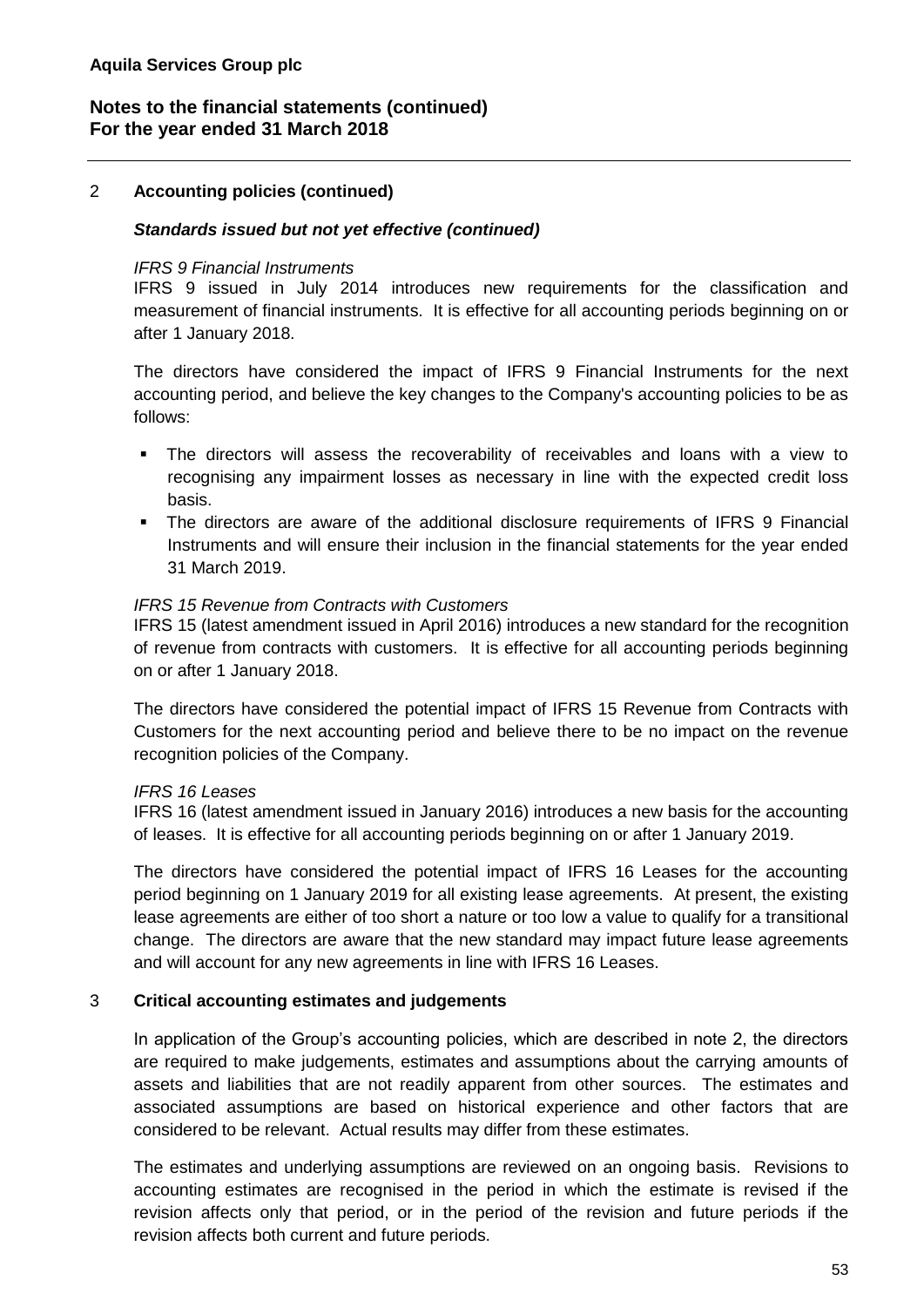### 3 **Critical accounting estimates and judgements (continued)**

### *Critical judgements in applying the Group's accounting policies*

The following are the critical judgements, apart from those involving estimations, that the directors have made in the process of applying the Group's accounting policies and that have a significant effect on the amounts recognised in the financial statements.

### *Revenue recognition*

Work in progress is calculated on a project by project basis using the fair value of chargeable time that is un-invoiced at the period end. Historic analysis shows that recovery rates of work in progress are very high; the Group does not expect any work in progress to be irrecoverable. Work in progress is reviewed on a monthly basis to ensure it is recognised appropriately, it is probable that economic benefits will flow to the Group and that the fair value can be reliably measured (note 4).

### *Share based payments*

The Company has granted share options to certain employees and directors of the Group. The share options granted become exercisable at varying future dates. If certain conditions are met, following the vesting period, the employee will be eligible to exercise their option at an exercise price determined on the date the share options are granted.

The share-based payment charge is recognised in the statement of comprehensive income and is calculated based on the Company's estimate of the number of share options that will eventually vest.

Assumptions regarding the fair value of the Company's shares and assumptions regarding employee fluctuation are taken into account when measuring the value of share-based payments for employees, which are required to be accounted for as equity-settled sharebased payment transactions pursuant to IFRS 2. The resulting staff costs are recognised pro rata in the statement of comprehensive income to reflect the services rendered as consideration during the vesting period (note 20).

### *Key sources of estimation uncertainty*

The key assumptions concerning the future, and other key sources of estimation uncertainty at the balance sheet date, that may have a significant risk of causing material adjustment to the carrying amounts of assets and liabilities within the next financial year, are discussed below.

### *Impairment of goodwill*

The carrying amounts of the Group's assets value are reviewed at each balance sheet date to determine whether there is any indication of impairment. If any such indication exists, the asset's recoverable amount is estimated and an impairment loss is recognised where the recoverable amount is less than the carrying value of the asset. Any impairment losses are recognised in the income statement.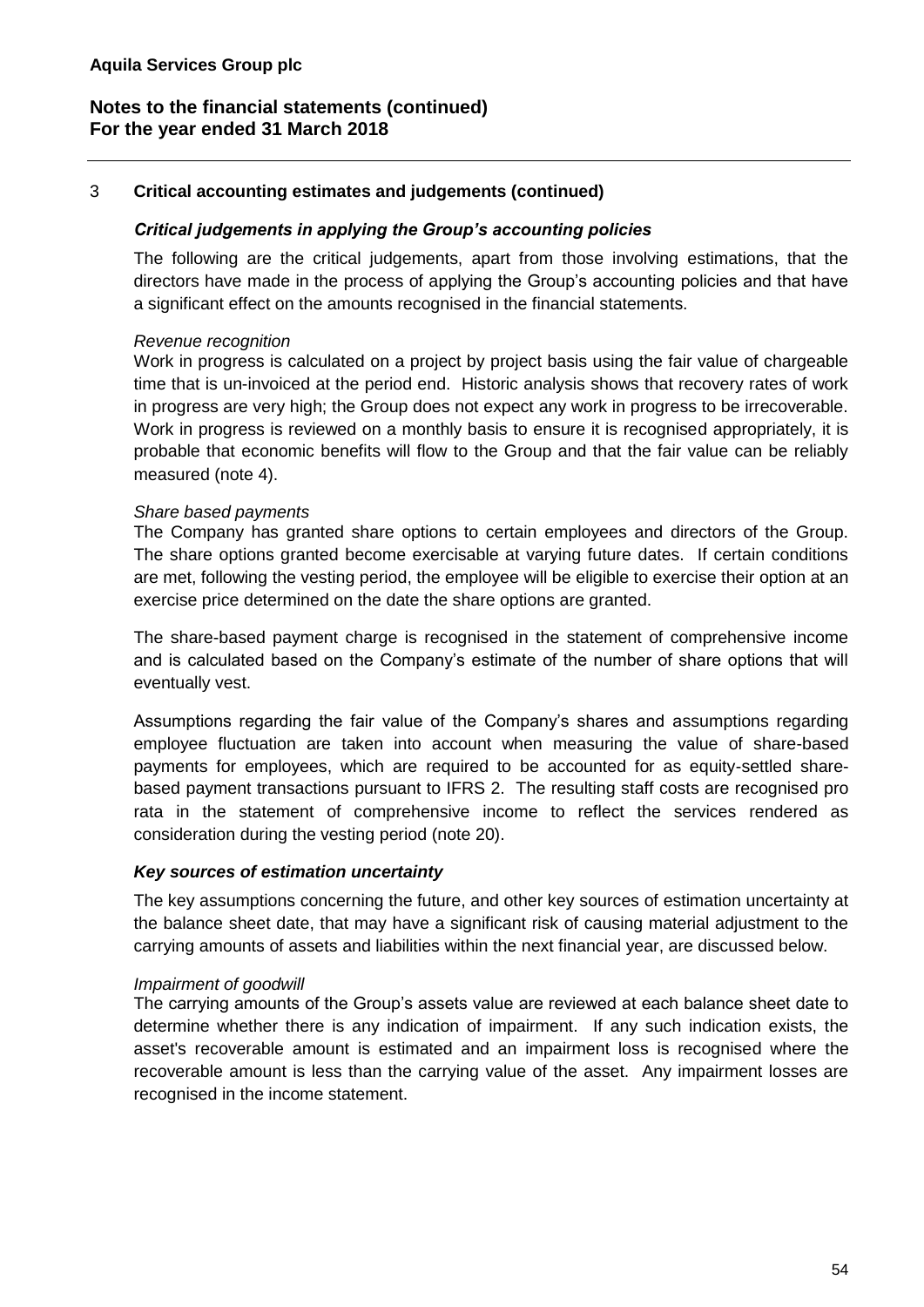### 4 **Revenue**

An analysis of the Group's revenue is as follows:

|                                                      | 2018      | 2017      |
|------------------------------------------------------|-----------|-----------|
|                                                      | £         | £         |
| <b>Continuing operations - rendering of services</b> |           |           |
| Specialist housing consultancy income                | 5,320,054 | 5,456,328 |
| Treasury management consultancy income               | 585,167   | 471,873   |
|                                                      | 5,905,221 | 5,928,201 |
| Interest revenue on bank deposits                    | 3,596     | 5,512     |
|                                                      | 5,908,817 | 5,933,713 |

### 5 **Operating segments**

The Group has three reportable segments, being consultancy, interim management and treasury management services, the results of which are included within the financial information. In accordance with IFRS8 'Operating Segments', information on segment assets is not shown, as this is not provided to the chief operating decision-maker.

The principal activities of the Group are as follows:

*Consultancy* – a range of services to support the business needs of a diverse range of organisations (including housing associations and local authority) across the housing sector. The majority of consultancy projects run over one to two months requiring on-going business development to ensure a full pipeline of consultancy work for the employed team.

*Interim Management* – individuals are embedded within housing organisations (normally registered providers, local authorities and ALMOs) in a substantive role, normally for a specified period of time. Interim management provides the Group with a more extended forward sales pipeline as the average contract is for six months. This section of the business provides low risk as the interim consultants are placed on rolling contractual basis and provides minimal financial commitment as associates to the business, rather than employees, are used for these roles.

*Treasury Management* – a range of services providing treasury advice and fund-raising services to non-profit making organisations working in the affordable housing and education sectors. Within this segment of the business a number of client organisations enter into fixed period retainers to ensure immediate call-off of the required services.

The accounting policies of the reportable segments are the same as the Group's accounting policies described in note 2. Segment profit represents the profit earned by each segment, without allocation of central administration costs, including Directors' salaries, finance costs and income tax expense. This is the measure reported to the Group's Co-Chief Executives for the purpose of resource allocation and assessment of segment performance.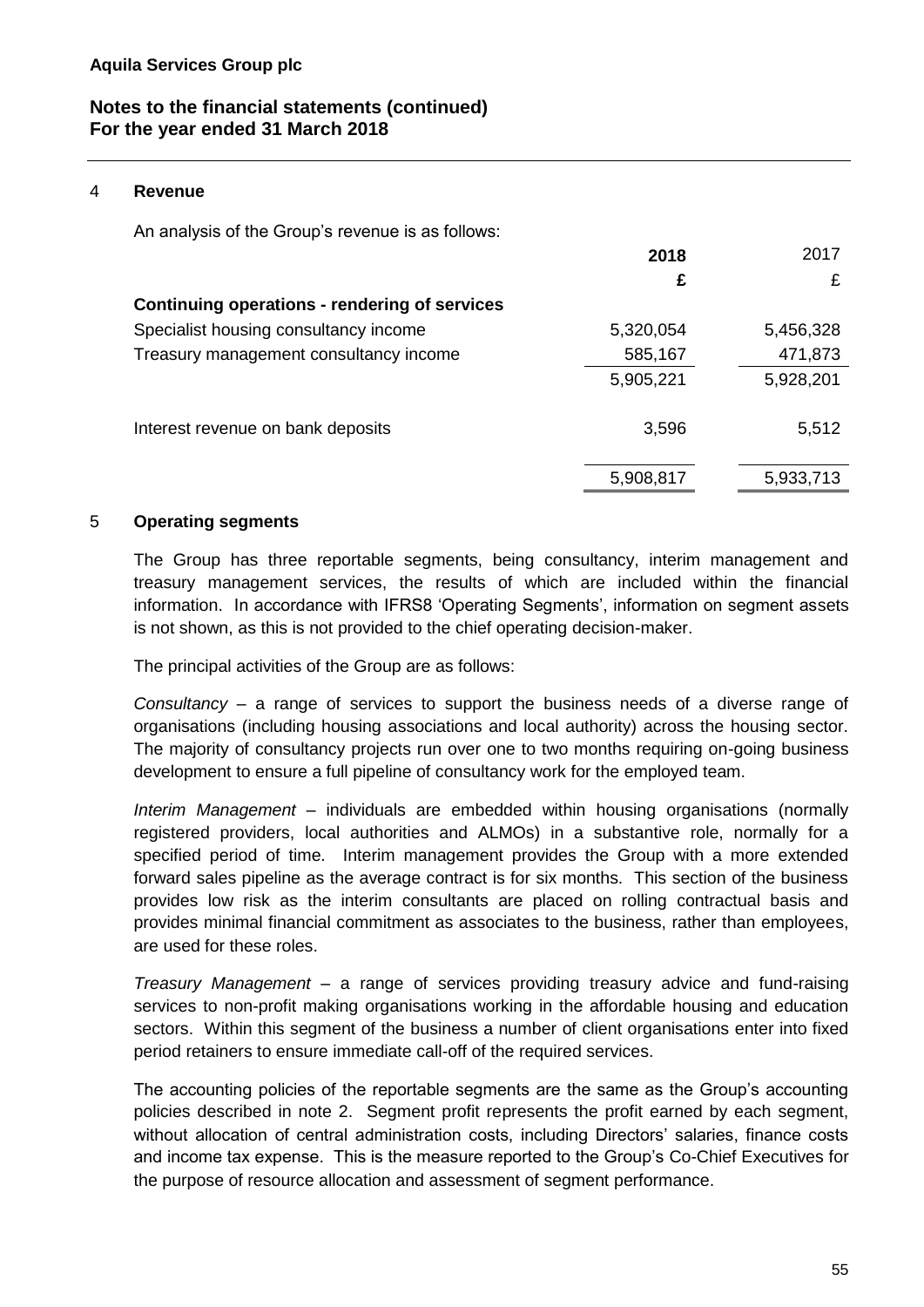# 5 **Operating segments (continued)**

|                                        | 2018<br>£   | 2017<br>£  |
|----------------------------------------|-------------|------------|
| <b>Revenue from Consultancy</b>        | 4,214,909   | 3,712,790  |
| Revenue from Interim management        | 1,152,950   | 1,743,538  |
| Revenue from Treasury management       | 537,362     | 471,873    |
|                                        | 5,905,221   | 5,928,201  |
| Cost of sales from Consultancy         | 3,036,105   | 2,627,985  |
| Cost of sales from Interim management  | 914,801     | 1,483,353  |
| Cost of sales from Treasury management | 392,550     | 342,128    |
|                                        | 4,343,456   | 4,453,466  |
| Gross profit from Consultancy          | 1,178,804   | 1,084,805  |
| Gross profit from Interim management   | 238,149     | 260,185    |
| Gross profit from Treasury management  | 144,812     | 129,745    |
|                                        | 1,561,765   | 1,474,735  |
| Administrative expenses                | (1,037,287) | (964, 692) |
| Operating profit                       | 524,478     | 510,043    |

Within consultancy revenues, approximately 3% (2017: 11%) has arisen from the segments largest customer; within interim management 14% (2017: 9%); within treasury management 46% (2017: 18%).

# **Geographical information**

Revenues from external customers, based on location of the customer, are shown below:

|                     | 2018      | 2017      |
|---------------------|-----------|-----------|
|                     | £         | £         |
| UK                  | 5,530,360 | 5,724,527 |
| Republic of Ireland | 298,212   | 157,628   |
| Africa              | 76,649    | 46,046    |
|                     | 5,905,221 | 5,928,201 |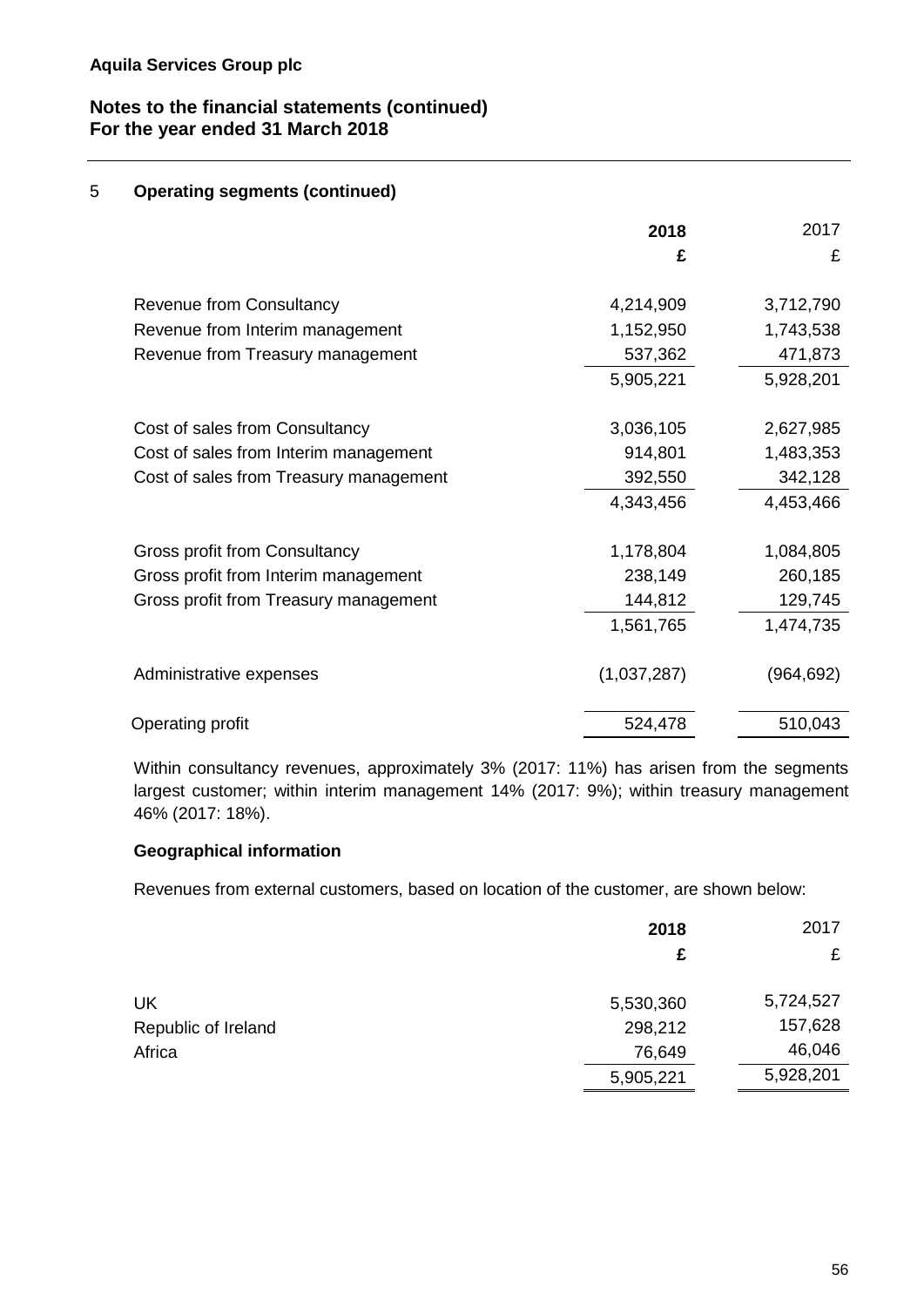# 6 **Profit before taxation**

|   |                                                      | 2018<br>£ | 2017<br>£ |
|---|------------------------------------------------------|-----------|-----------|
|   | Profit before taxation is arrived at after charging: |           |           |
|   | Auditors' remuneration                               | 37,975    | 37,200    |
|   | Depreciation of property, plant and equipment        | 31,639    | 11,694    |
|   | Staff costs (see note 7)                             | 2,943,663 | 2,816,112 |
|   | Operating lease costs – land and buildings           | 49,605    | 49,605    |
| 7 | <b>Staff costs</b>                                   |           |           |
|   |                                                      | 2018      | 2017      |
|   | The average monthly number of employees (including   |           |           |
|   | directors) employed by the Group was:                | 40        | 37        |
|   |                                                      | 2018      | 2017      |
|   |                                                      | £         | £         |
|   | Aggregate remuneration (including directors)         |           |           |
|   | Wages and salaries                                   | 2,436,180 | 2,322,383 |
|   | Share-based payments                                 | 135,262   | 147,651   |
|   | Pension contributions                                | 96,160    | 88,565    |
|   | Social security costs                                | 276,061   | 257,513   |
|   |                                                      | 2,943,663 | 2,816,112 |
|   |                                                      | 2018      | 2017      |
|   |                                                      | £         | £         |
|   | Directors' remuneration                              |           |           |
|   | Salary (including taxable benefits)                  | 333,957   | 347,362   |
|   | Share-based payments                                 | 65,871    | 65,500    |
|   | Pension contributions                                | 12,600    | 12,000    |
|   |                                                      | 412,428   | 424,862   |

Two directors are members of the company's defined contribution pension scheme.

The amounts set out above include remuneration to the highest paid director as follows:

|         | 106,513 |
|---------|---------|
| 21,957  | 22,866  |
| 6,300   | 6,000   |
| 154,646 | 135,379 |
|         | 126,389 |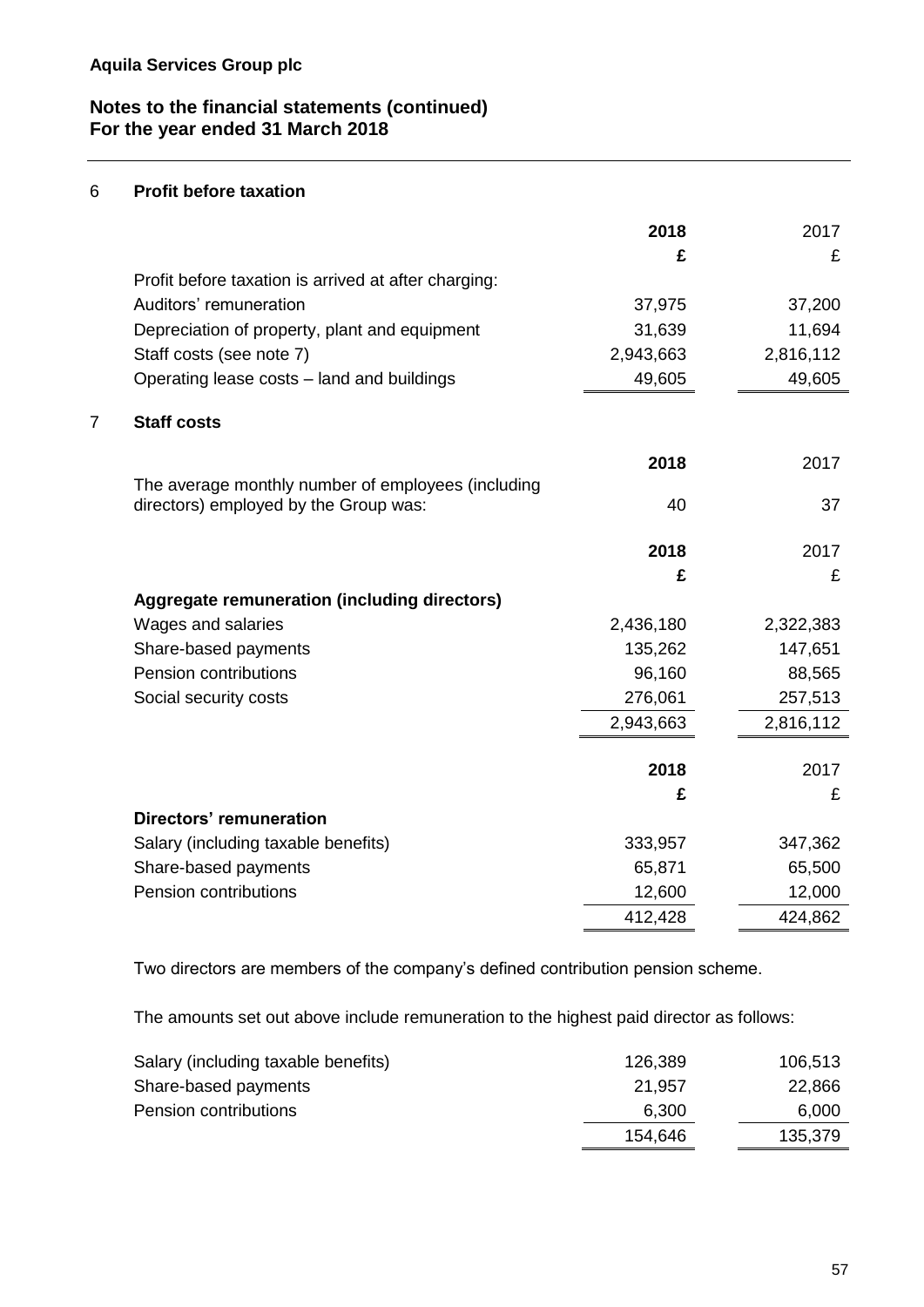### 8 **Taxation**

|                                      | 2018<br>£ | 2017<br>£ |
|--------------------------------------|-----------|-----------|
| Corporation tax:                     |           |           |
| Current year                         | 123,390   | 117,738   |
| Adjustment in respect of prior years |           | (18,064)  |
|                                      | 123,390   | 99,674    |
| Deferred tax charge                  |           | 11,671    |
|                                      | 123,390   | 111,345   |

The tax charge for the year can be reconciled to the profit in the income statement as follows:

|                                                                 | 2018<br>£        | 2017<br>£                   |
|-----------------------------------------------------------------|------------------|-----------------------------|
| Profit before taxation                                          | 528,074          | 515,555                     |
| Tax at the UK corporation tax rate of 19% (2017: 20%)           | 100,334          | 103,111                     |
| Expenses not deductible<br>Adjustment in respect of prior years | 23,056<br>23,056 | 26,298<br>(18,064)<br>8,234 |
| Tax expense for the year                                        | 123,390          | 111,345                     |

### 9 **Earnings per share**

Basic earnings per share is calculated by dividing the profit after tax attributable to the equity holders of the Group by the weighted average number of shares in issue during the year. Diluted earnings per share is calculated by adjusting the weighted average number of shares outstanding to assume conversion of all potential dilutive shares, namely share options.

|                                                       | 2018              | 2017       |
|-------------------------------------------------------|-------------------|------------|
|                                                       | £                 | £          |
| Profit after tax attributable to owners of the parent | 404,684           | 404,210    |
| Weighted average number of shares                     |                   |            |
| <b>Basic</b>                                          | 33,746,926        | 32,633,381 |
| <b>Diluted</b>                                        | 38,429,011        | 37,301,635 |
| <b>Basic earnings per share</b>                       | 1.20 <sub>p</sub> | 1.24p      |
| Diluted earnings per share                            | 1.05 <sub>p</sub> | 1.08p      |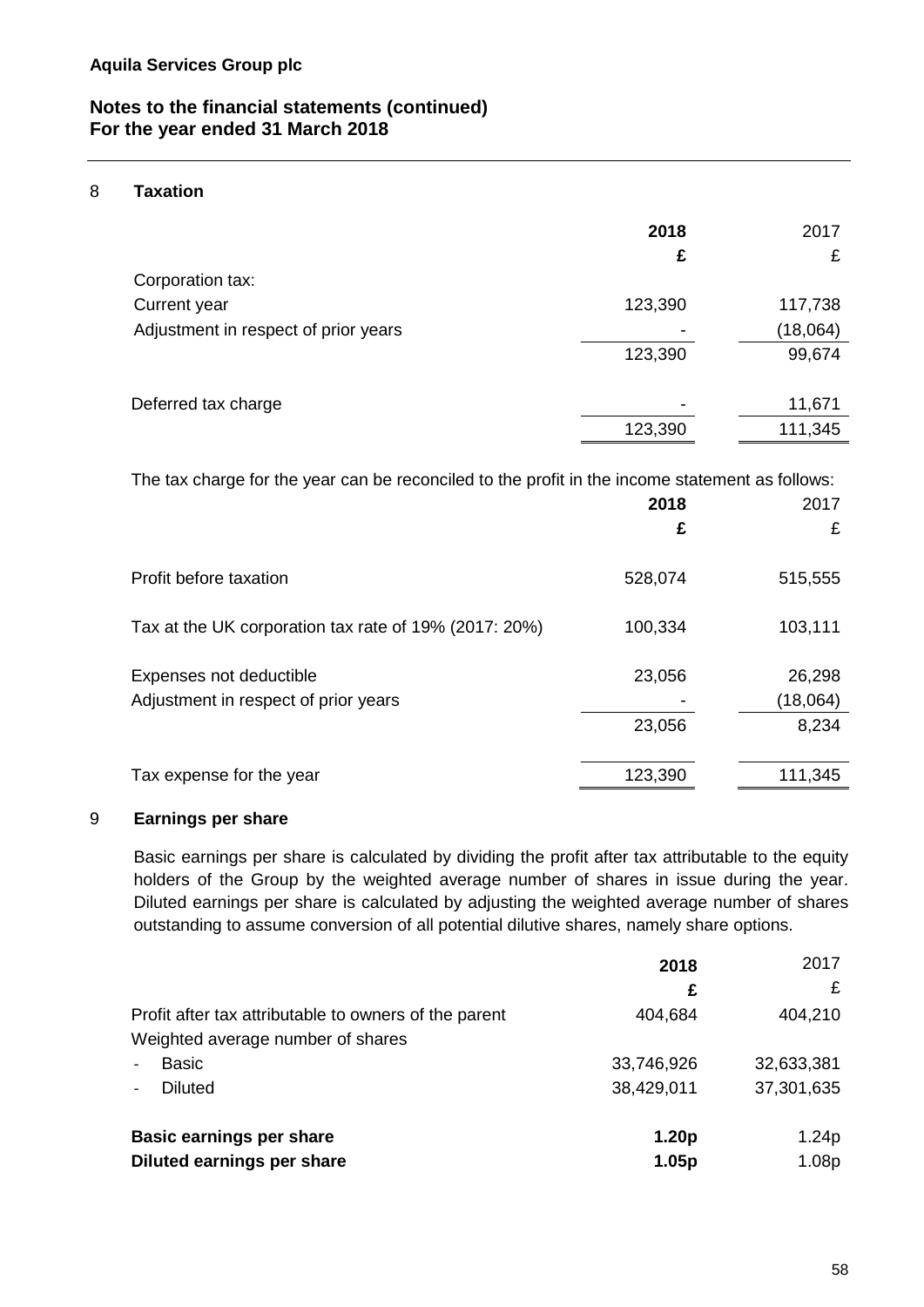### 10 **Goodwill**

| Group                                                                                                                           | Goodwill<br>£ |
|---------------------------------------------------------------------------------------------------------------------------------|---------------|
| Cost                                                                                                                            |               |
| At 1 April 2016                                                                                                                 | 317,688       |
| <b>Additions</b>                                                                                                                |               |
| At 31 March 2017                                                                                                                | 317,688       |
| <b>Additions</b>                                                                                                                | 1,710,000     |
| At 31 March 2018                                                                                                                | 2,027,688     |
| <b>Accumulated impairment losses</b><br>At 1 April 2016 and 31 March 2017<br>Impairment losses for the year<br>At 31 March 2018 |               |
| Net book value                                                                                                                  |               |
| At 1 April 2016                                                                                                                 | 317,688       |
| At 31 March 2017                                                                                                                | 317,688       |
| At 31 March 2018                                                                                                                | 2,027,688     |

Goodwill acquired in a business combination is allocated, at acquisition, to the cash generating units that are expected to benefit from that business combination.

On 27<sup>th</sup> October 2017, the Group acquired the business of pod LLP and pod Partnership Limited for a fair value consideration of £1,710,000, satisfied by cash consideration of £625,000 and 2,614,458 shares issued at the market price of 41.5p per share. Acquisition related costs of £26,307 have been recognised as an expense in Administrative expenses in the Statement of comprehensive income.

The Group tests goodwill annually for impairment, or more frequently if there are any indications that goodwill might be impaired.

The recoverable amount of goodwill is determined from value in use calculations. The key assumptions for the value in use calculations are those regarding growth rate of client base and project fees. Management's approach to determining the values to each key assumption is based on past experience and project work already secured for future periods. Management have projected cash flows over a period of 5 years, based on a minimum average growth rate of 10% per annum. Projected cash flows have been discounted at a rate of 5%.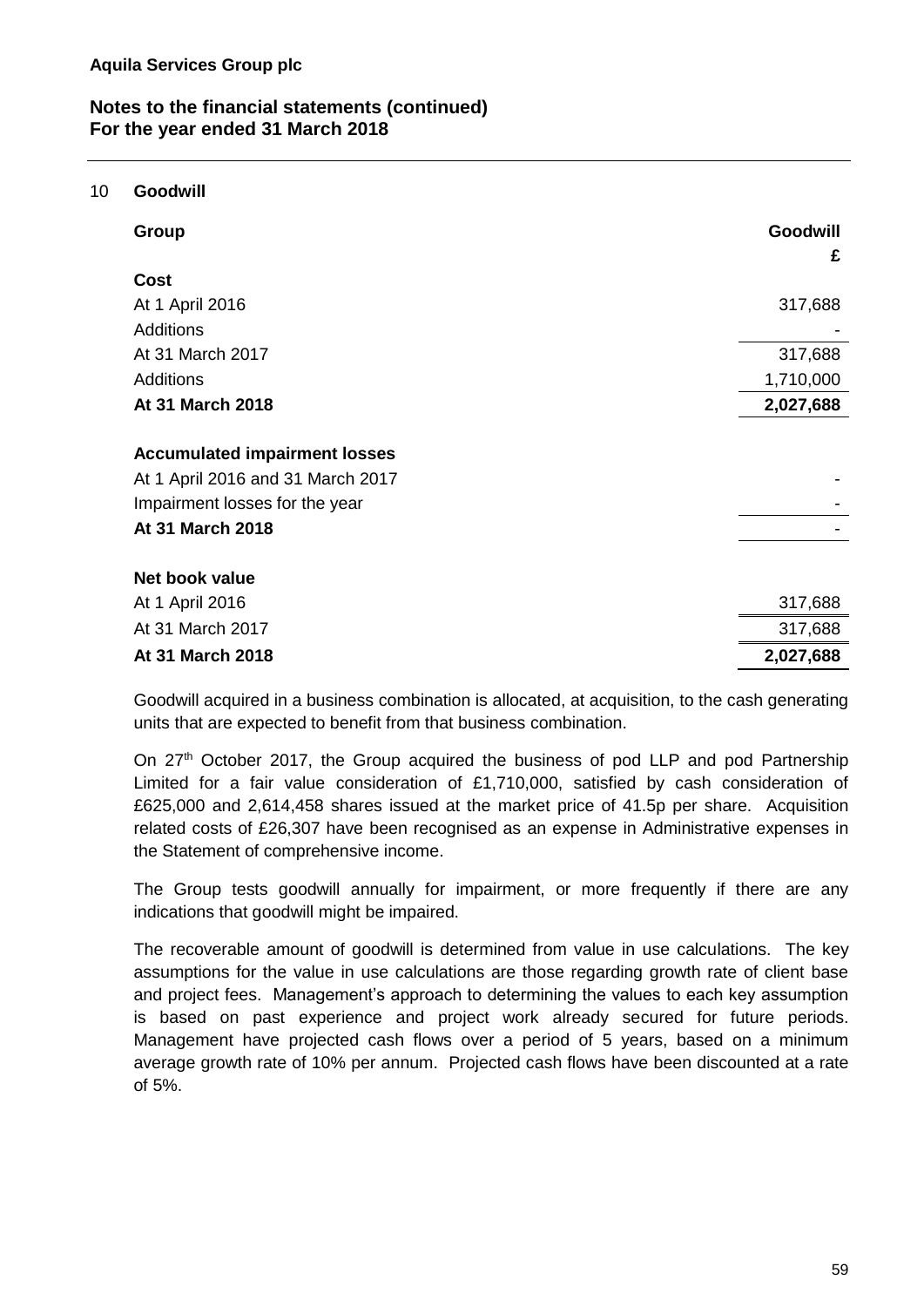| Property, plant and equipment        |                   |                 |                  |
|--------------------------------------|-------------------|-----------------|------------------|
|                                      | <b>Fixtures</b>   | <b>Computer</b> | <b>Total</b>     |
| <b>Group</b>                         | and fittings<br>£ | equipment<br>£  | £                |
| <b>Cost</b>                          |                   |                 |                  |
| At 1 April 2016                      |                   | 20,111          | 20,111           |
| <b>Additions</b>                     | 34,339            | 13,260          | 47,599           |
| At 31 March 2017                     | 34,339            | 33,371          | 67,710           |
| <b>Additions</b>                     |                   | 76,827          | 76,827           |
| At 31 March 2018                     | 34,339            | 110,198         | 144,537          |
| <b>Accumulated depreciation</b>      |                   |                 |                  |
| At 1 April 2016                      |                   | 5,457           | 5,457            |
| Charge for the year                  | 953               | 10,741          | 11,694           |
| At 31 March 2017                     | 953               | 16,198          | 17,151           |
| Charge for the year                  | 11,435            | 20,204          | 31,639           |
| At 31 March 2018                     | 12,388            | 36,402          | 48,790           |
| Net book value                       |                   |                 |                  |
| At 1 April 2016                      |                   | 14,654          | 14,654           |
| At 31 March 2017                     | 33,386            | 17,173          | 50,559           |
| At 31 March 2018                     | 21,951            | 73,796          | 95,747           |
|                                      |                   |                 | <b>Computer</b>  |
| Company                              |                   |                 | equipment        |
|                                      |                   |                 | £                |
|                                      |                   |                 |                  |
| <b>Cost</b>                          |                   |                 |                  |
| At 1 April 2016                      |                   |                 |                  |
| <b>Additions</b>                     |                   |                 |                  |
| At 31 March 2017<br><b>Additions</b> |                   |                 |                  |
| At 31 March 2018                     |                   |                 | 64,322<br>64,322 |
| <b>Accumulated depreciation</b>      |                   |                 |                  |
| At 1 April 2016                      |                   |                 |                  |
| Charge for the year                  |                   |                 |                  |
| At 31 March 2017                     |                   |                 |                  |
| Charge for the year                  |                   |                 | 5,355            |
| At 31 March 2018                     |                   |                 | 5,355            |
| Net book value                       |                   |                 |                  |
| At 1 April 2016                      |                   |                 |                  |
| At 31 March 2017                     |                   |                 |                  |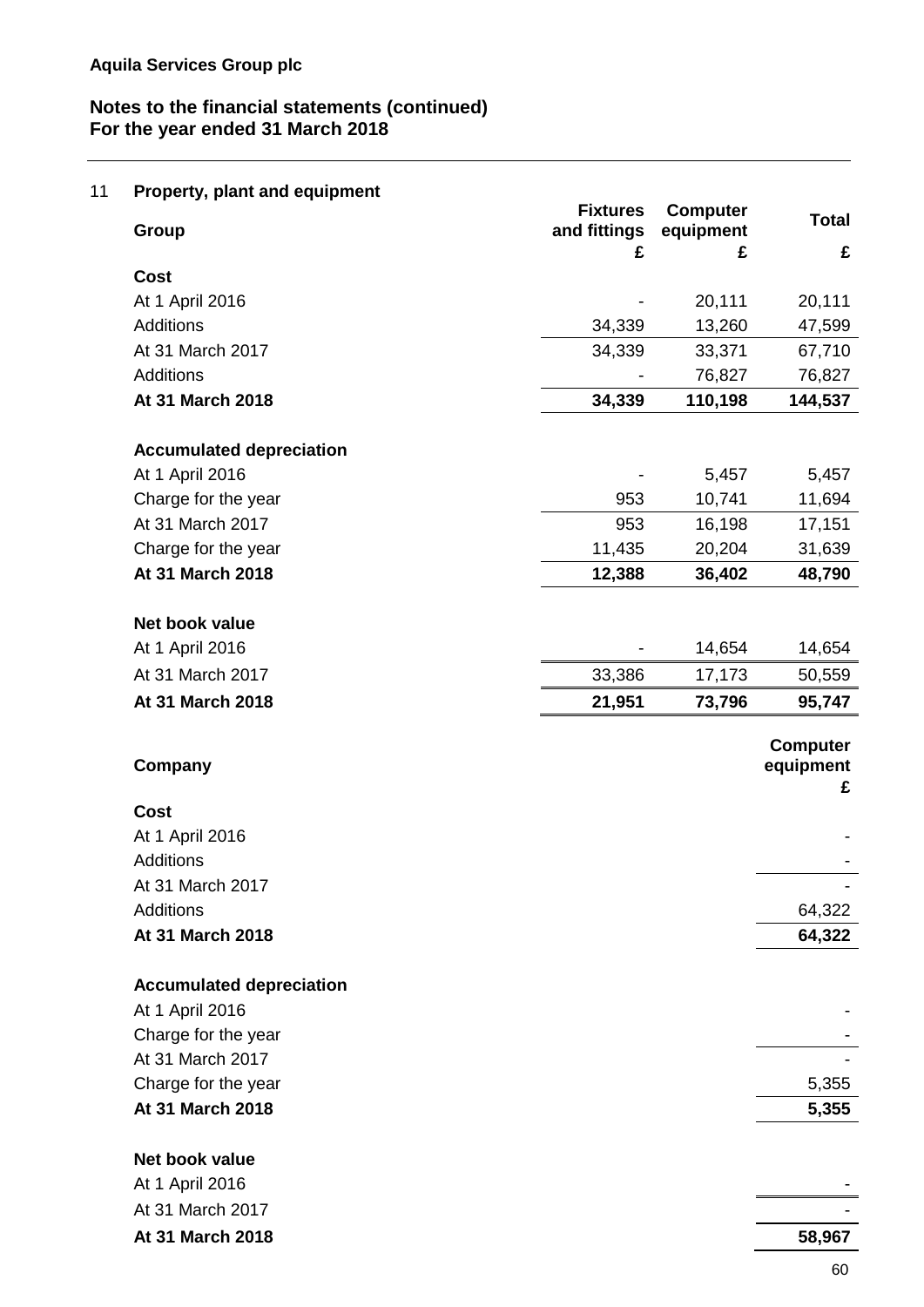### 12 **Investment in subsidiaries**

| Company                                                                                                                         | <b>Investments</b><br>in subsidiaries<br>£ |
|---------------------------------------------------------------------------------------------------------------------------------|--------------------------------------------|
| Cost                                                                                                                            |                                            |
| At 1 April 2016                                                                                                                 | 9,602,280                                  |
| <b>Additions</b>                                                                                                                | 147,651                                    |
| At 31 March 2017                                                                                                                | 9,749,931                                  |
| <b>Additions</b>                                                                                                                | 135,262                                    |
| At 31 March 2018                                                                                                                | 9,885,193                                  |
| <b>Accumulated impairment losses</b><br>At 1 April 2016 and 31 March 2017<br>Impairment losses for the year<br>At 31 March 2018 |                                            |
| Net book value                                                                                                                  |                                            |
| At 1 April 2016                                                                                                                 | 9,602,280                                  |
| At 31 March 2017                                                                                                                | 9,749,931                                  |
| At 31 March 2018                                                                                                                | 9,885,193                                  |

The addition of £135,262 represents capital contributions made to the Company's subsidiaries in respect of the share option expense recognised in those subsidiaries on share options issued by the Company.

Details of the Company's subsidiaries at 31 March 2018 are as follows:

|                                                            | <b>Place of</b><br>incorporation and<br>operation | <b>Principal activity</b>             | <b>Proportion of</b><br>ownership and<br>voting rights held |
|------------------------------------------------------------|---------------------------------------------------|---------------------------------------|-------------------------------------------------------------|
| Altair Consultancy and<br><b>Advisory Services Limited</b> | <b>England and Wales</b>                          | Specialist housing<br>consultancy     | 100%                                                        |
| Aquila Treasury and<br><b>Finance Solutions Limited</b>    | <b>England and Wales</b>                          | Treasury<br>management<br>consultancy | 100%                                                        |

The accounting reference date of each of the subsidiaries is co-terminus with that of the Company. The registered office of each subsidiary is Tempus Wharf, 29a Bermondsey Wall West, London, SE16 4SA.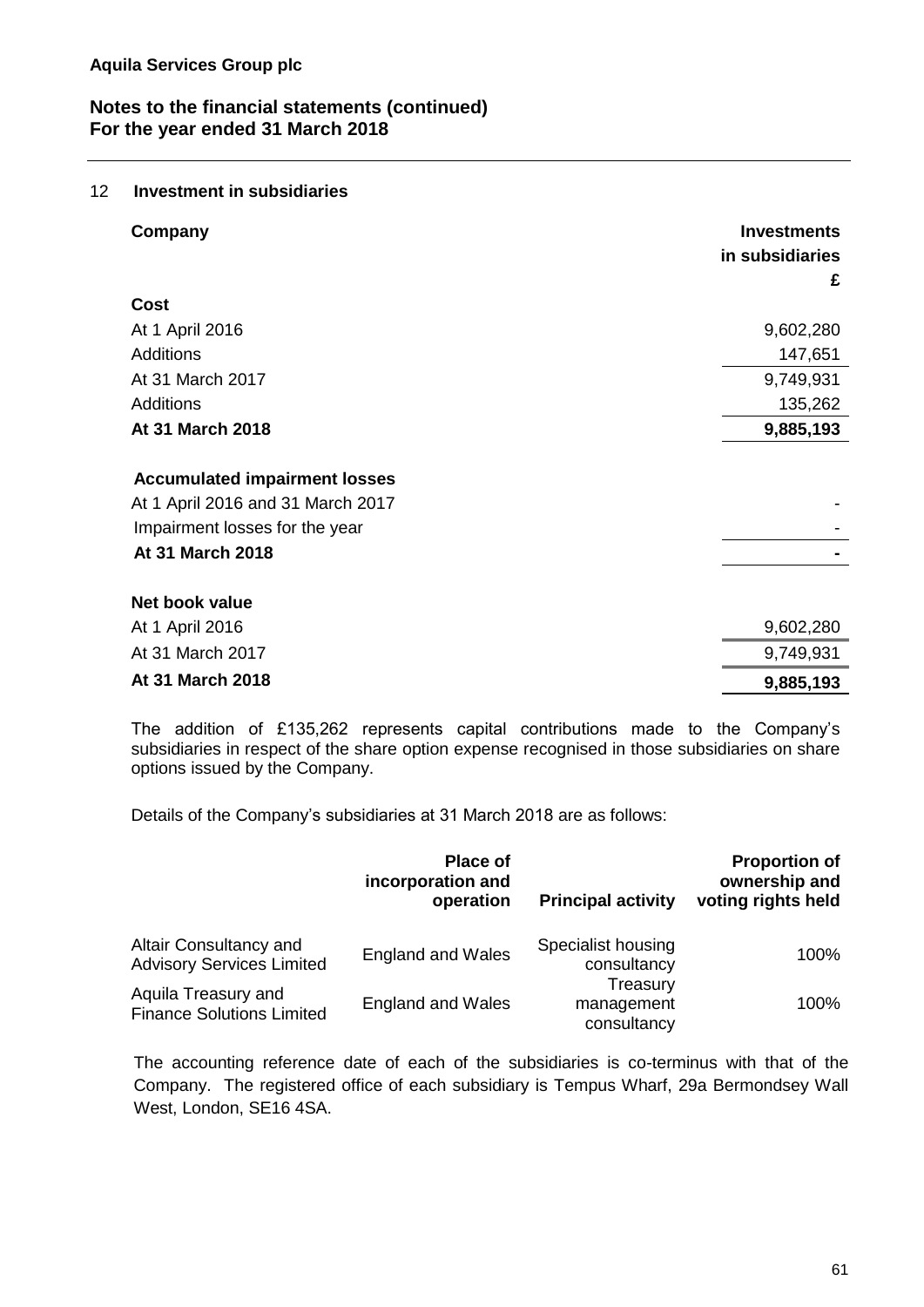### 13 **Investment in Associates**

Details of the Group's material associates at 31 March 2018 are as follows:

|                               | <b>Place of</b><br>incorporation and<br>operation | <b>Principal activity</b> | <b>Proportion of</b><br>ownership and<br>voting rights held |
|-------------------------------|---------------------------------------------------|---------------------------|-------------------------------------------------------------|
| <b>3C Consultants Limited</b> | England and Wales                                 | IT consultancy            | 25%                                                         |

The principal activity of the associate is seen as complementing the Group's operations and contributing to achieving the Group's overall strategy.

The above associate is accounted for using the equity method in these consolidated financial statements as set out in the accounting policies in note 2.

Summarised financial information in respect of the Group's associates are set out below:

| <b>3C Consultants Limited</b>                        | Year ended<br><b>31 March 2018</b> |
|------------------------------------------------------|------------------------------------|
|                                                      | £                                  |
| <b>Current assets</b>                                | 400,410                            |
| Non-current assets                                   | 2,210                              |
| <b>Current liabilities</b>                           | (282, 983)                         |
| Non-current liabilities                              | (81, 986)                          |
| Equity attributable to owners of the Company         | 37,651                             |
| Revenue                                              | 1,000,905                          |
| Profit or loss from continuing operations            | (54, 838)                          |
| Post-tax profit or loss from discontinued operations |                                    |
| Profit/(loss) for the year                           | (54,838)                           |
| Other comprehensive income                           |                                    |
| Total comprehensive income                           | (54,838)                           |
| Dividends received from associate during the year    |                                    |

Reconciliation of the above summarised financial information to the carrying amount recognised in the consolidated financial statements:

|                                                               | 2018    |
|---------------------------------------------------------------|---------|
|                                                               | £       |
| Net assets of associates                                      | 37,651  |
| Proportion of the Group's ownership interest in the associate | 9,413   |
| Goodwill                                                      | 217,207 |
| Carrying amount                                               | 226,620 |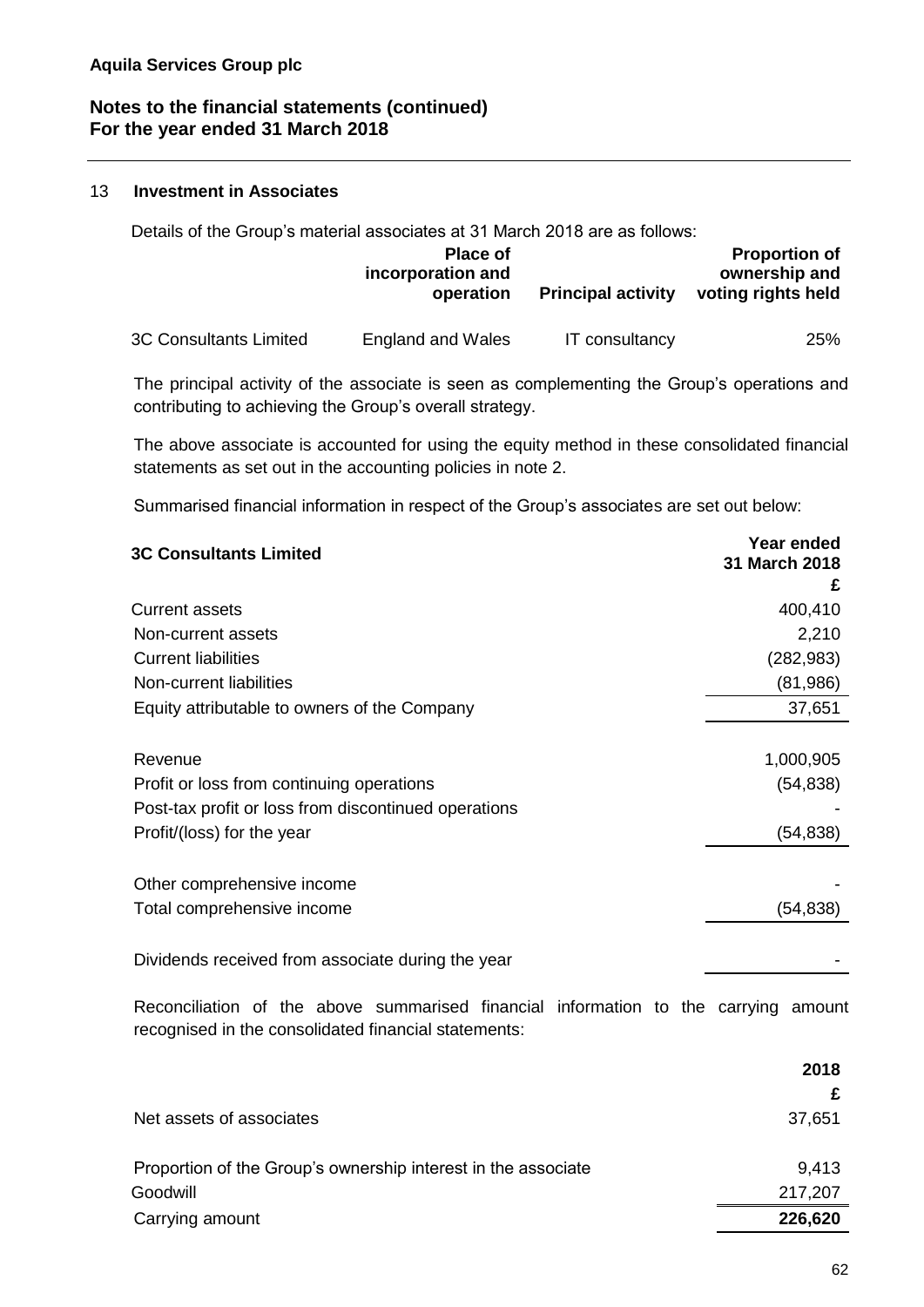### 14 **Investments**

| investment<br>£<br><b>Cost</b><br>At 1 April 2016<br><b>Additions</b><br>At 31 March 2017<br><b>Additions</b><br>121,104<br>At 31 March 2018<br>121,104<br><b>Accumulated impairment losses</b><br>At 1 April 2016 and 31 March 2017<br>Impairment losses for the year<br>At 31 March 2018<br>Net book value<br>At 1 April 2016<br>At 31 March 2017<br>At 31 March 2018<br>121,104 | <b>Equity</b> |
|------------------------------------------------------------------------------------------------------------------------------------------------------------------------------------------------------------------------------------------------------------------------------------------------------------------------------------------------------------------------------------|---------------|
|                                                                                                                                                                                                                                                                                                                                                                                    |               |
|                                                                                                                                                                                                                                                                                                                                                                                    |               |
|                                                                                                                                                                                                                                                                                                                                                                                    |               |
|                                                                                                                                                                                                                                                                                                                                                                                    |               |
|                                                                                                                                                                                                                                                                                                                                                                                    |               |
|                                                                                                                                                                                                                                                                                                                                                                                    |               |
|                                                                                                                                                                                                                                                                                                                                                                                    |               |
|                                                                                                                                                                                                                                                                                                                                                                                    |               |
|                                                                                                                                                                                                                                                                                                                                                                                    |               |
|                                                                                                                                                                                                                                                                                                                                                                                    |               |
|                                                                                                                                                                                                                                                                                                                                                                                    |               |
|                                                                                                                                                                                                                                                                                                                                                                                    |               |
|                                                                                                                                                                                                                                                                                                                                                                                    |               |
|                                                                                                                                                                                                                                                                                                                                                                                    |               |
|                                                                                                                                                                                                                                                                                                                                                                                    |               |

Investments in equity instruments that do not have a quoted market price in an active market and whose fair value cannot be reliably measured is held at cost less impairment.

### 15 **Trade and other receivables**

|                                                                                         | Group<br>2018<br>£   | Group<br>2017<br>£   | Company<br>2018<br>£ | Company<br>2017<br>£ |
|-----------------------------------------------------------------------------------------|----------------------|----------------------|----------------------|----------------------|
| Trade receivables<br>Group undertakings<br>Other receivables<br>Prepayments and accrued | 1,815,073<br>24,115  | 1,153,940<br>11,055  | 1,124,665<br>2,259   | 47                   |
| income                                                                                  | 270,490<br>2,109,678 | 185,192<br>1,350,187 | 575<br>1,127,499     | 47                   |

The directors consider that the carrying amount of trade receivables approximates to their fair value. Trade and other receivables are not considered impaired.

The aged profile of trade receivables not impaired is as follows:

|               | Total     | <30 days  | 30-60 days               | 66-90 days | >90 davs |
|---------------|-----------|-----------|--------------------------|------------|----------|
|               |           |           |                          |            | £        |
| 31 March 2018 | 1,815,073 | 1,650,520 | $\overline{\phantom{a}}$ | 76,495     | 88,058   |
| 31 March 2017 | 1,153,940 | 774,753   | 299,432                  | 30,933     | 48,822   |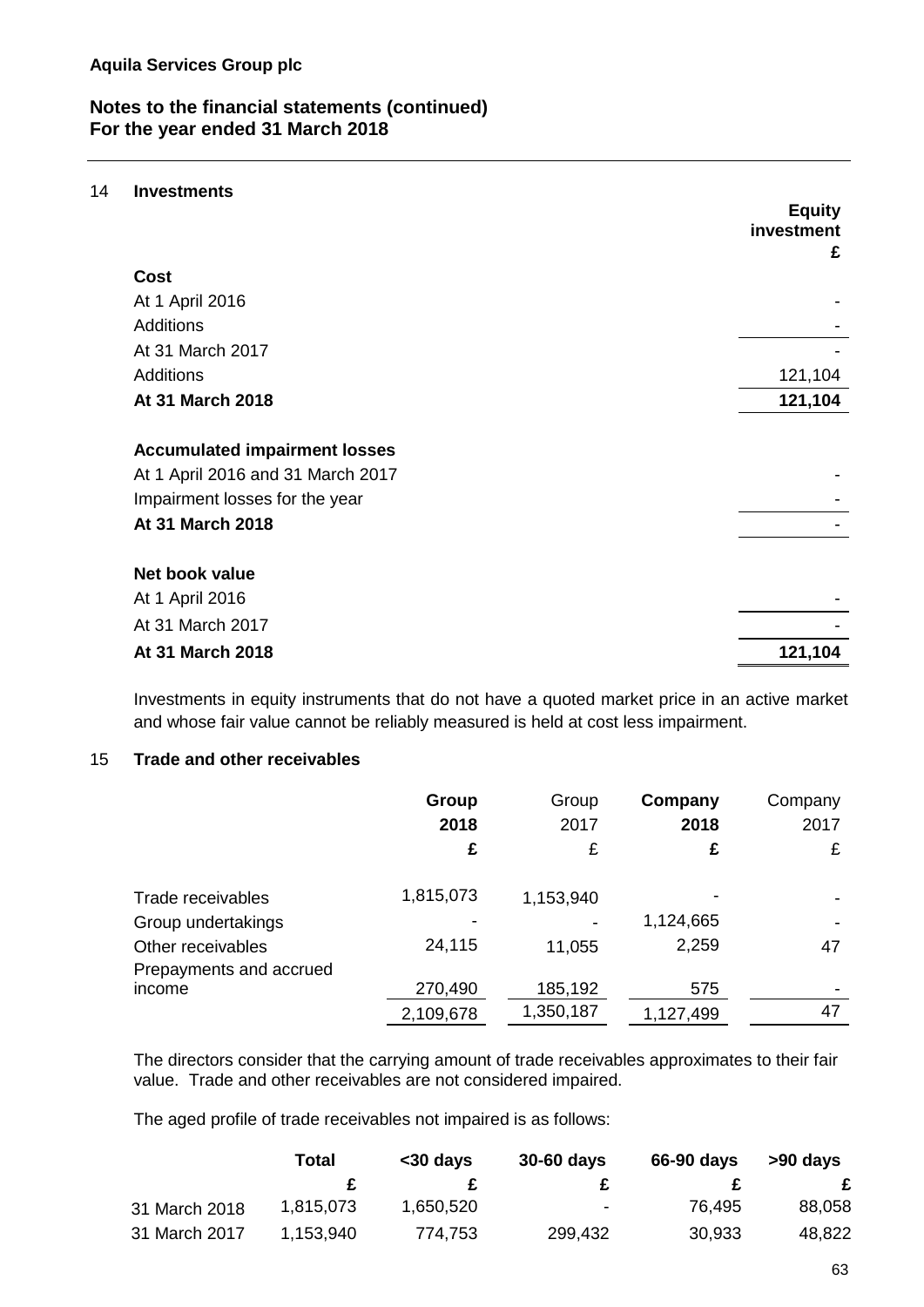### 16 **Trade and other payables**

|                                                           | Group<br>2018<br>£ | Group<br>2017<br>£ | Company<br>2018<br>£ | Company<br>2017<br>£ |
|-----------------------------------------------------------|--------------------|--------------------|----------------------|----------------------|
| Trade payables<br>Other payables<br>Amounts owed to Group | 254,782<br>88,063  | 274,420<br>27,668  | 12,505<br>65,770     | 140                  |
| undertakings                                              |                    |                    | 500,000              | 183,865              |
| Taxes and social security costs                           | 200,487            | 341,020            |                      |                      |
| Accruals and deferred income                              | 551,358            | 308,815            | 38,696               | 33,375               |
|                                                           | 1,094,690          | 951,923            | 616,971              | 217,380              |

The directors consider that the carrying amount of trade payables approximates to their fair value.

Included in other payables is £65,770 in respect of contingent consideration on the acquisition of investment in associate. There is minimal uncertainty with regard to the amount and timing of the outflow.

#### 17 **Share capital**

|                                                          | 2018      | 2017      |
|----------------------------------------------------------|-----------|-----------|
|                                                          |           |           |
| Allotted, called up and fully paid                       |           |           |
| 35,265,461 (2017: 32,651,003) Ordinary shares of 5p each | 1,763,273 | 1,632,550 |

The Company has one class Ordinary share which carries no right to fixed income. Each share carries the right to one vote at general meetings of the Company.

A reconciliation of share capital, share premium account and merger reserve is set out below:

|                                                         | <b>Number of</b><br>Ordinary<br>shares | <b>Amount</b><br>called up and<br>fully paid<br>£ | <b>Share</b><br>premium<br>£ | <b>Merger</b><br>reserve<br>£ |
|---------------------------------------------------------|----------------------------------------|---------------------------------------------------|------------------------------|-------------------------------|
| At 1 April 2016<br>Issued at 5p per share on            | 32,608,688                             | 1,630,434                                         | 533,235                      | 7,184,334                     |
| 31 August 2016                                          | 42,315                                 | 2,116                                             |                              |                               |
| <b>At 31 March 2017</b><br>Issued at 41.5p per share on | 32,651,003                             | 1,632,550                                         | 533,235                      | 7,184,334                     |
| 27 October 2017                                         | 2,614,458                              | 130,723                                           | 954,277                      |                               |
| At 31 March 2018                                        | 35,265,461                             | 1,763,273                                         | 1,487,512                    | 7,184,334                     |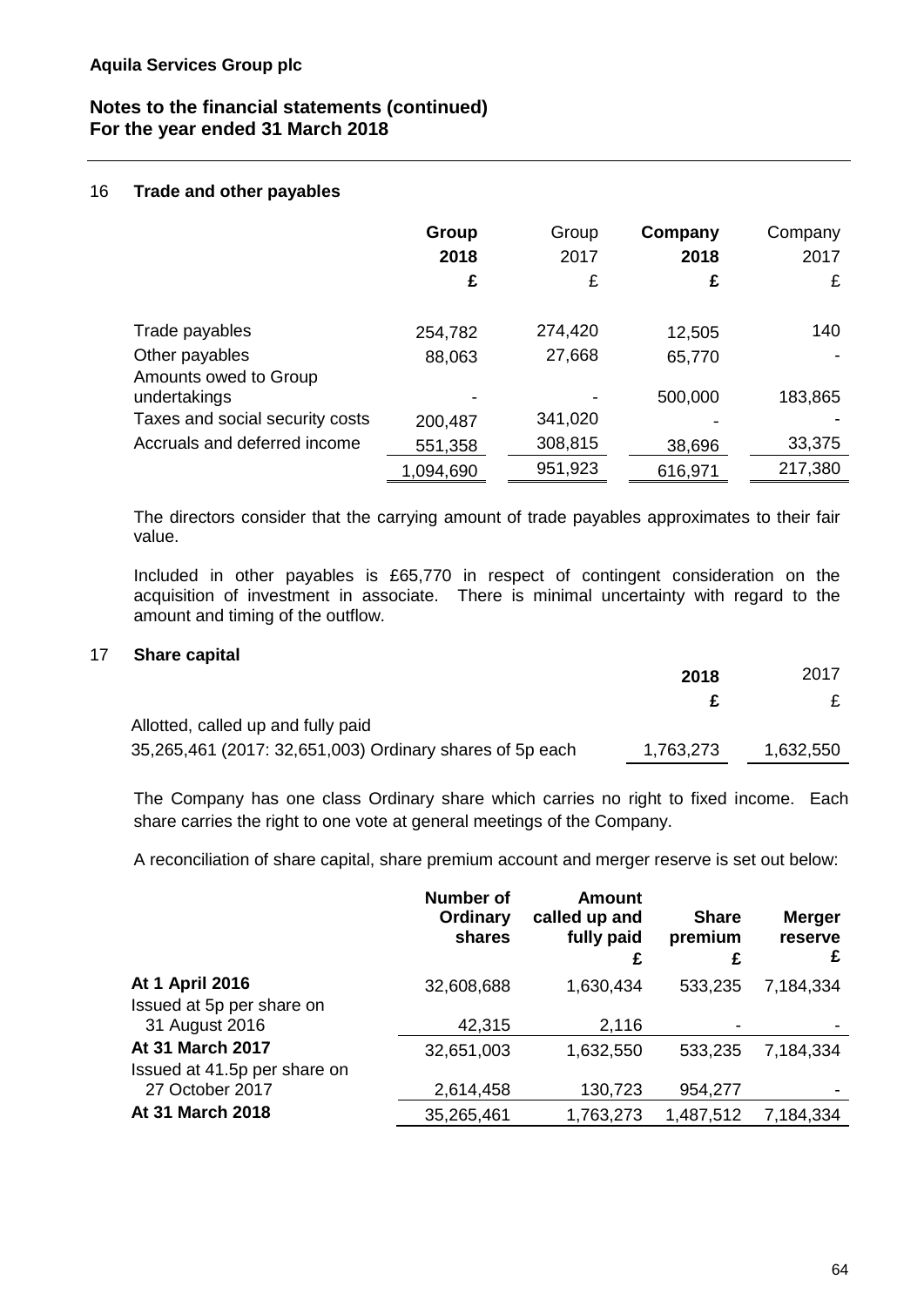### 18 **Reserves**

The share premium account represents the amount received on the issue of Ordinary shares by the Company in excess of their nominal value and is non-distributable.

The merger relief reserve arose on the Company's acquisition of Altair. There is no legal share premium on the shares issued as consideration as section 612 of the Companies Act 2006, which deals with merger relief, applies in respect of the acquisition.

The reverse acquisition reserve arises due to the elimination of the Company's investment in Altair. Since the shareholders of Altair became the majority shareholders of the enlarged group, the acquisition is accounted for as though the legal acquiree is the accounting acquirer.

### 19 **Dividends**

|                                                              | 2018    | 2017    |
|--------------------------------------------------------------|---------|---------|
| Amounts recognised as distributions to equity holders        |         |         |
| Final dividend for the year ended 31 March 2017 of 0.50p per |         |         |
| share (2016: 0.44p)                                          | 163,255 | 143,478 |
| Interim dividend for the year ended 31 March 2018 of 0.26p   |         |         |
| per share (2017: 0.24p)                                      | 91,690  | 78,362  |
|                                                              | 254,945 | 221,840 |
| Proposed final dividend for the year ended 31 March 2018 of  |         |         |
| 0.55p per share (2017: 0.50p)                                | 193,960 | 163,255 |

The proposed final dividend is subject to approval by shareholders at the Annual General Meeting and has not been included as a liability in these financial statements. The proposed dividend is payable on 3 August 2018 to shareholders on the Register of Members at 20 July 2018. The total recommended dividend to be paid is 0.55p per share. The payment of this dividend will not have any tax consequences for the Group.

### 20 **Share-based payment transactions**

The Company operates an Unapproved Scheme and an Enterprise Management Incentives Scheme. The total expense recognised in the year to 31 March 2018 arising from sharebased payment transactions is £135,262 (2017: £147,651).

| <b>Unapproved scheme</b>                          | <b>Number</b> | <b>Weighted average</b><br>exercise price |
|---------------------------------------------------|---------------|-------------------------------------------|
| Number of options outstanding at 1 April 2017     | 2,587,093     | £0.23                                     |
| Granted during period                             |               |                                           |
| Forfeited during period                           |               |                                           |
| Exercised during period                           |               |                                           |
| Number of options outstanding as at 31 March 2018 | 2,587,093     | £0.23                                     |
| Number of options exercisable as at 31 March 2018 | 2,587,093     | £0.23                                     |

The exercise price of the options outstanding at 31 March 2018 ranges between £0.10 and £0.42. The weighted average remaining contractual life of the options outstanding at 31 March 2018 is 2 years (2017: 3 years).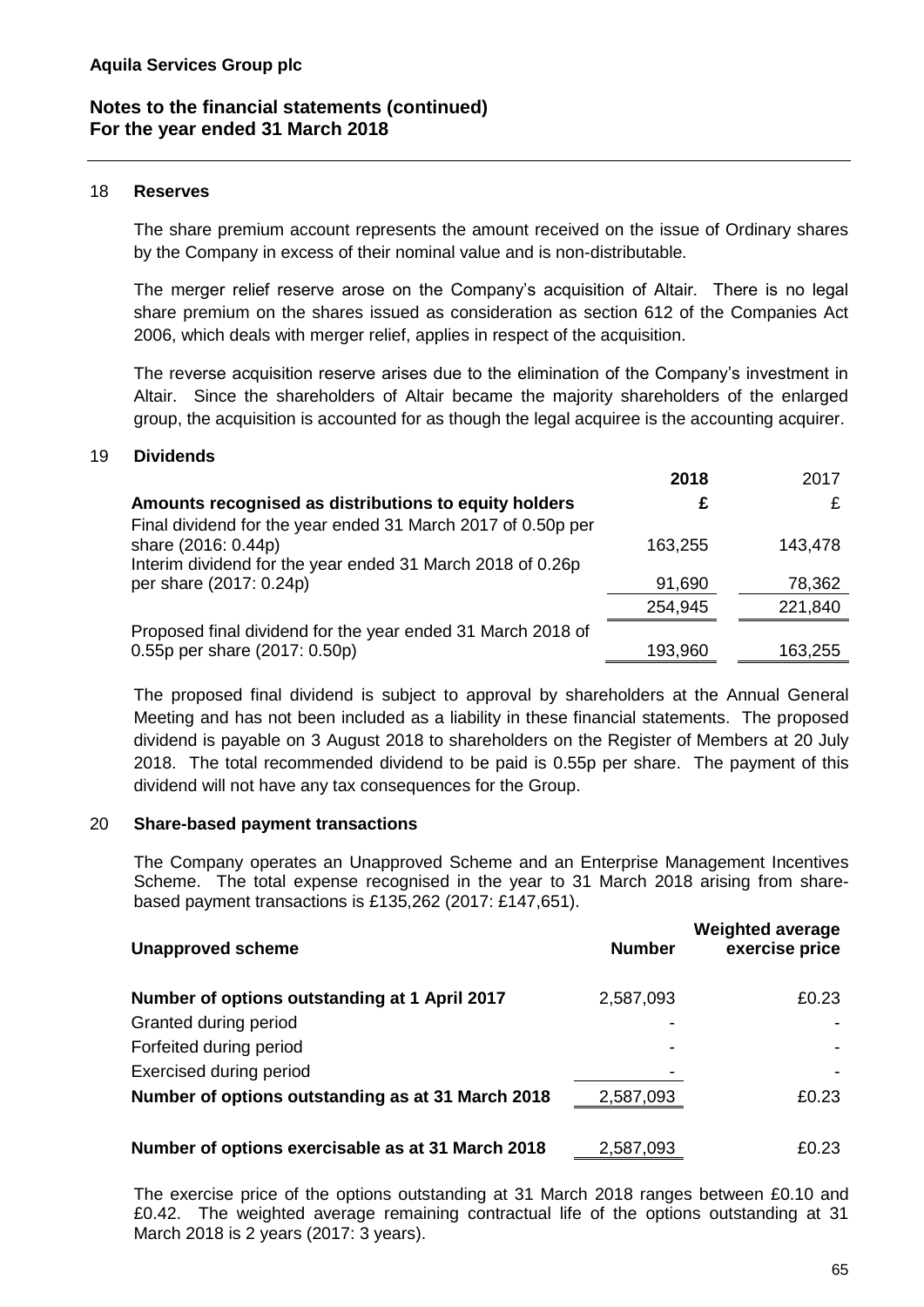### 20 **Share-based payment transactions (continued)**

| <b>EMI scheme</b>                                 | <b>Number</b> | <b>Weighted average</b><br>exercise price |
|---------------------------------------------------|---------------|-------------------------------------------|
| Number of options outstanding at 1 April 2017     | 2,119,141     | £0.05                                     |
| Granted during period                             |               |                                           |
| Forfeited during period                           | (41, 158)     | £0.05                                     |
| Exercised during period                           |               |                                           |
| Number of options outstanding as at 31 March 2018 | 2,077,983     | £0.05                                     |
| Number of options exercisable as at 31 March 2018 | 1,607,983     | £0.05                                     |

The weighted average remaining contractual life of the options outstanding at 31 March 2018 is 7 years (2016: 8 years).

### 21 **Operating lease arrangements**

At the balance sheet date, the Group had outstanding commitments for future minimum lease payments under non-cancellable operating leases, which fall due as follows:

|                                        | 2018   | 2017    |
|----------------------------------------|--------|---------|
|                                        |        | £       |
| Within one year                        | 49,650 | 49,650  |
| In the second to fifth years inclusive | 21,524 | 71,106  |
|                                        | 71,174 | 120,756 |

Operating lease payments represent rentals payable by the Group for certain of its office properties.

### 22 **Remuneration of key management personnel**

The remuneration of the key management personnel of the Group, including all directors, is set out below in aggregate for each of the categories specified in IAS 24 Related Party Disclosures.

|                              | 2018    | 2017    |
|------------------------------|---------|---------|
|                              |         | £       |
| Short-term employee benefits | 571,880 | 694,790 |
| Share-based payments         | 113,000 | 112,956 |
| Post-retirement benefits     | 17,700  | 12,000  |
|                              | 702,580 | 819,746 |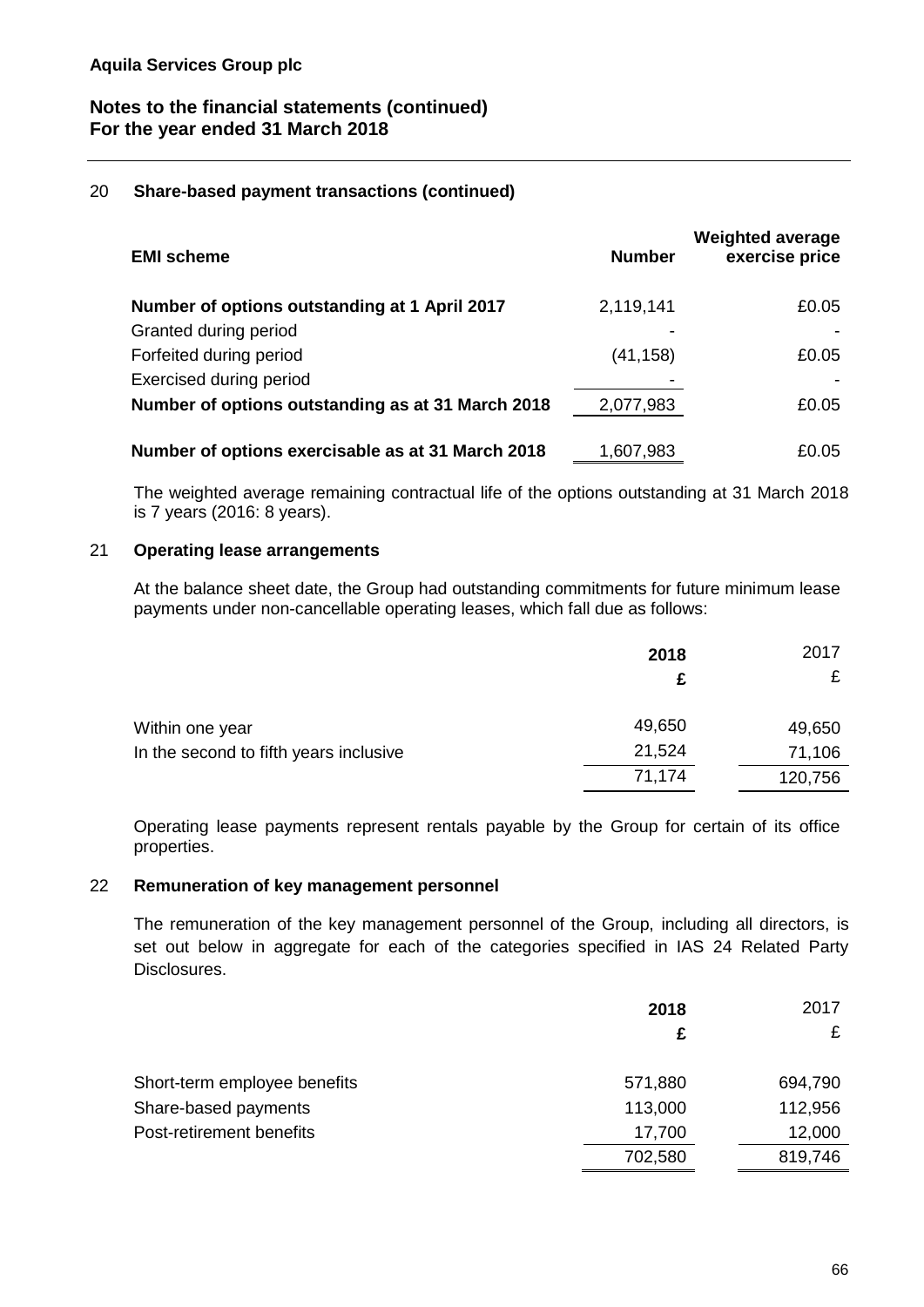#### 23 **Related party disclosures**

Balances and transactions between the Group and other related parties are disclosed below:

Dividends totalling £171,722 (2017: £153,646) were paid in the year in respect of Ordinary shares held by the Company's directors.

During the year the Group charged £12,327 (2017: £24,060) to DMJ Consultancy Services Limited for administrative services, a company in which Derek Joseph serves as a director. At 31 March 2018, the balance owed to the Group by DMJ Consulting Limited was £5,000 (2017: £14,436).

During the year the Group was charged £nil (2017: £257) by Jeffrey Zitron for consultancy services.

At 31 March 2018, the balance owed to Richard Wollenberg for services as a non-executive director were £4,000 (2017: £1,906)

### 24 **Retirement benefit schemes**

Defined contribution schemes

|                                                 | 2018   | 2017   |
|-------------------------------------------------|--------|--------|
|                                                 |        |        |
| Contributions payable by the Group for the year | 96,160 | 88,565 |

### 25 **Control**

In the opinion of the Directors there is no single ultimate controlling party.

#### 26 **Financial instruments**

#### *Financial risk management*

The Group's activities are exposed to a variety of market risk (including foreign currency risk and interest rate risk), credit risk and liquidity risk.

#### *Credit risk*

Credit risk is the risk of financial loss to the Group resulting from counterparties failing to discharge their obligations to the Group. The Group's principal financial assets are trade and other receivables and cash and cash equivalents.

The Group considers its credit risk to be low. Of the total trade receivables at the 2018 year end, £121,626 (2017: £107,604) is due from one customer. There are no other customers that represent more than 7% of the total balance of trade receivables. The maximum exposure to credit risk is equal to the carrying value of these instruments.

### *Liquidity risk*

Liquidity risk is the risk of the Group being unable to meet its liabilities as they fall due. The Group manages liquidity risk by maintaining sufficient cash reserves and holding banking facilities, and by continuously monitoring forecast and actual cash flows. In addition, the Group is a cash generative business with income being received regularly over the course of the year. The Group held cash reserves of £969,987 (2017: £2,312,600) at the year-end.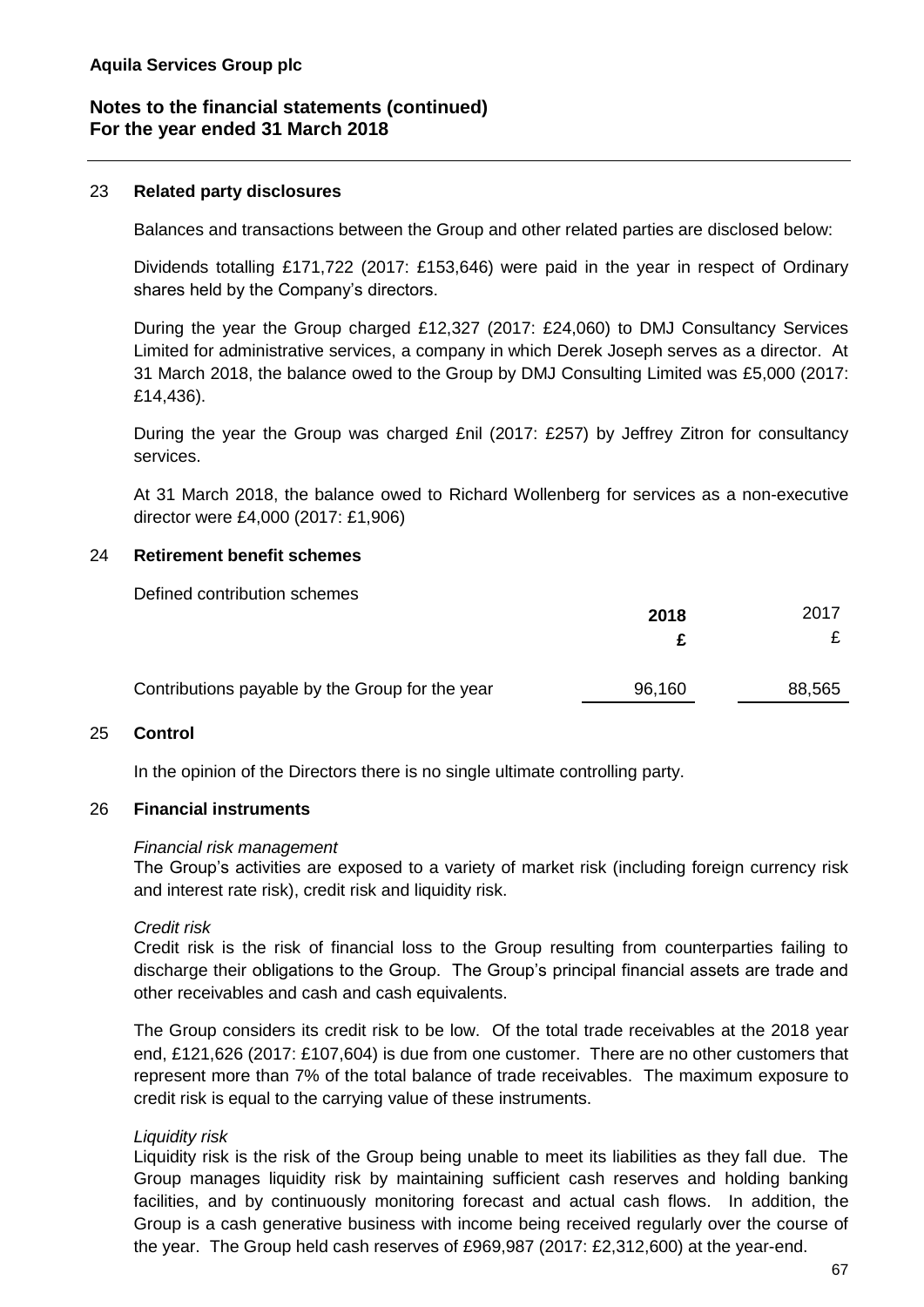### 26 **Financial instruments (continued)**

#### *Foreign currency risk*

Foreign exchange risk is the risk of loss due to adverse movements in the exchange rates affecting the Group's profits and cash flows. Only a very small number of clients are invoiced in Euros and USD and the foreign exchange exposure is not considered a significant risk. The Group's principal financial assets are cash and cash equivalents and trade and other receivables, which are almost exclusively denominated in Pounds Sterling.

### *Interest rate risk*

The Group does not undertake any hedging activity in this area. The main element in interest rate risk involves sterling deposits which are placed on deposit.

#### *Capital risk management*

Internal working capital requirements are low and are regularly monitored. Externally imposed capital requirements to which the Group is subject have been complied with in the year.

### 27 **Post Balance Sheet event**

There are no post balance sheet events.

### 28 **Capital commitments**

There were no capital commitments at 31 March 2018.

### 29 **Contingent liabilities**

There were no contingent liabilities at 31 March 2018.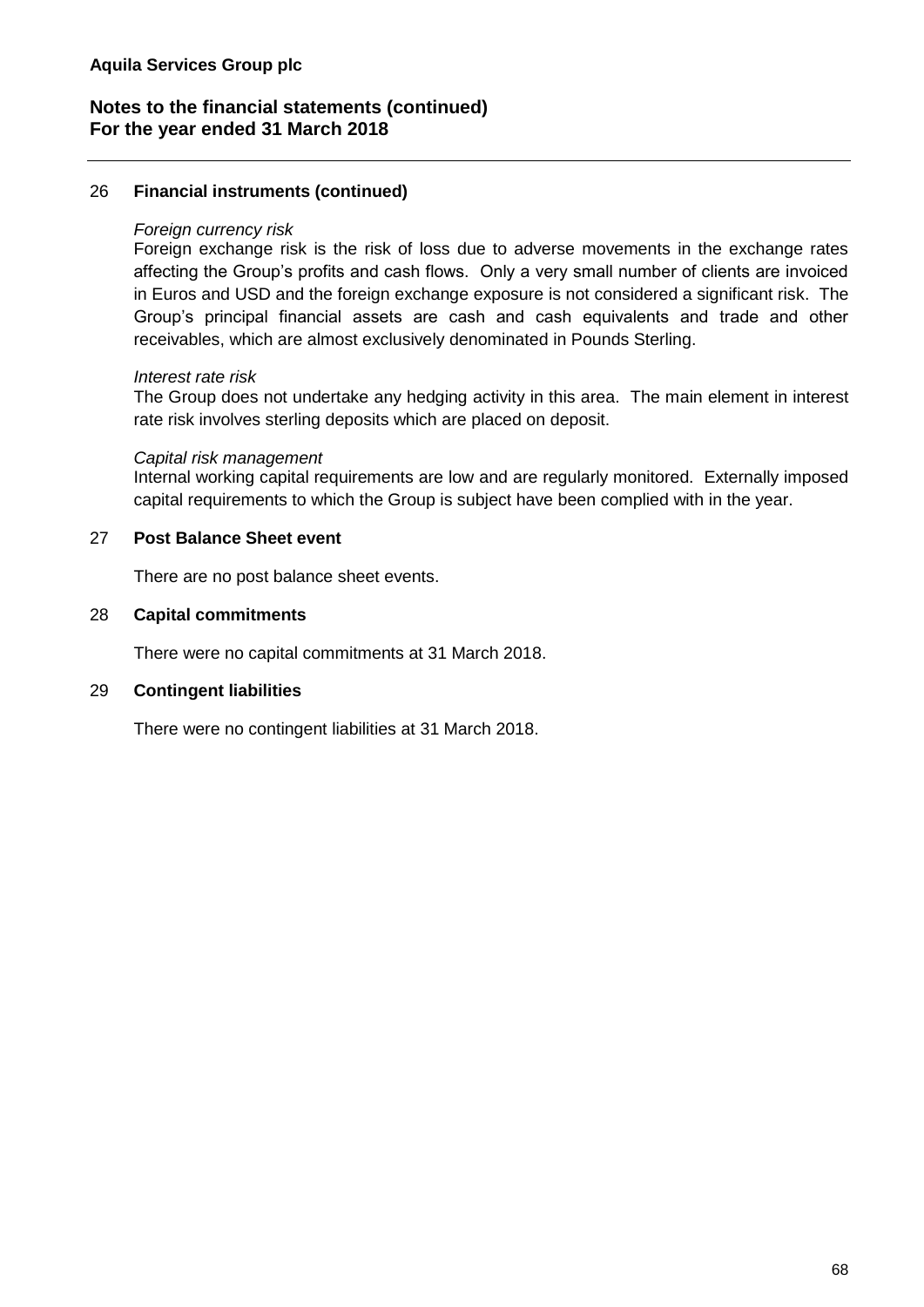# **Notice of Annual General Meeting**

Notice is hereby given that the Annual General Meeting of Aquila Services Group plc will be held at Tempus Wharf 29A, Bermondsey Wall West, London, SE16 4SA on 31 July 2018 at 4:30 pm, for the purpose of considering and, if thought fit, passing the following resolutions, of which resolutions numbered 1 to 9 and 11 will be proposed as ordinary resolutions and resolution 10 will be proposed as a special resolution:

### **Ordinary business**

- 1. To receive the reports of the directors and auditor and the financial statements for the period ended 31 March 2018.
- 2. To approve the remuneration report for the period ended 31 March 2018.
- 3. To approve the revised remuneration policy as implemented from 1 October 2017.
- 4. That, following a recommendation by the directors, a final dividend payment of 0.55p per Ordinary Share shall be paid to those persons who were named on the register of shareholders on 20 July 2018.
- 5. That Saffery Champness LLP be and is hereby reappointed as auditor of the Company and that the directors be authorised to determine the auditor's remuneration.
- 6. To re-elect as a director, Derek Joseph, who was appointed at the AGM held on 19 August 2015.
- 7. To re-elect as a director, Richard Wollenberg, who was appointed at the AGM held on 19 August 2015.
- 8. To re-elect as a director, Jeff Zitron, who was appointed at the AGM held on 19 August 2015.

### **Special business**

- 9. That, in accordance with section 551 of the Companies Act 2006 ("**CA 2006**"), the directors be generally and unconditionally authorised to issue and allot equity securities (as defined by section 560 of the CA 2006) up to an aggregate nominal amount of:
	- 9.1 £209,755 in connection with the valid exercise of the options (both approved and unapproved) granted by the Company (as set out in the prospectus issued by the Company dated 20<sup>th</sup> July 2015), any unapproved options granted to current or former officers of the Company and options granted to employees and officers of the Company and/or its subsidiaries in accordance with the terms of the Company's Employee Share Option Scheme ("**Options**"); and
	- 9.2 in any other case, £587,758 (such amount to be reduced by the nominal amount of any equity securities allotted pursuant to the authorities in paragraph 9.1 above in excess of the stated amount)

provided that this authority shall, unless renewed, varied or revoked by the Company, expire on the date of the next annual general meeting of the Company save that the Company may, before such expiry, make offers or agreements which would or might require relevant securities to be allotted and the directors may allot relevant securities in pursuance of such offer or agreement notwithstanding that the authority conferred by this resolution has expired.

This resolution revokes and replaces all unexercised authorities previously granted to the directors to allot relevant securities but without prejudice to any allotment of shares or grant of rights already made, offered or agreed to be made pursuant to such authorities.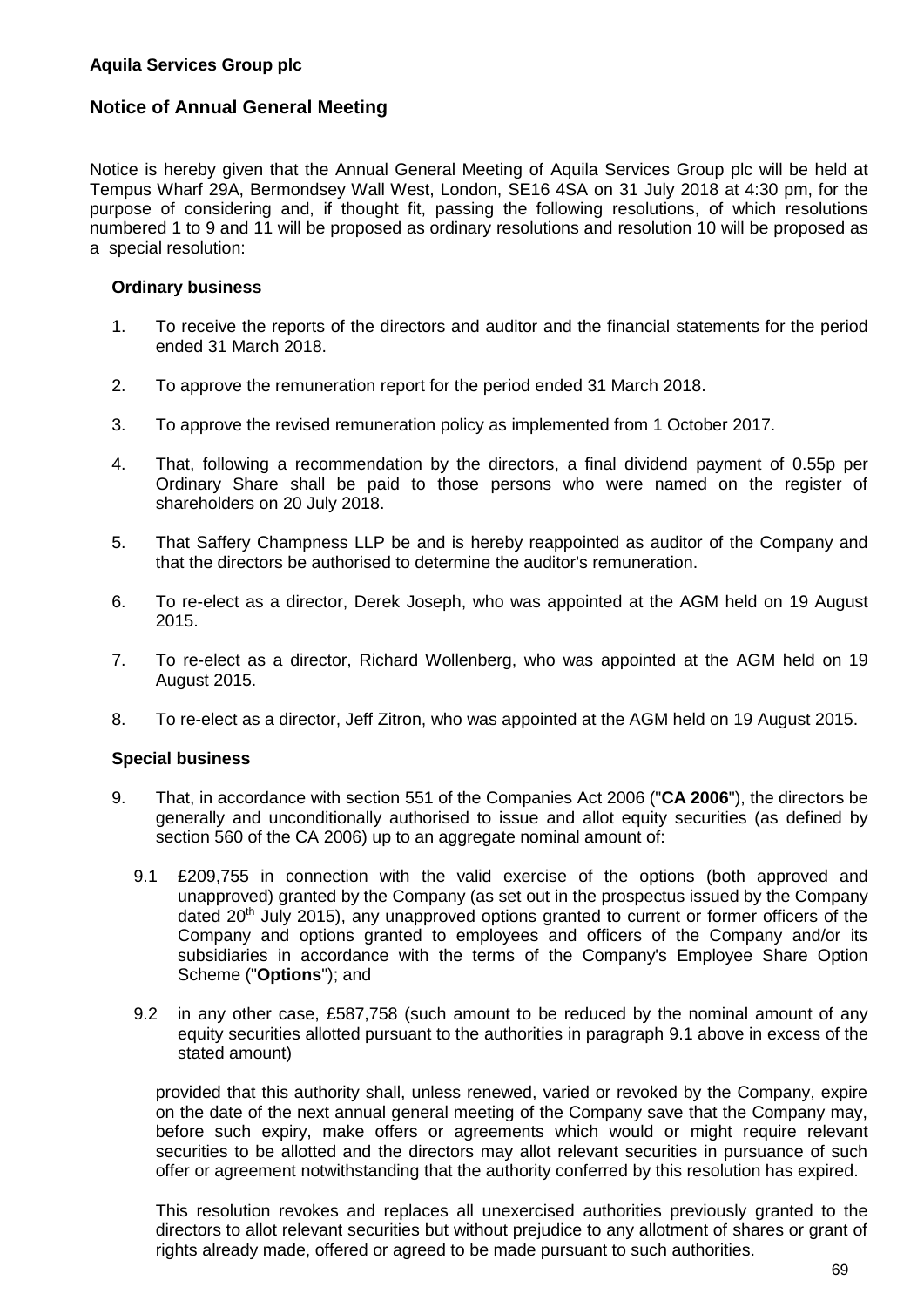# **Notice of Annual General Meeting**

- 10. That, subject to Resolution 9 above being duly passed, the directors of the Company be and are hereby empowered, pursuant to section 570 of the CA 2006, to allot equity securities (as defined in section 560 of the CA 2006) wholly for cash pursuant to the authority conferred upon them by Resolution 9 above (as varied, renewed or revoked from time to time by the Company at a general meeting) as if section 561(1) of the CA 2006 did not apply to any such allotment provided that such power shall be limited to the allotment of equity securities:
	- 10.1 in connection with a rights issue or any other pre-emptive offer in favour of holders of equity securities where the equity securities offered to each such holder is proportionate (as nearly as may be) to the respective amounts of equity securities held by each such holder subject only to such exclusion or other arrangements as the Directors may consider appropriate to deal with fractional entitlements or legal or practical difficulties under the laws of or the requirements of any recognised requisitory body in any territory or otherwise;
	- 10.2 in connection with the valid exercise of Options;
	- 10.3 in connection with the valid exercise of any share options granted to employees of the Group in accordance with the terms of the Employee Share Option Scheme; and
	- 10.4 otherwise, up to a maximum nominal amount of £88,163.

The power granted by this resolution will expire on the conclusion of the Company's next annual general meeting (unless renewed, varied or revoked by the Company prior to or on such date) save that the Company may, before such expiry make offers or agreements which would or might require equity securities to be allotted after such expiry and the directors may allot equity securities in pursuance of any such offer or agreement notwithstanding that the power conferred by this resolution has expired.

This resolution revokes and replaces all unexercised powers previously granted to the directors to allot equity securities as if section 561(1) of the CA 2006 did not apply but without prejudice to any allotment of equity securities already made or agreed to be made pursuant to such authorities.

- 11. That the Company be and is hereby authorised generally and unconditionally to make market purchases (within the meaning of section 693(4) of the CA 2006) of its ordinary shares ("**Ordinary Shares**") provided that:
	- 11.1 the maximum aggregate number of Ordinary Shares that may be purchased is 3,526,546;
	- 11.2 the minimum price (exclusive of expenses) which may be paid for an Ordinary Share is £0.05;
	- 11.3 the maximum price (exclusive of expenses) which may be paid for an Ordinary Share is the higher of:
		- (a) 105 per cent of the average closing middle market quotations for the Ordinary Shares as quoted on the Official List of the London Stock Exchange for the five business days prior to the day the purchase is made; and
		- (b) the value of an Ordinary Share calculated on the basis of the higher of the price quoted for:
			- (i) the last independent trade of; and
			- (ii) the highest current independent bid for any number of Ordinary Shares on the Official List.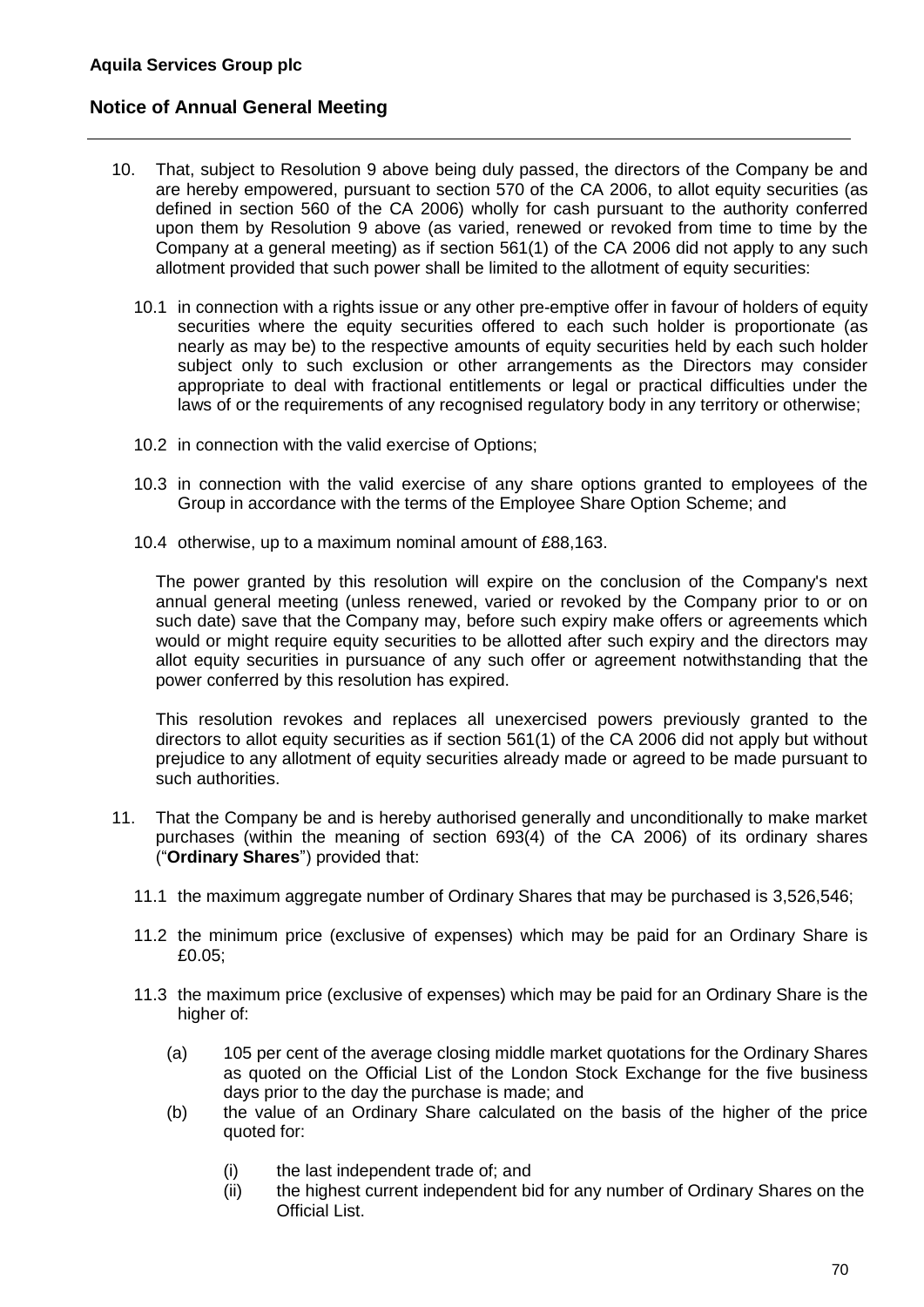## **Notice of Annual General Meeting**

11.4 The authority conferred by this resolution shall expire on the conclusion of the Company's next annual general meeting save that the Company may, before the expiry of the authority granted by this resolution, enter into a contract to purchase Ordinary Shares which will or may be executed wholly or partly after the expiry of such authority.

Tempus Wharf **Dr Fiona May Underwood** 29a Bermondsey Wall West Company Secretary Company Secretary London SE16 4SA 27 June 2018

**Registered office**: **By order of the board**

## **Notes**

- 1. A member entitled to attend and vote at the above meeting is entitled to appoint a proxy to exercise all or any of their rights to attend, speak and vote on his/her behalf at the meeting. A proxy need not be a member of the company.
- 2. You may appoint more than one proxy provided each proxy is appointed to exercise rights attached to different shares. You may not appoint more than one proxy to exercise rights attached to any one share. To appoint more than one proxy you may photocopy the form of proxy. Please indicate the proxy holder's name and the number of shares in relation to which they are authorised to act as your proxy (which, in aggregate, should not exceed the number of shares held by you). Please also indicate if the proxy instruction is one of multiple instructions being given. All forms must be signed and should be returned together in the same envelope.
- 3. A form of proxy accompanies this notice. Forms of proxy, to be valid, must be delivered to the company's registrars, Neville Registrars Limited, Neville House, 18 Laurel Lane, Halesowen B63 3DA in accordance with the instructions printed thereon, not less than 48 hours before the time appointed for the holding of the meeting.
- 4. If you are not a member of the company but you have been nominated under section 146 of the Companies Act 2006 (the 'Act') by a member of the company to enjoy information rights, you do not have the rights of members in relation to the appointment of proxies set out in notes 1, 2 and 3. The rights described in those notes can only be exercised by members of the company.
- 5. A vote withheld is not a vote in law, which means that the vote will not be counted in the calculation of votes for or against the resolution. If you either select the "Withheld" option or if no voting indication is given, your proxy will vote or abstain from voting at his or her discretion. Your proxy will vote (or abstain from voting) as he or she thinks fit in relation to any other matter which is put before the meeting.
- 6. Information regarding the meeting, including the information required by section 311A of the Act, is available from [www.aquilaservicesgroup.co.uk](http://www.aquilaservicesgroup.co.uk/)
- 7. As provided by Regulation 41 of the Uncertificated Securities Regulations 2001, only those members registered in the register of members of the company 48 hours before the time set for the meeting shall be entitled to attend and vote at the meeting in respect of the number of shares registered in their name at that time. Changes to entries on the relevant register of securities after that time shall be disregarded in determining the rights of any person to attend or vote at the meeting.
- 8. As at close of business on 27 June 2018 the company's issued share capital comprised 35,265,461 ordinary shares of 5 pence each. Each ordinary share carries the right to one vote at a general meeting of the company and, therefore, the total number of voting rights in the company at close of business on 27 June 2018 is 35,265,461.
- 9. Under section 319A of the Act, the company must answer any question you ask relating to the business being dealt with at the meeting unless (a) answering the question would interfere unduly with the preparation for the meeting or involve the disclosure of confidential information; (b) the answer has already been given on a website in the form of an answer to a question; or (c) it is undesirable in the interests of the company or the good order of the meeting that the question be answered.
- 10. If you are a person who has been nominated under section 146 of the Act to enjoy information rights (a 'Nominated Person'), you may have a right under an agreement between you and the member of the company who has nominated you to have information rights (a 'Relevant Member') to be appointed or to have someone else appointed as a proxy for the meeting. If you either do not have such a right or if you have such a right but do not wish to exercise it, you may have a right under an agreement between you and the Relevant Member to give instructions to the Relevant Member as to the exercise of voting rights. Your main point of contact in terms of your investment in the company remains the Relevant Member (or, perhaps, your custodian or broker) and you should continue to contact them (and not the company) regarding any changes or queries relating to your personal details and your interest in the company (including any administrative matters). The only exception to this is where the company expressly requests a response from you.
- 11. Members satisfying the thresholds in section 338 of the Act may require the company to give, to members of the company entitled to receive notice of the Annual General Meeting, notice of a resolution which those members intend to move (and which may properly be moved) at the Annual General Meeting. A resolution may properly be moved at the Annual General Meeting unless (i) it would, if passed, be ineffective (whether by reason of any inconsistency with any enactment or the company's constitution or otherwise); (ii) it is defamatory of any person; or (iii) it is frivolous or vexatious. The business which may be dealt with at the Annual General Meeting includes a resolution circulated pursuant to this right. A request made pursuant to this right may be in hard copy or electronic form, must identify the resolution of which notice is to be given, must be authenticated by the person(s) making it and must be received by the company not later than 6 weeks before the date of the Annual General Meeting.